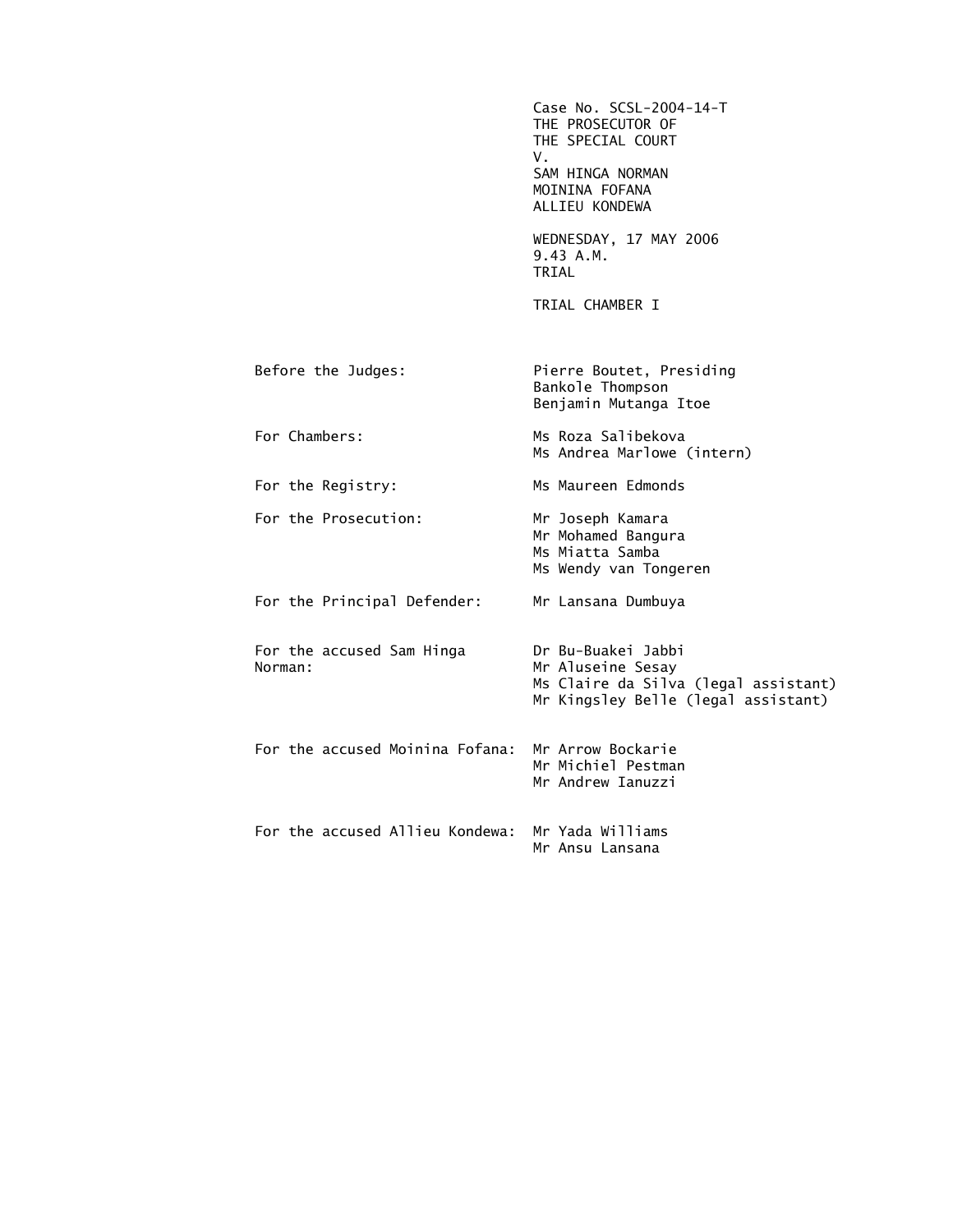1 [CDF17MAY06A - CR] 2 Wednesday, 17 May 2006 3 [Open session] 4 [The accused Kondewa and Fofana present] 09:42:18 5 [The accused Norman not present] 6 [Upon commencing at 9.43 a.m.] 7 WITNESS: SIAKA LAHAI [Continued] 8 PRESIDING JUDGE: Good morning, counsel. Good morning, 9 Mr Witness. Good morning, Mr Pestman. 09:43:22 10 THE WITNESS: Good morning. 11 MR PESTMAN: Thank you, Your Honour. I don't want to raise 12 a point now, but I would just like to announce that we would like 13 to discuss the schedule of this trial session as soon as 14 possible. I know Defence for the first accused wants to raise 09:43:41 15 the issue as well. I would like to know when we are supposed to 16 start our case here -- 17 PRESIDING JUDGE: When you are supposed to start your case? 18 I don't know. 19 MR PESTMAN: I know, but I know Defence for the first 09:43:55 20 accused has ideas about when we are going to be, or allowed, or 21 able to start. So I would like to have a short discussion today, 22 if possible, so that we can prepare ourselves, because our 23 witnesses are not in Freetown. We have to know when we are 24 supposed to be ready. I don't want to do it now. 09:44:15 25 PRESIDING JUDGE: No, we won't do it now, even though you 26 would like to and you would insist, we would not do it now. 27 MR PESTMAN: Is it possible to do it after this witness has 28 finished, at the end of the day, for example, or tomorrow. 29 PRESIDING JUDGE: We are not sitting this afternoon, as you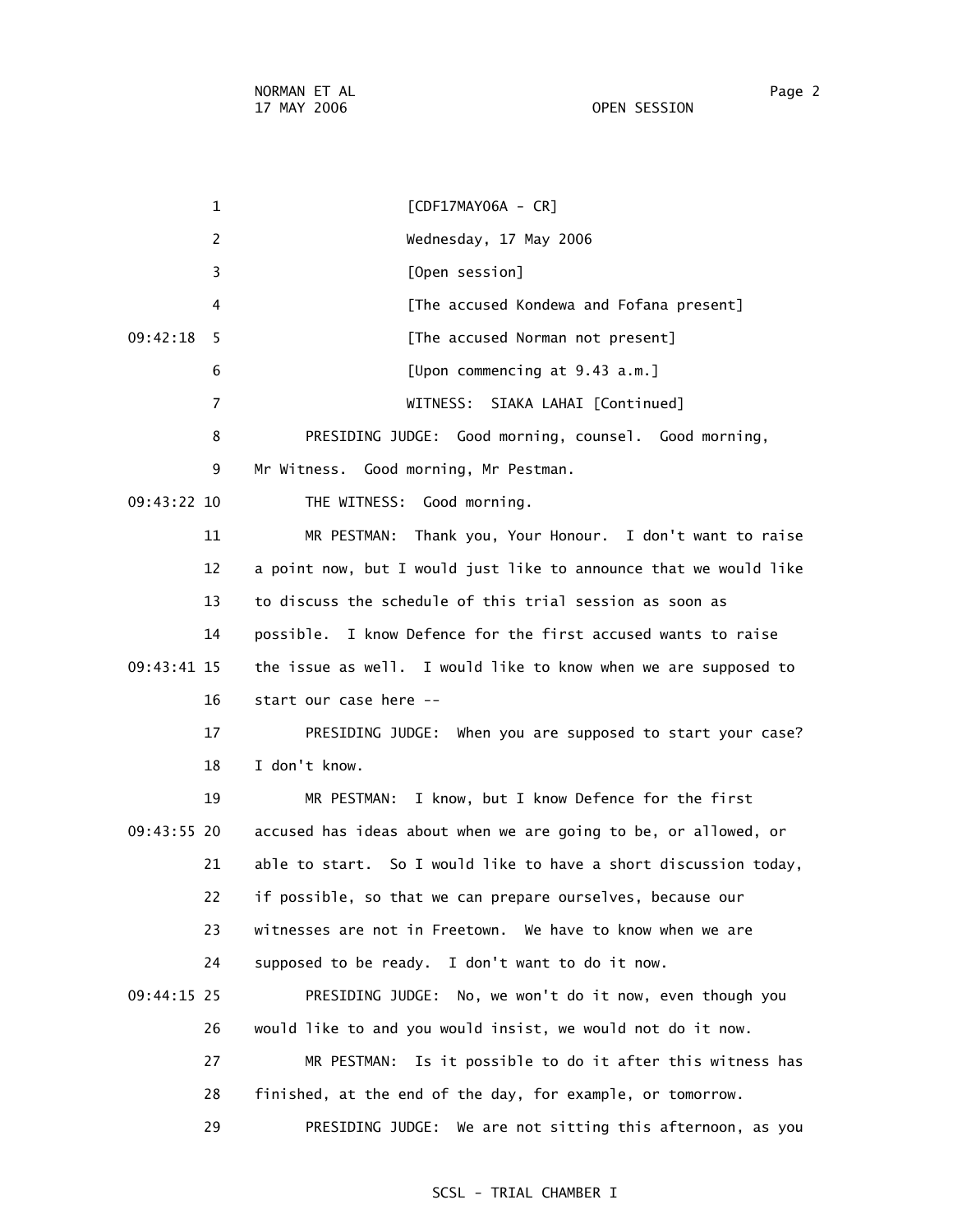1 know, today is Wednesday. We'll see. I will get back to you on 2 this. I will not give you an answer now. I need to discuss it 3 with my brother judges and we'll see. 4 MR PESTMAN: It is a matter of some concern. 09:44:47 5 PRESIDING JUDGE: It is of concern to us too, as you know. 6 We would like to see the end of it sometime, hopefully, in the 7 near future, rather than the distant future. As you know, we 8 have also issued the calendar for the fall, for September. If 9 you have noticed on this, certainly the way it has been 09:45:07 10 established now, it is clear that we want to finish CDF before 11 Christmas, whatever it means. 12 MR PESTMAN: I'm sure we'll be able to. 13 PRESIDING JUDGE: If we can finish even before that, it's 14 welcome news. We'll see. We'll get back to you on that, 09:45:25 15 Mr Pestman. 16 MR PESTMAN: Any time, Your Honour. 17 JUDGE ITOE: It is a good assurance, Mr Pestman, if you're 18 telling us that you will finish in December. That's good, 19 because everything depends on the number of witnesses you intend 09:45:39 20 to call. The Tribunal is taken hostage in the hands of the 21 Defence and the number of witnesses they intend to call. That's 22 it. That is a very determining factor on the completion strategy 23 of the Defence in this case. 24 PRESIDING JUDGE: Let's put it this way: We'll find some 09:46:03 25 time this week to discuss that, without any more commitment than 26 that. 27 MR PESTMAN: Thank you.

> 28 MR KAMARA: My Lord, I wish to introduce a colleague that 29 has joined the team of the OTP, Wendy van Tongeren. She is now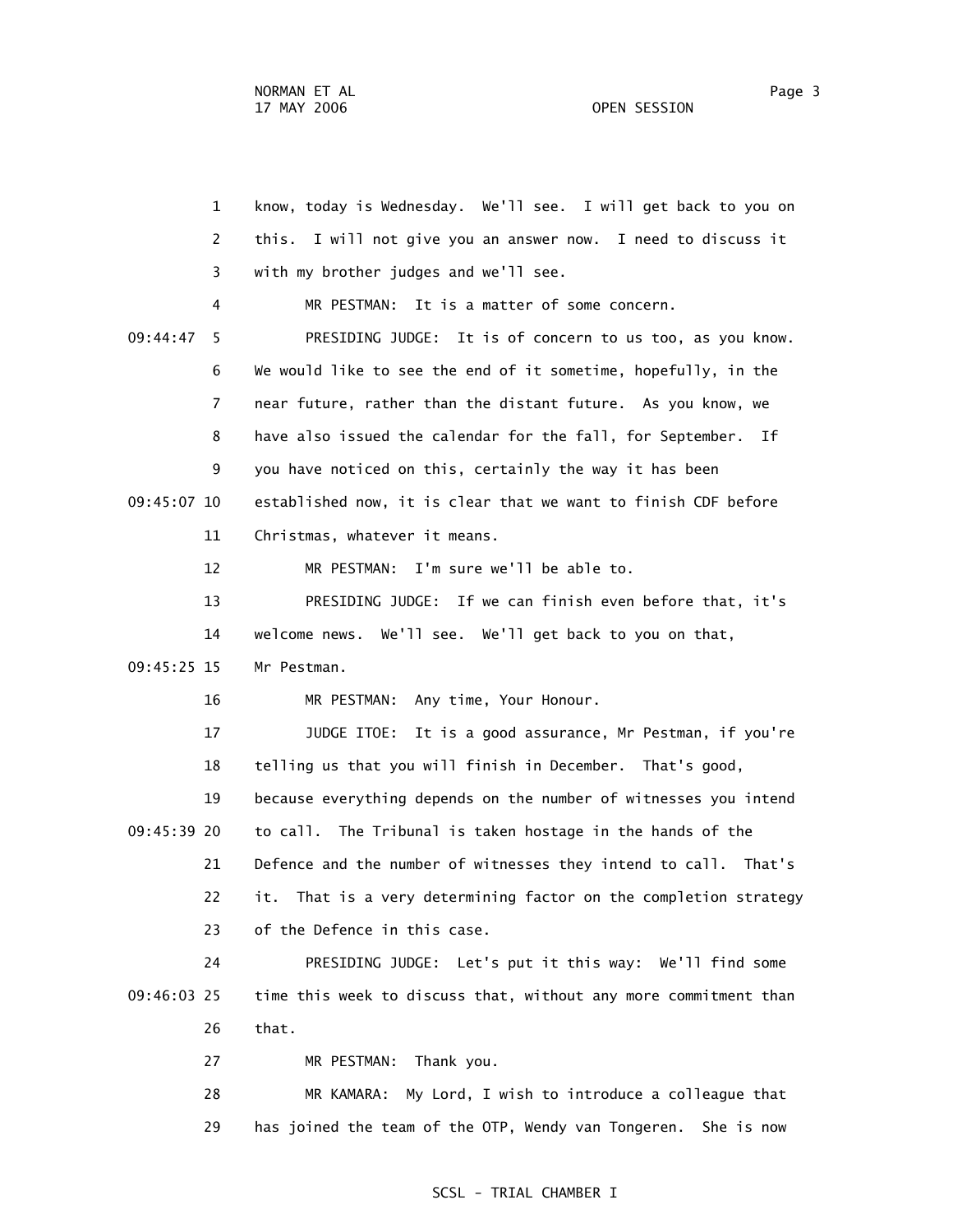1 with the Office of the Prosecutor, My Lord. 2 PRESIDING JUDGE: Welcome. Thank you very much. Yes, 3 Dr Jabbi, are you making an intervention? 4 MR JABBI: Yes, My Lord. Just to give information -- 09:46:37 5 PRESIDING JUDGE: I notice that the first accused is not 6 present in Court, yes. 7 MR JABBI: He is indisposed. 8 PRESIDING JUDGE: Would you speak into the microphone, if 9 you can. 09:46:48 10 MR JABBI: The first accused, My Lord, is indisposed and is 11 unable to be present today. He sends his apologies and indicates 12 that this should not suggest any disinterest, but that in fact he 13 is keen on the expeditiousness of the whole trial. 14 PRESIDING JUDGE: Very well. We thank you very much for 09:47:11 15 the information. You can certainly convey to your client that we 16 understand the situation. We hope that things do improve with 17 his health, because I have noticed lately that he seems to have 18 some difficulties, even to stand up in Court. Having said that, 19 we thank you for the information. We will move ahead now with 09:47:32 20 your witness. 21 MR JABBI: Thank you, My Lord. My colleague will take 22 over. 23 PRESIDING JUDGE: Mr Sesay, you're ready to complete the 24 examination-in-chief of this witness? 09:47:58 25 MR SESAY: Yes, Your Honour. 26 EXAMINED BY MR SESAY: [Continued] 27 Q. Good morning, Mr Witness. 28 A. Good morning, grandfather. 29 Q. When we left yesterday you did mention in your testimony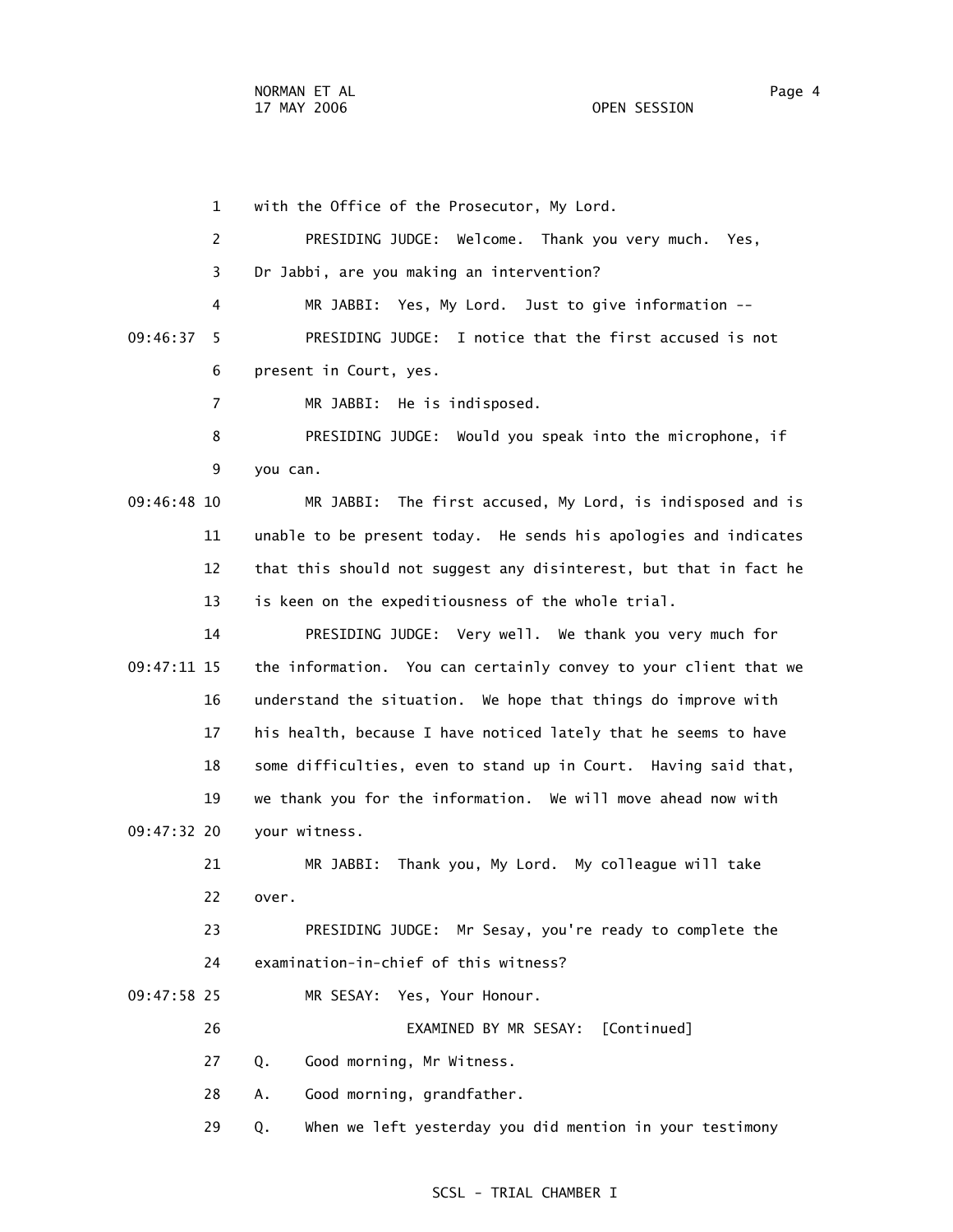$1$  that  $-$  2 JUDGE ITOE: I wish Mr de Silva were here to be witness to 3 somebody who is being referred to as a grandfather for him to 4 understand that there is nothing pejorative. I'm Sorry for the 09:48:33 5 interruption. 6 MR SESAY: As My Lord pleases. 7 Q. Now, you said certain things were brought from Conakry; not 8 so? 9 A. Yes. 09:48:41 10 Q. Now, what were these things that you were referring to? 11 A. Weapons, ammunitions. 12 PRESIDING JUDGE: Is it both weapons and ammunition, or 13 ammunition? 14 THE WITNESS: Shotguns and their bullets. 09:49:21 15 MR SESAY: 16 Q. What was the purpose of those arms and ammunitions which 17 you said was brought to you from Conakry? 18 A. That what was we had to protect our land. 19 Q. Were you involved in the attacks on Tongo? 09:49:54 20 A. Yes, that's where they brought those things. 21 Q. Do you recall how many attacks were made on Tongo? 22 A. Yes. 23 Q. How many attacks? 24 A. We attacked three times, but we succeeded only once, the 09:50:42 25 last one. 26 Q. When was the first attack? Time frame, please? 27 A. We went and hit them first and returned. 28 Q. When was the first attack, do you recall the time? 29 PRESIDING JUDGE: Mr Sesay --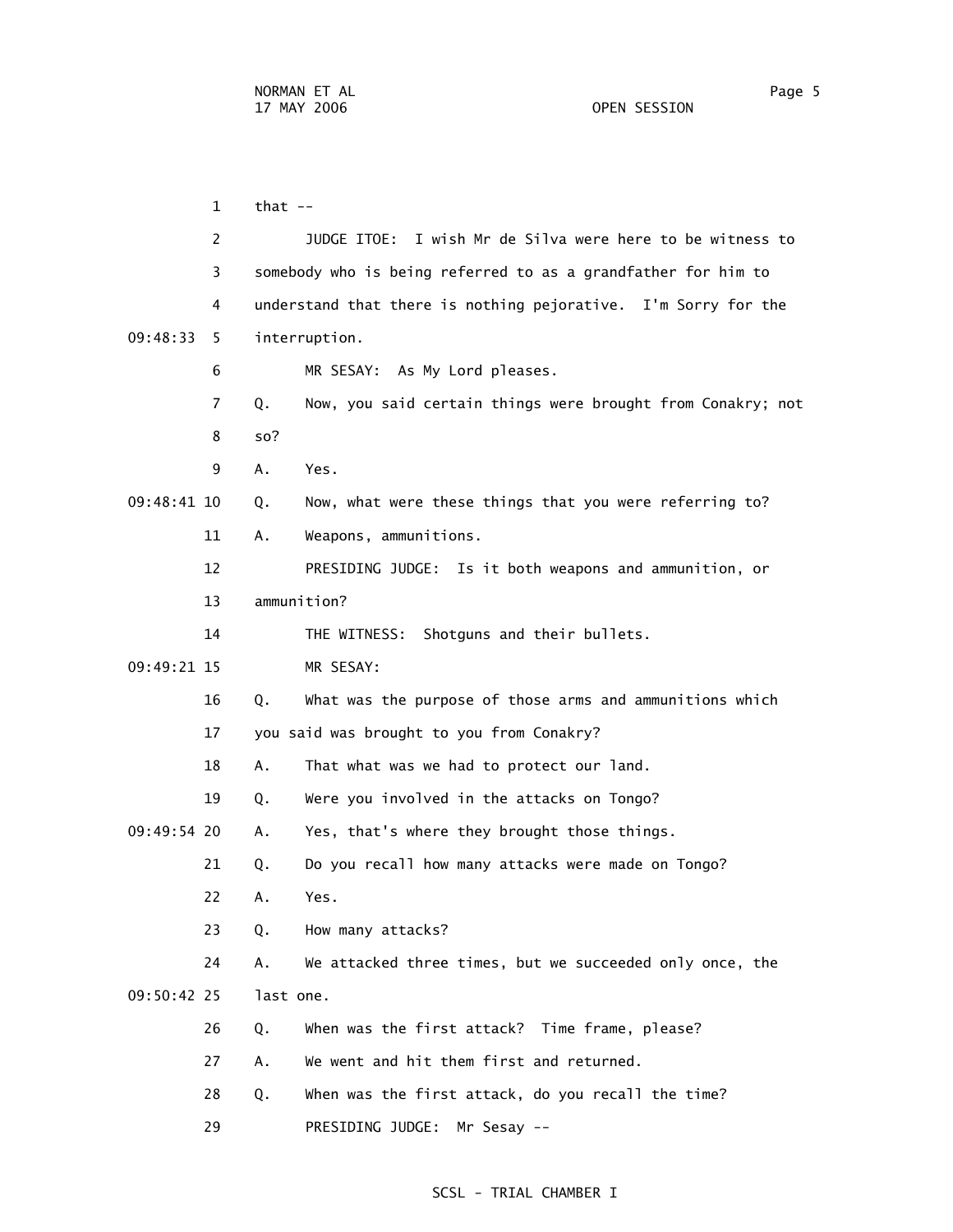1 THE WITNESS: I can't remember the day now, but that's what 2 we did. 3 PRESIDING JUDGE: Mr Sesay, just wait for the answer to be 4 interpreted before you move on with your next question, because 09:51:28 5 we get into difficulties, please. 6 MR SESAY: As My Lord pleases. 7 PRESIDING JUDGE: Can you take your last question again. 8 MR SESAY: 9 Q. When was the first attack? 09:51:48 10 A. The first attack, we did it once, but the day we entered I 11 can't remember any more. 12 Q. Now, who led the first attack? 13 A. We were divided by groups. We were divided into three 14 groups. Three commanders entered. 09:52:37 15 Q. Who were these three commanders? 16 A. The first one was Mr Kailondo Banya. The second one was 17 Keikula Amara. The third one was Musa Mafinda. 18 PRESIDING JUDGE: Mafinda? 19 THE WITNESS: Yes, sir. 09:53:05 20 MR SESAY: 21 Q. Did you succeed on the first attack? 22 A. No, they were not and they returned. 23 Q. The second attack, when was the second attack? 24 A. After they returned and settled, we reorganised ourselves 09:53:33 25 to go back. Bockarie Lansana and Arthur Lebbie, they entered 26 again and they were also unsuccessful and they returned. 27 PRESIDING JUDGE: So you had two groups the second time, 28 Lansana and Lebbie? 29 THE WITNESS: They entered.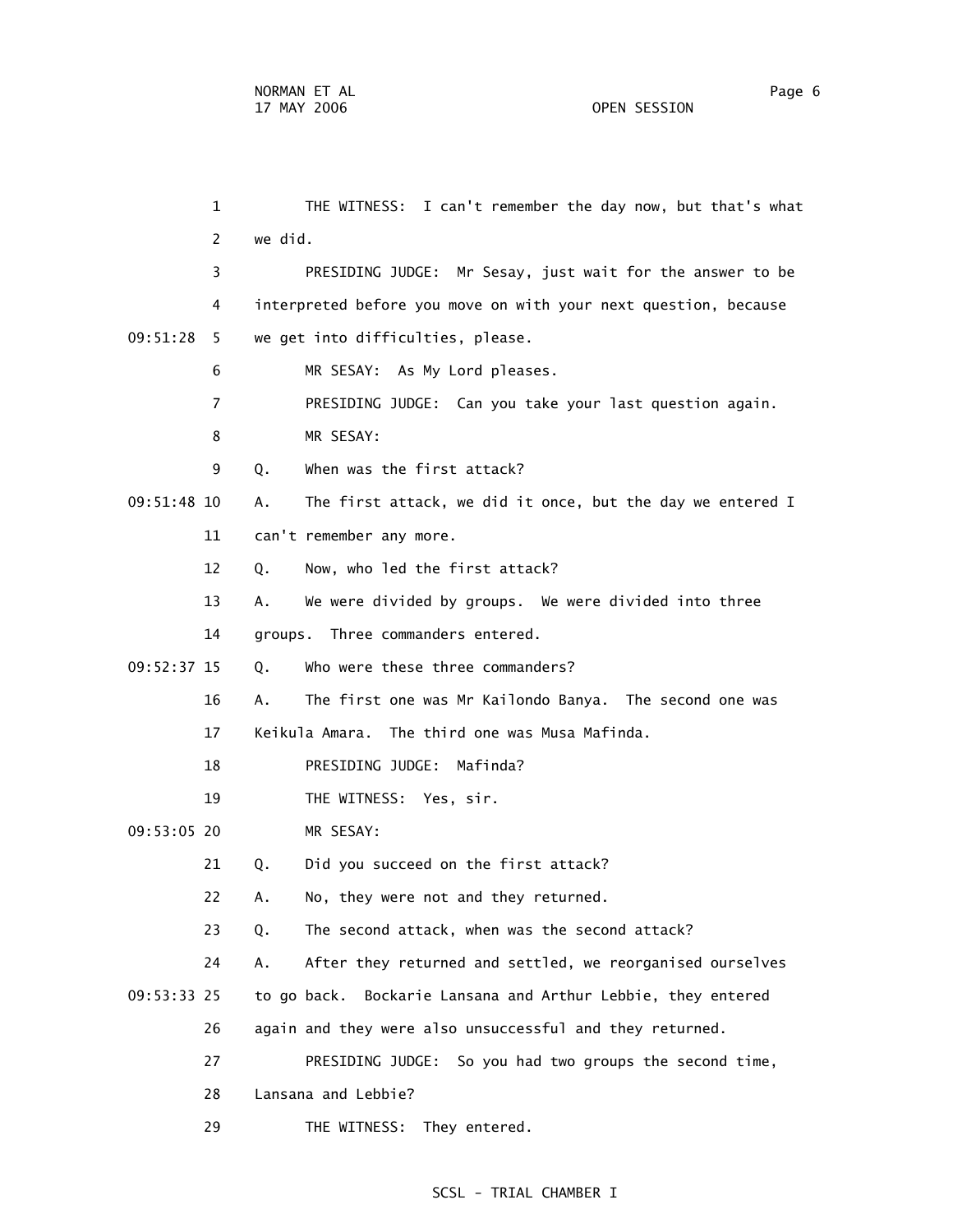1 MR SESAY: 2 Q. When was that, the time, for that second attack? 3 A. It was in the eighth year. 4 Q. The third attack, when was the third attack? 09:54:26 5 A. It was in that same year, but it was towards the end of the 6 year that we went there, the 11th month. 7 Q. Who were the commanders in respect of the third attack? 8 A. I was the one myself, Siaka Lahai. 9 Q. Were you the only commander involved in the third attack? 09:55:13 10 A. I was not the only one because you know we worked in 11 groups. I was the leader. 12 Q. Can you name the other commanders? 13 A. Yes, I know them. 14 Q. Their names, please? 09:55:46 15 A. Those, they followed me when we entered and I'm going to 16 name them now for you. The first one was Bockarie Lansana, the 17 second one Arthur Lebbie. 18 Q. Can you explain to the Court how, in fact, the third attack 19 was carried out on Tongo? 09:56:18 20 A. Before we entered, what even made us to hasten up was 21 because the firing was so -- 22 Q. Yes. 23 A. The atrocities were so much against our people, that was 24 the reason we hastened up to launch the attack. 09:57:25 25 Q. How did you enter Tongo? 26 A. We entered by three to four groups. 27 Q. Can you explain that further? 28 A. Can I explain the areas, the groupings? Okay. The first 29 group was Tongo Highway, Kamabotie was there, Keikula. The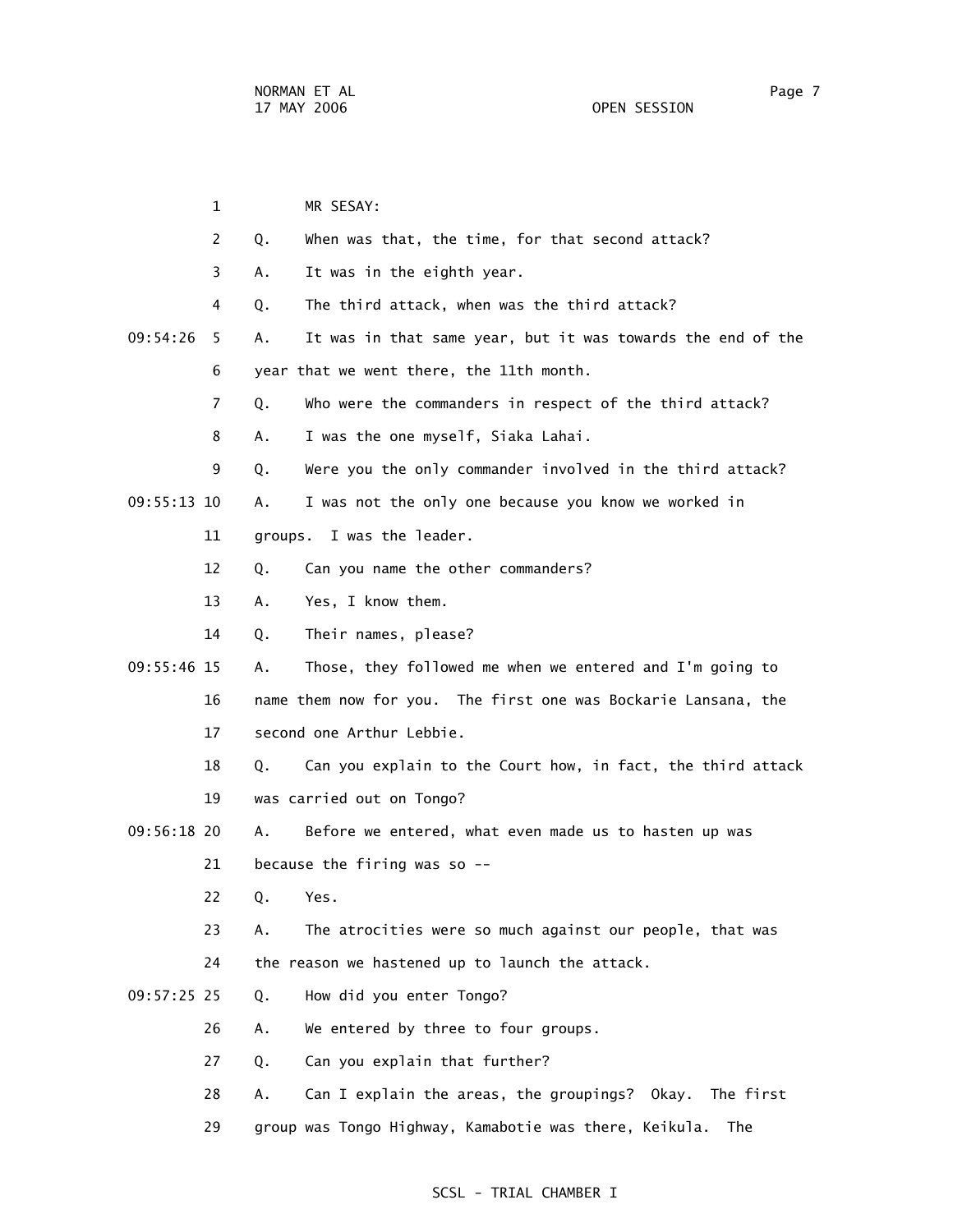|               | 1              | second --                                                        |
|---------------|----------------|------------------------------------------------------------------|
|               | $\overline{2}$ | PRESIDING JUDGE: Slowly, slowly.                                 |
|               | 3              | THE WITNESS:<br>Sorry.                                           |
|               | 4              | PRESIDING JUDGE: Tongo Highway, who was there?                   |
| 09:58:18      | 5.             | THE WITNESS: Keikula Amara.                                      |
|               | 6              | PRESIDING JUDGE: Thank you.                                      |
|               | $\overline{7}$ | MR SESAY:                                                        |
|               | 8              | Please proceed.<br>Q.                                            |
|               | 9              | The other one coming from Tongola was manned by Kailondo.<br>А.  |
| 09:59:00 10   |                | Yes.<br>Q.                                                       |
|               | 11             | The other one coming from Mavehun, I was the one that<br>Α.      |
|               | 12             | manned it, Siaka.                                                |
|               | 13             | And what happened?<br>Q.                                         |
|               | 14             | I've not completed.<br>А.                                        |
| 09:59:22 15   |                | Q.<br>Sorry.                                                     |
|               | 16             | The fourth one, because I told you there was three or<br>А.      |
|               | 17             | four -- the fourth one was manned by Bockarie Lansana, they were |
|               | 18             | the stand-by team. They were coming from Gelama end.             |
|               | 19             | JUDGE ITOE: Was manned by who?                                   |
| 09:59:57 20   |                | THE WITNESS: Bockarie Lansana was there.                         |
|               | 21             | PRESIDING JUDGE: And this was a stand-by team.<br>That's         |
|               | 22             | what you said?                                                   |
|               | 23             | THE WITNESS: Yes, sir.                                           |
|               | 24             | MR SESAY:                                                        |
| $10:00:19$ 25 |                | What was the purpose of that stand-by team which you've<br>Q.    |
|               | 26             | just mentioned, do you know?                                     |
|               | 27             | For example, if we enter and you do not succeed -- you are<br>А. |
|               | 28             | unsuccessful, they will reinforce you.                           |
|               | 29             | How did you enter Tongo?<br>Q.                                   |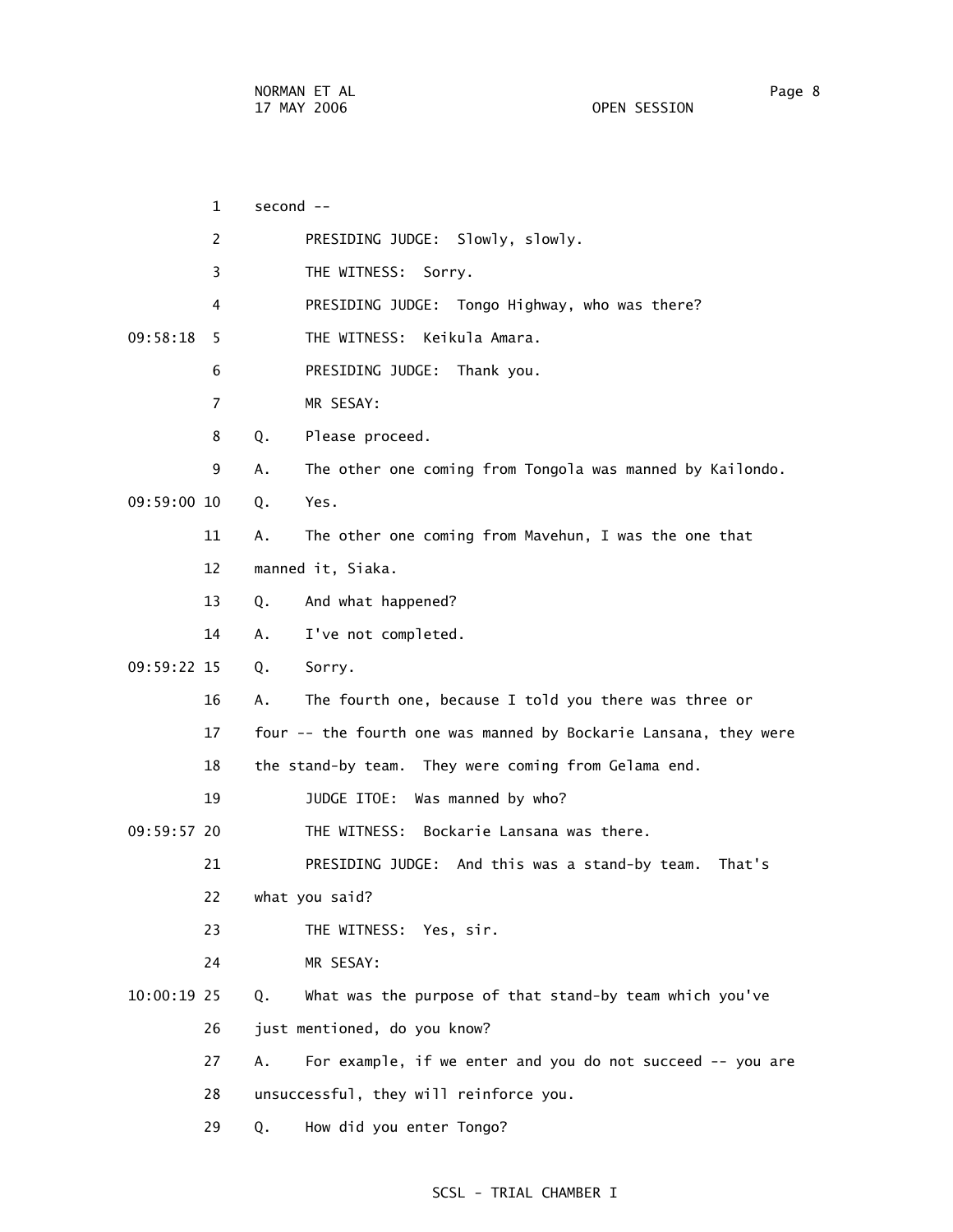|               | $\mathbf 1$    | When we entered and we found out that we were gradually<br>А.    |
|---------------|----------------|------------------------------------------------------------------|
|               | $\overline{2}$ | disabling them, we never met anyone the town.                    |
|               | 3              | PRESIDING JUDGE: Did you say that you did not find anyone        |
|               | 4              | in town? Is that what you've just said?                          |
| 10:01:15      | 5              | MR SESAY: My Lord, I wish for him to clarify that.               |
|               | 6              | Now, whom are you referring to when you said you did not<br>Q.   |
|               | 7              | meet anyone in town? Can you explain that?                       |
|               | 8              | When we entered the town, they withdrew towards Kono, so<br>А.   |
|               | 9              | there was no resistance. So we didn't meet anyone in the town,   |
| $10:01:43$ 10 |                | the rebels and the soldiers.                                     |
|               | 11             | Did you, in fact, succeed in entering Tongo on that<br>Q.        |
|               | 12             | occasion?                                                        |
|               | 13             | Yes. But upon our entry, we had a problem from our own<br>Α.     |
|               | 14             | very brothers.                                                   |
| $10:02:19$ 15 |                | What was this problem that you encountered?<br>Q.                |
|               | 16             | When they knew that we were going to enter, they set traps<br>А. |
|               | 17             | along the way and we were entrapped. So they -- that's how they  |
|               | 18             | knew that we were coming, and they withdrew.                     |
|               | 19             | Who were you referring to as your very brothers?<br>Q.           |
| $10:03:01$ 20 |                | The Kamajors that were behind us. We sent them forward and<br>А. |
|               | 21             | there were the mines and they entered into it and it alarmed.    |
|               | 22             | What happened as a result of that incident?<br>Q.                |
|               | 23             | THE INTERPRETER: Your Honours, the interpretation is still       |
|               | 24             | going on while Mr Sesay is asking his question.                  |
| $10:03:31$ 25 |                | Can you complete the interpretation?<br>PRESIDING JUDGE:         |
|               | 26             | THE INTERPRETER:<br>Your Honours, I lost the last bit.           |
|               | 27             | Mr Witness, can you repeat your last<br>PRESIDING JUDGE:         |
|               | 28             | You were saying that they had set traps. You were on<br>answer.  |
|               | 29             | your way and you had sent some Kamajors ahead. Can you just      |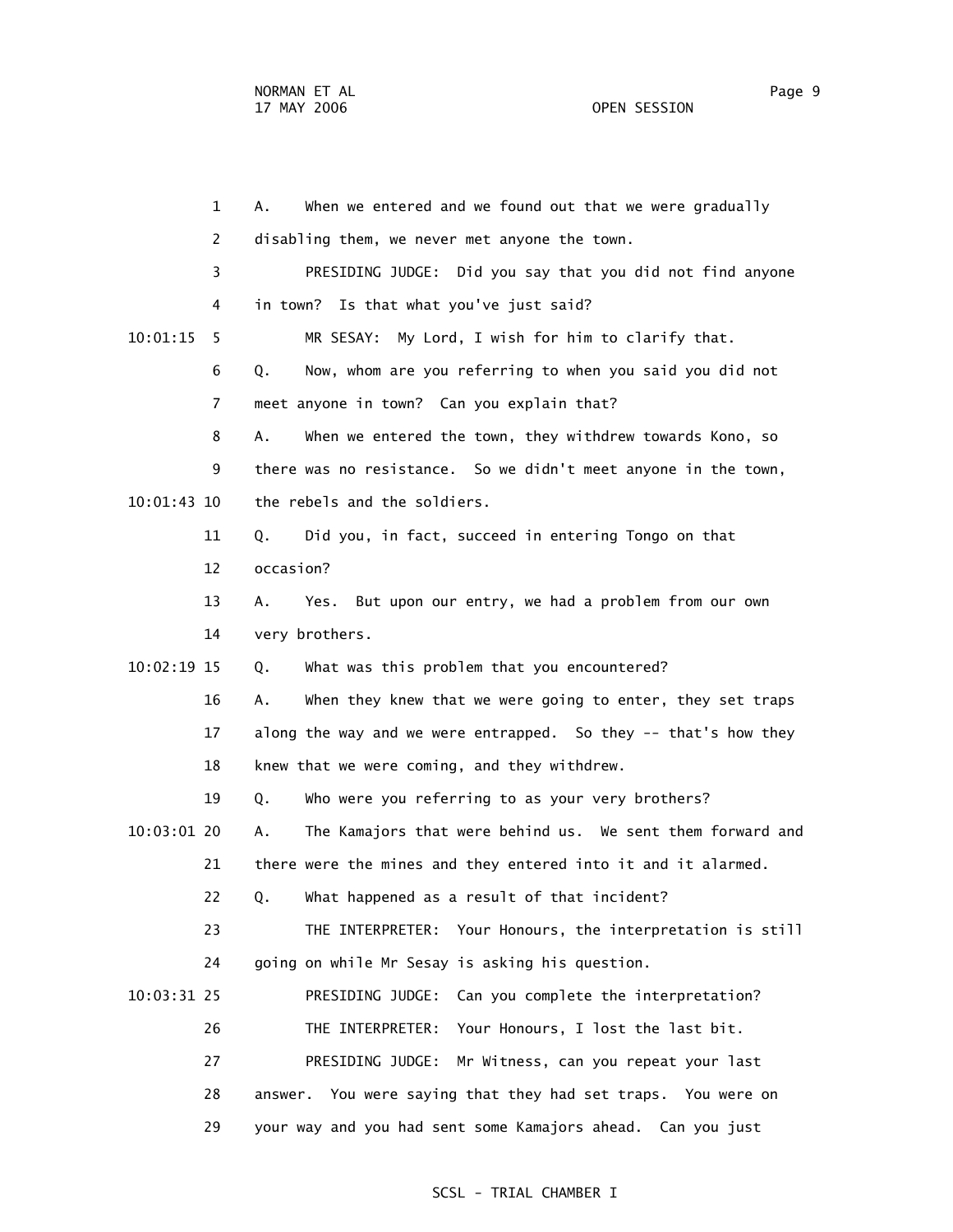1 explain how it was done, please, again? Slowly. 2 THE WITNESS: Okay. When we were going, the mines were set 3 and some of our Kamajors went into it and the mines exploded and 4 three of them died. 10:04:25 5 MR SESAY: 6 Q. Yes. Now, upon entering into Tongo, what did you observe? 7 A. When we entered Tongo, we met a whole lot of destruction. 8 It was really destroyed. 9 Q. To what extent was it destroyed? Can you be specific, 10:05:06 10 please? 11 A. In fact, we met fire in the houses, met houses on fire. 12 Like, Labor, they were breaking houses, they were mining for 13 diamonds in the houses, a whole lot of other destructions. 14 Q. I want to take you back to the period before you attacked 10:05:51 15 on the third time, the third occasion on Tongo. Did you do 16 anything in relation to the civilians who were living in Tongo? 17 A. Yes. 18 Q. What did you do? 19 A. Took a letter and dropped it for them. Whenever they were, 10:06:25 20 we would drop a letter for them, announcing our entering, so 21 civilians would pull out. So if you had nothing to do with the 22 war there, you'd pull out. 23 Q. To what extent did that assist your forces before the 24 attack on Tongo? 10:07:24 25 A. How did it help them? Well, it let them to know we were 26 going to enter. 27 Q. You have said earlier on you know BJK Sei; not so? 28 A. Yes, BJK, I know him, but the time we were entering to the 29 town, I can't say anything about him now.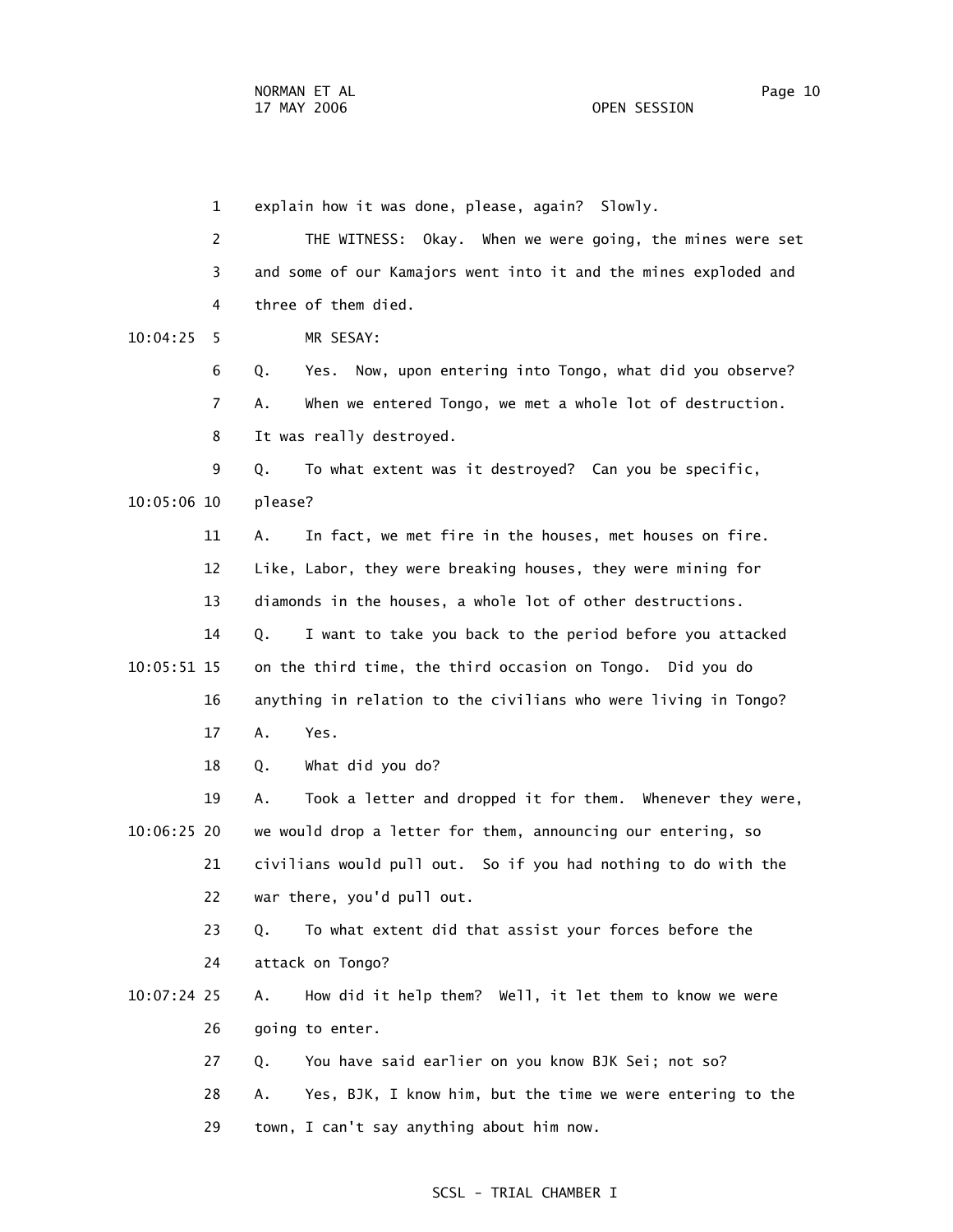1 Q. Who was BJK Sei? 2 A. BJK Sei was the one -- the chiefdom people appointed him as 3 the chief hunter for that chiefdom. 4 Q. What chiefdom is that? Can you be specific? 10:09:32 5 A. Lower Bambara Chiefdom. 6 Q. Now, was he involved in all those attacks, as far as your 7 knowledge goes? 8 A. In fact, when I captured the town, when I entered the town, 9 it took seven days before we got on to him. Seven days going to 10:10:11 10 the eighth day before we got on to him. 11 Q. Now, when did BJK Sei arrive in Tongo? 12 A. I've said it. I said seven days. 13 PRESIDING JUDGE: I thought your question before that was 14 whether he, BJK Sei, was involved in their attacks. I thought 10:11:26 15 that was your question. 16 MR SESAY: Yes, My Lord, I don't know whether in fact he 17 did say. Whether he answered. I do not know -- 18 PRESIDING JUDGE: No, I think he answered that it took 19 seven days to. Maybe that's what he means by being involved. I 10:11:38 20 don't know. 21 MR SESAY: My Lord, I will ask him again to clarify that 22 issue. 23 Q. Now, I want you to listen carefully and please answer the 24 question. BJK Sei, was he involved in the attacks on Tongo? 10:11:58 25 A. BJK Sei, all the attacks that we attacked, no, no, he had 26 no hands in it, in them. 27 PRESIDING JUDGE: What's your answer again? He had no -- 28 MR SESAY: 29 Q. Did he take part, that is the question.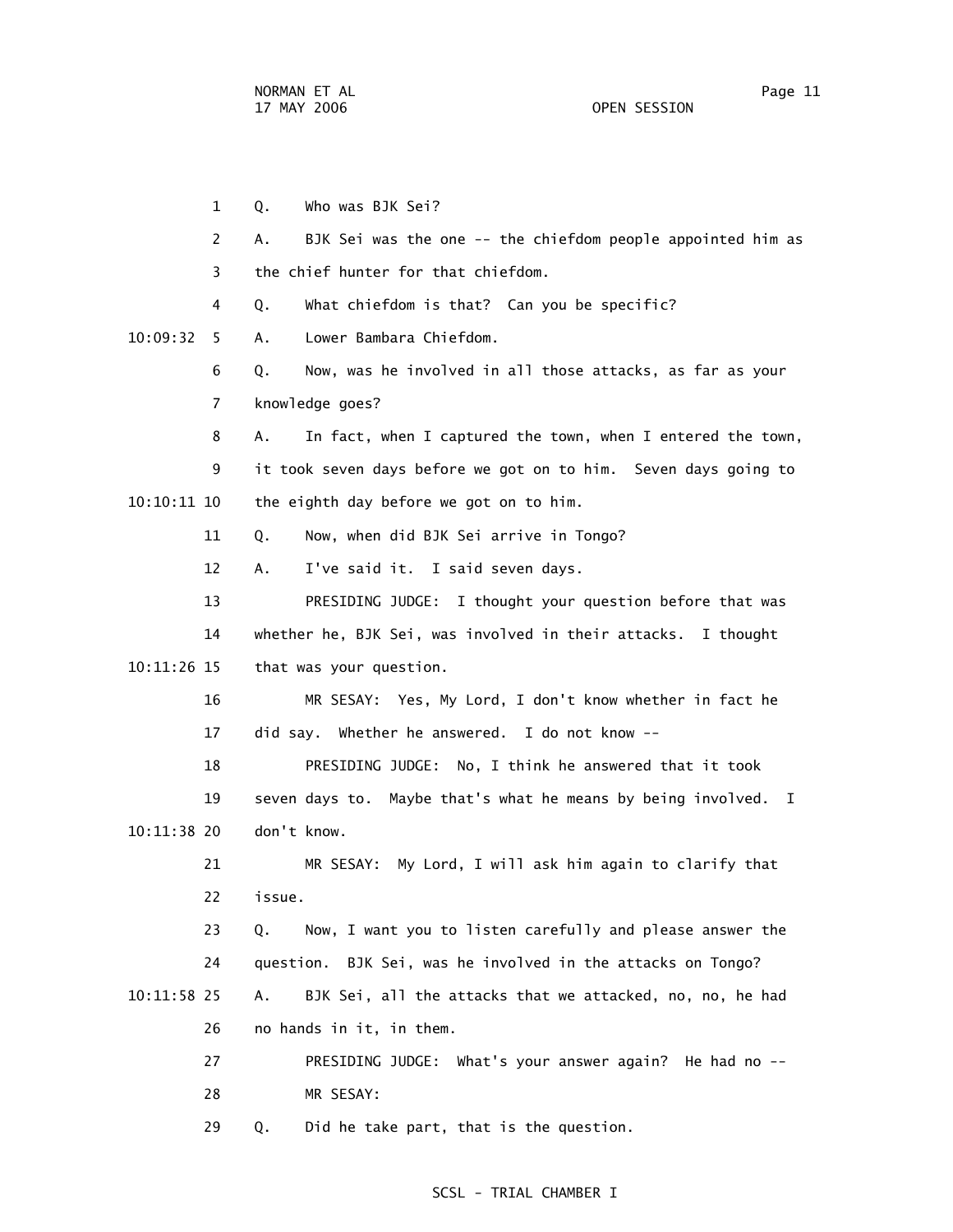1 A. No, he took no part. That's what I want to tell you. 2 Q. You said he came seven days after; not so? After which 3 attack? 4 A. After I'd done all of those. 10:12:46 5 PRESIDING JUDGE: They had captured Tongo. 6 MR SESAY: I'm grateful, My Lord. 7 Q. Did BJK Sei, did he ever give you orders to bury corpses in 8 Tongo? 9 A. BJK Sei didn't give me any order. We didn't meet any 10:13:14 10 corpses, how could we bury corpses? 11 PRESIDING JUDGE: Mr Interpreter, you don't have to go too 12 fast when giving your interpretation, so, can you take your last 13 answer? What did the witness say? 14 THE INTERPRETER: "We didn't meet any corpses, how could we 10:13:40 15 bury corpses?" Your Honours, I have to keep to the pace of the 16 witness. 17 PRESIDING JUDGE: But it's not the fact that the witness 18 talks fast that you need to talk fast, necessarily. 19 MR SESAY: That is all for this witness. 10:14:19 20 PRESIDING JUDGE: Counsel for the second accused, any 21 questions for this witness? 22 MR PESTMAN: We have no questions, your Honour. 23 PRESIDING JUDGE: This was not a common witness, I just 24 want to make sure. Very well. Thank you very much. 10:14:29 25 MR PESTMAN: No. 26 PRESIDING JUDGE: Counsel for the third accused, any 27 questions for this witness? 28 MR LANSANA: Yes, Your Honour, a few. 29 PRESIDING JUDGE: Yes. You're ready to proceed?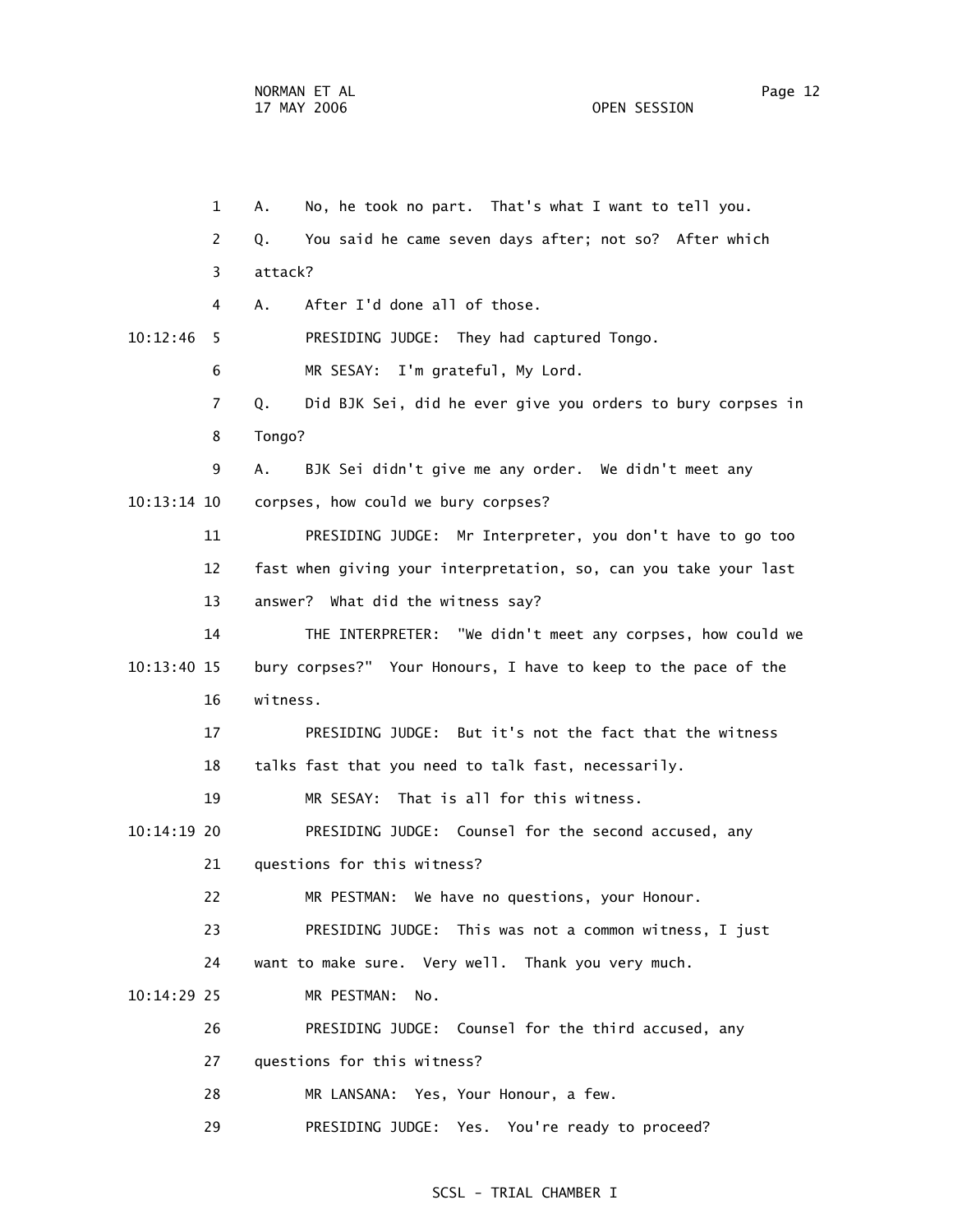1 MR LANSANA: Yes, Your Honour. 2 CROSS-EXAMINED BY MR LANSANA: 3 Q. Mr Witness, good morning. Mr Witness, you've told this 4 Court that you succeeded in taking over Tongo on the third 10:15:11 5 attempt; is that correct? 6 A. Yes. 7 Q. When you took over Tongo on the third attempt, was there 8 any fighting between you and the combination of RUF and AFRC? 9 A. I explained it. We didn't fight. We didn't even meet them 10:15:52 10 in the town. How could we fight? 11 Q. After you had taken over Tongo, did you assemble at the 12 NDMC headquarters? 13 A. What do you mean by "assemble"? 14 Q. You, Kamajors, did you assemble at the NDMC headquarters in 10:16:32 15 Tongo? 16 A. I did talk about that, so I'm not going to talk about that 17 now. 18 PRESIDING JUDGE: No, just answer the question. If you 19 don't know, you don't know, but answer the question. 10:17:01 20 THE WITNESS: Oh, okay, okay. Sorry, sir. 21 PRESIDING JUDGE: Ask your question again. 22 MR LANSANA: 23 Q. After taking over Tongo Field, did you, Kamajors, assemble 24 at the NDMC headquarters? 10:17:17 25 A. We didn't assemble at the NDMC headquarters. 26 Q. After the day of taking over Tongo Field, were you in the 27 vicinity of Tongo Field the following day? 28 A. I was there.

29 Q. Were people fleeing from Tongo Field after you had taken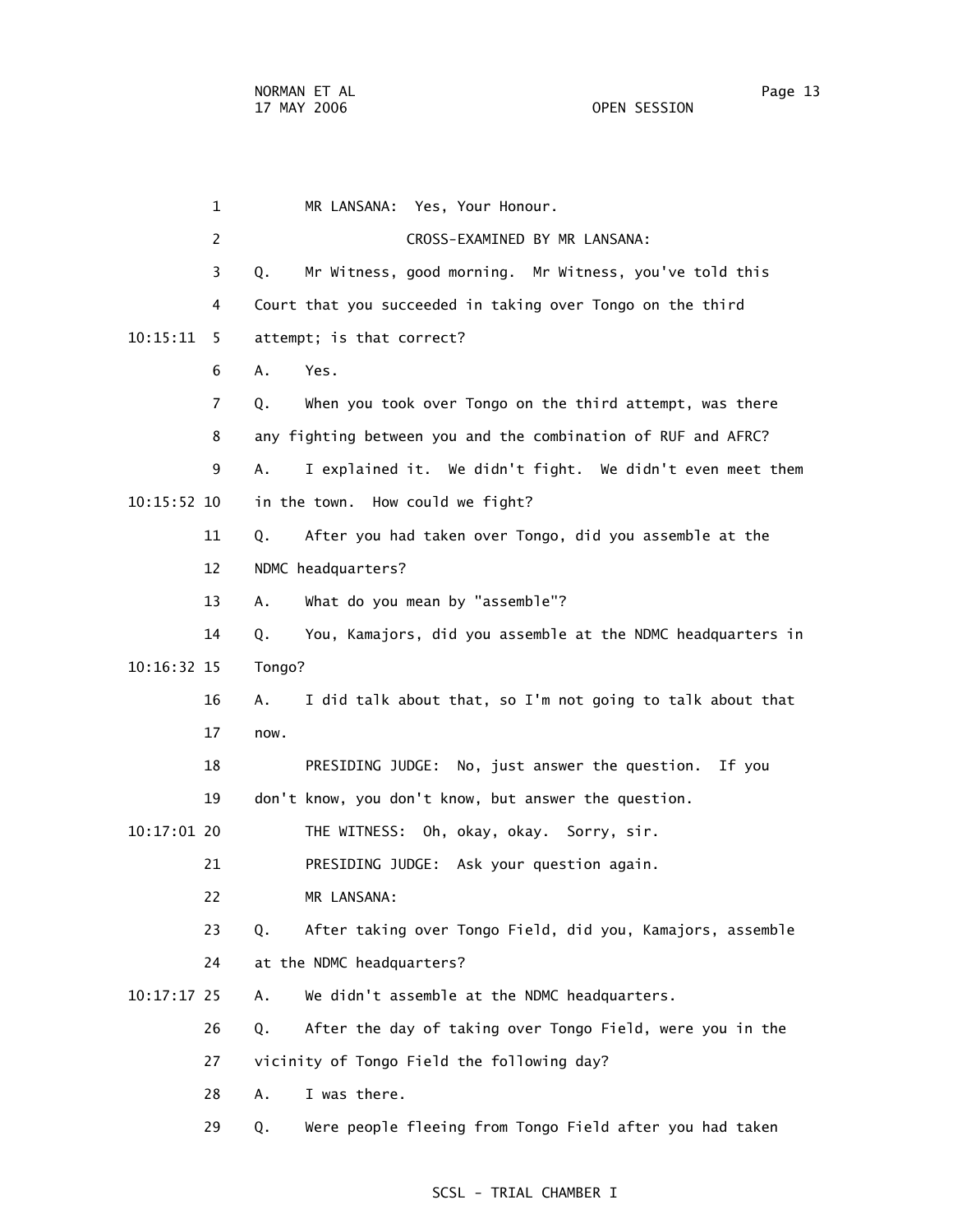1 over Tongo Field? 2 A. If a Kamajor captured the town, they would have to come 3 back, because they would have captured the town for the people, 4 so they would have to come back. They wouldn't be afraid of the 10:18:32 5 Kamajors. 6 PRESIDING JUDGE: I don't think he has understood your 7 question. 8 JUDGE ITOE: Is that your question? 9 PRESIDING JUDGE: Take it again, please. 10:18:40 10 MR LANSANA: As it please, Your Honours. 11 Q. When you took over Tongo, were people fleeing from Tongo? 12 Fleeing away from Tongo, if you will? 13 A. It didn't happen. 14 Q. Mr Witness, I will put to you certain pieces of evidence 10:19:27 15 that have come before this Court and I will invite your reaction. 16 This was the transcript of 11 February 2005, and this is 17 testimony by TF2-015, 11 February 2005. 18 PRESIDING JUDGE: What is the page? 19 MR LANSANA: Page 7 and following. I will start from line 10:20:27 20 25, following. 21 Q. "The next morning, did anything happen at the camp?" 22 A. I did not see anything. 23 JUDGE ITOE: Wait. 24 MR LANSANA: 10:20:44 25 Q. I am putting to you what they've said before this Court, 26 Mr Witness. 27 "Q. The next morning, did anything happen at the camp? 28 "A. Yes. Kamajors came from Bumie. 29 "Q. And then what happened?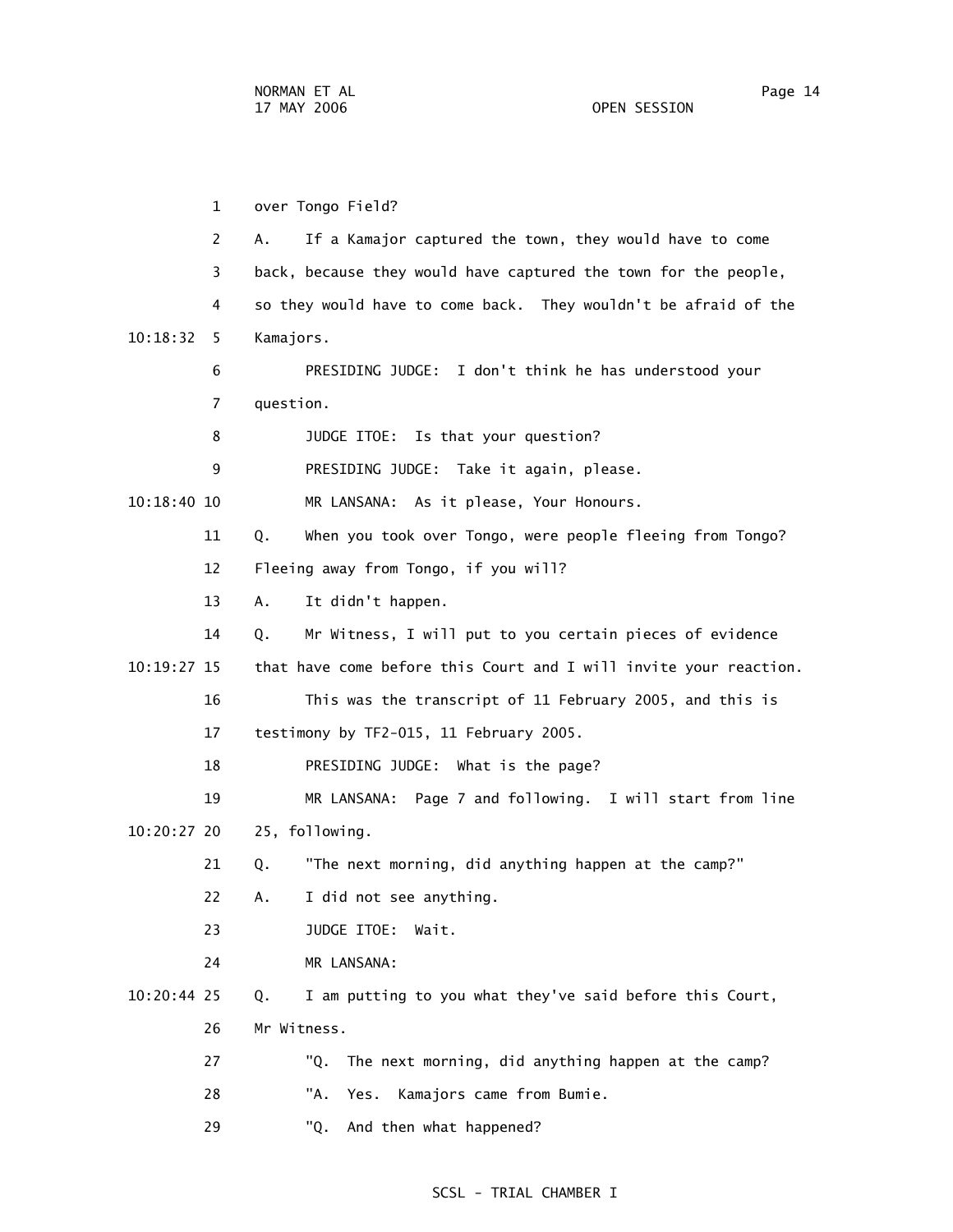1 "A. They saved us and placed us in groups. They put us in 2 two lines, and they took us to Bumie. They left the 3 headquarters." That's NDMC headquarters. 4 "Q. Before you left, did anything happen? 10:21:35 5 "A. Yes. Some men were fired in amongst the people in the 6 lines as we were going. 7 "Q. What do you mean some people were fired? 8 "A. Killed. They were killed. They killed them. 9 Kamajors stood by. 10:21:54 10 "Q. Who killed them? 11 "A. The Kamajors. 12 "Q. Who did they kill? 13 "A. They would look at you as you're in the line. They 14 will just call you and kill you. 10:22:09 15 "Q. How did they kill those people?" 16 "A. They fired at them." 17 Mr Witness, you told this Court you were in Tongo the day 18 following, and this incident that has been alleged to happen or 19 allegedly happened on that day, the following day. What is your 10:22:32 20 reaction to this piece of evidence? 21 A. All that I know, when he testified and what I saw are not 22 the same. I did not see anyone being killed, no, Father forbid. 23 I didn't see that. 24 Q. Mr Witness, do you know about a town called Kamboma? 10:23:13 25 A. Yes. 26 Q. Can you tell this Court how far away is Kamboma from Tongo? 27 A. It could be up to five miles. 28 Q. On that day, did you have cause to go to Kamboma? 29 PRESIDING JUDGE: Which day are you talking about?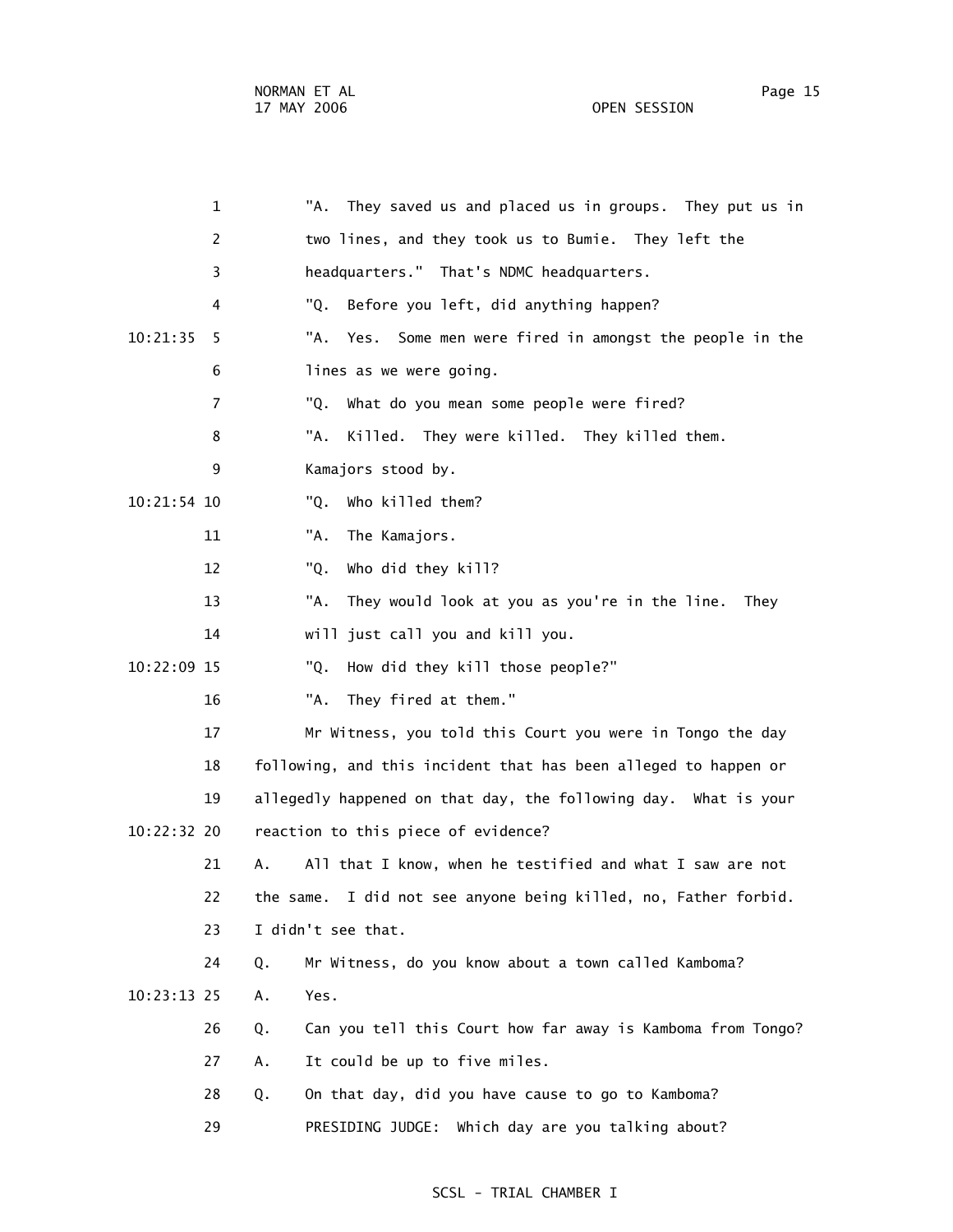1 MR LANSANA: The following day. The day after the capture 2 of Tongo Field. 3 THE WITNESS: I did not go to Kamboma. 4 MR LANSANA: 10:24:29 5 Q. I will again read excerpts of the transcript from 6 11 February 2005, page 12. 7 PRESIDING JUDGE: Same witness? 8 MR LANSANA: Yes, same witness, TF2-015. 9 Q. Page 12, lines 4 following. Maybe I'll take it from line 10:25:21 10 one. 11 PRESIDING JUDGE: Maybe you should take it from a few lines 12 before that to give the full picture. 13 MR LANSANA: Yes, I wanted to put it in context. I will 14 start from page 11, line 29. 10:25:41 15 PRESIDING JUDGE: Yes. 16 MR LANSANA: As it please, Your Honour. 17 Q. Listen, Mr Witness. I will invite your reaction after 18 reading this piece. 19 "They captured us and took us to Kamboma. 10:25:58 20 "Q. How far was Kamboma from the bridge? 21 "A. It is about half a mile. 22 "Q. What happened there? 23 "A. When they enter Kamboma, on the right at the first 24 house, they took us there behind that house. 10:26:12 25 "Q. How many people were with you at the time? Not 26 Kamajors, but how many people were in your group at that 27 time? 28 "A. We were 15 people that were left. There were other

29 people who as we were coming, they joined us. So as we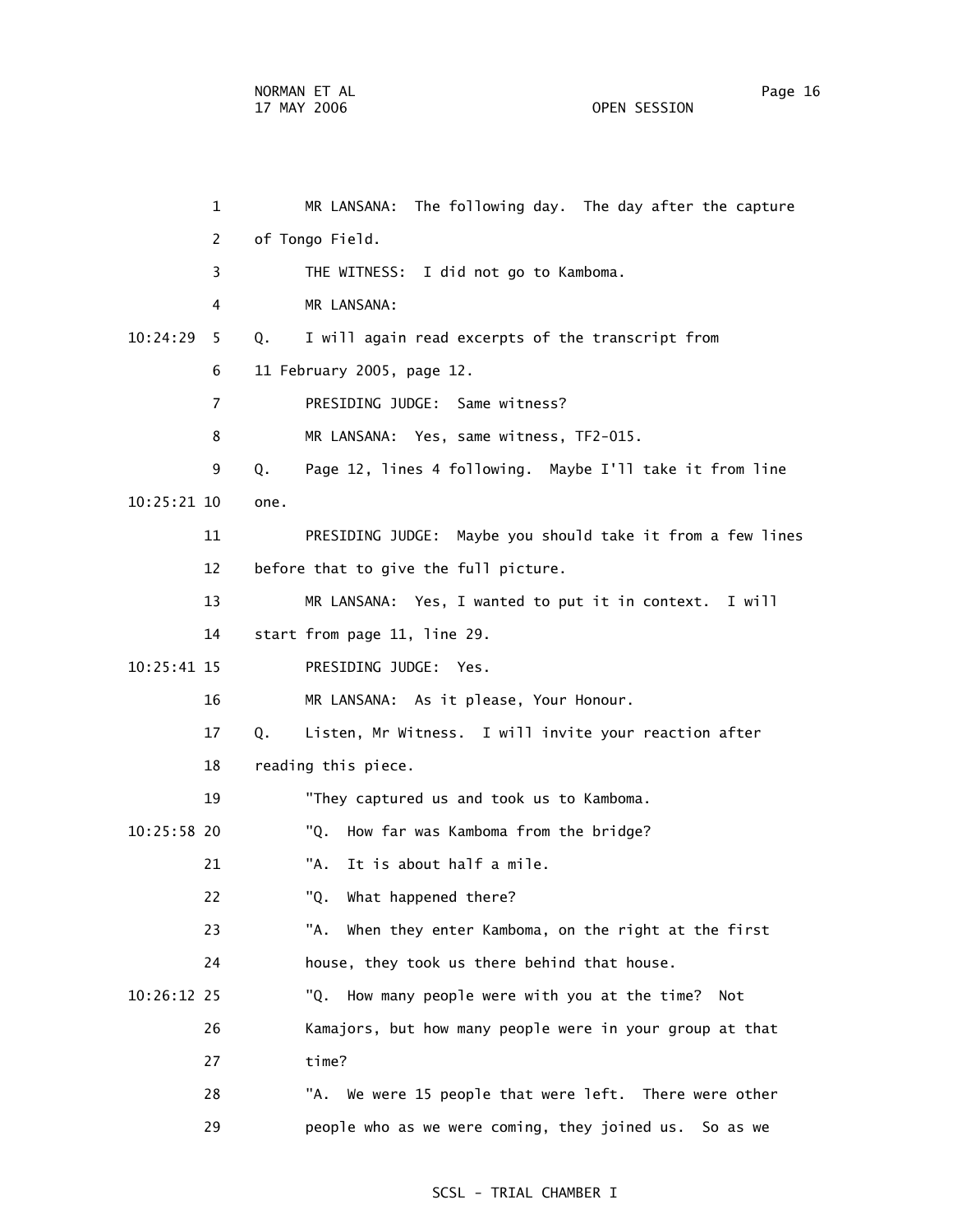| 1             | reached Kamboma, we were about 65. When people were         |
|---------------|-------------------------------------------------------------|
| 2             | coming, they add. We were 15 that came from Kamboma the     |
| 3             | Kamajor released.                                           |
| 4             | "Q. So as the group of 15 walked along the highway, other   |
| 10:27:05<br>5 | people joined them?                                         |
| 6             | "A.<br>Yes.                                                 |
| 7             | "Q.<br>What happened at the house?                          |
| 8             | "A.<br>They took us behind the house, and they interrogated |
| 9             | We told them that the Kamajors release us and the<br>us.    |
| 10:27:26 10   | Kamajors told us to follow the line, the main line."        |
| 11            | "Q.<br>And when you told the Kamajors that, did any of them |
| 12            | say anything to you or to the group?"                       |
| 13            | "A. They did not say anything. They said anybody that       |
| 14            | passed by Kamboma should be killed."                        |
| 10:27:43 15   | And what happened next?"<br>"Q.                             |
| 16            | "A.<br>So we were with elders, so we pleaded with them --   |
| 17            | with them to release us. We told them we are civilians.     |
| 18            | They said no. They said that Kamajors had ordered them to   |
| 19            | kill anybody who passed through Kamboma.                    |
| 10:28:03 20   | And then what happened?<br>"Q.                              |
| 21            | "A.<br>So they put us in two lines.                         |
| 22            | "Q.<br>Once you were in two lines did something happen?     |
| 23            | "A. Yes. They began by killing behind that house.           |
| 24            | There's a swamp -- there is a swamp behind that place, so   |
| 10:28:29 25   | anybody that is fired, he rolled and goes to that swamp.    |
| 26            | "Q.<br>Where were you in the line?                          |
| 27            | "A.<br>I was at the back. I was the last man.               |
| 28            | What happened to the people in front of you?<br>"Q.         |
| 29            | They put you right up the hill. They shoot at you.<br>"А.   |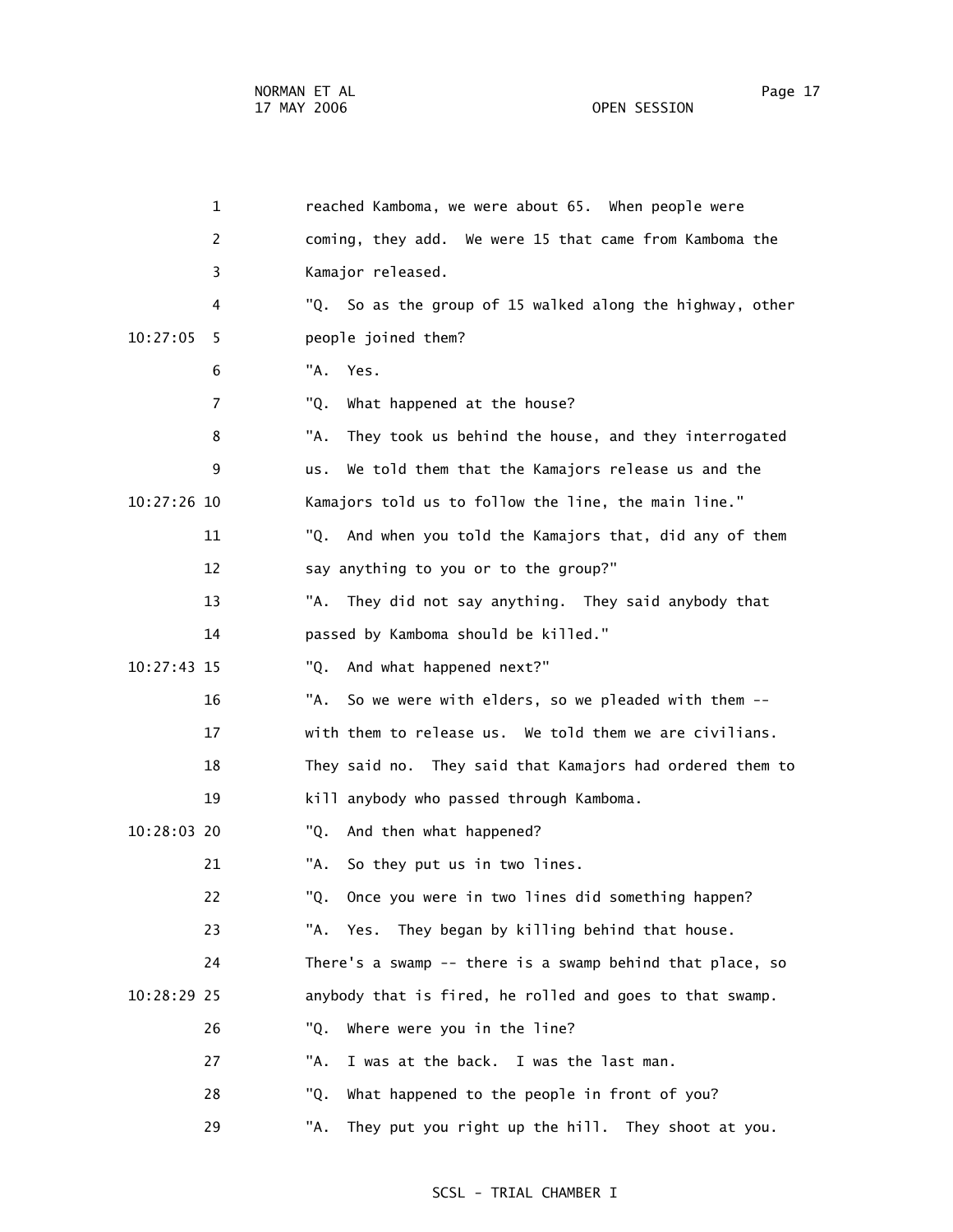1 Then you roll down, and you die." 2 "Q. Were all the people in the line fired upon? Shot? 3 "A. Yes, they shot at them. Eight of us remained. 4 "Q. What happened to the last eight people? 10:29:07 5 "A. The last people that left --" and there is an 6 intervention. 7 Mr Witness, I will invite your reaction to this piece of 8 evidence. 9 A. God is great. Allahu Akbar. I thank you. All that you've 10:29:33 10 explained, I didn't know anything about it. I don't know about 11 it. I didn't get the report. That is why I said Allahu Akbar - 12 God is great. 13 MR LANSANA: Your Honours, that's all for the record. 14 PRESIDING JUDGE: Just for clarity of the record, 10:29:56 15 Mr Lansana, the last part, you went from the bottom of page 11, 16 page 12 and 13? 17 MR LANSANA: Yes, Your Honour, I stopped at page 13. That 18 will be all for this witness. 19 PRESIDING JUDGE: Mr Prosecutor? Any cross-examination? 10:30:24 20 MR KAMARA: Yes, My Lord. 21 PRESIDING JUDGE: Are you ready to proceed? 22 MR KAMARA: Yes. 23 CROSS-EXAMINED BY MR KAMARA: 24 Q. Mr Witness, the very passage that has been read to you by 10:30:42 25 my learned friend and which you denied knowledge of, are you 26 aware that that witness showed his scars to the Court? Let me 27 put it this way: that witness that testified to that episode 28 showed his scars that he received from that incident to the 29 Court. Do you still deny that incident?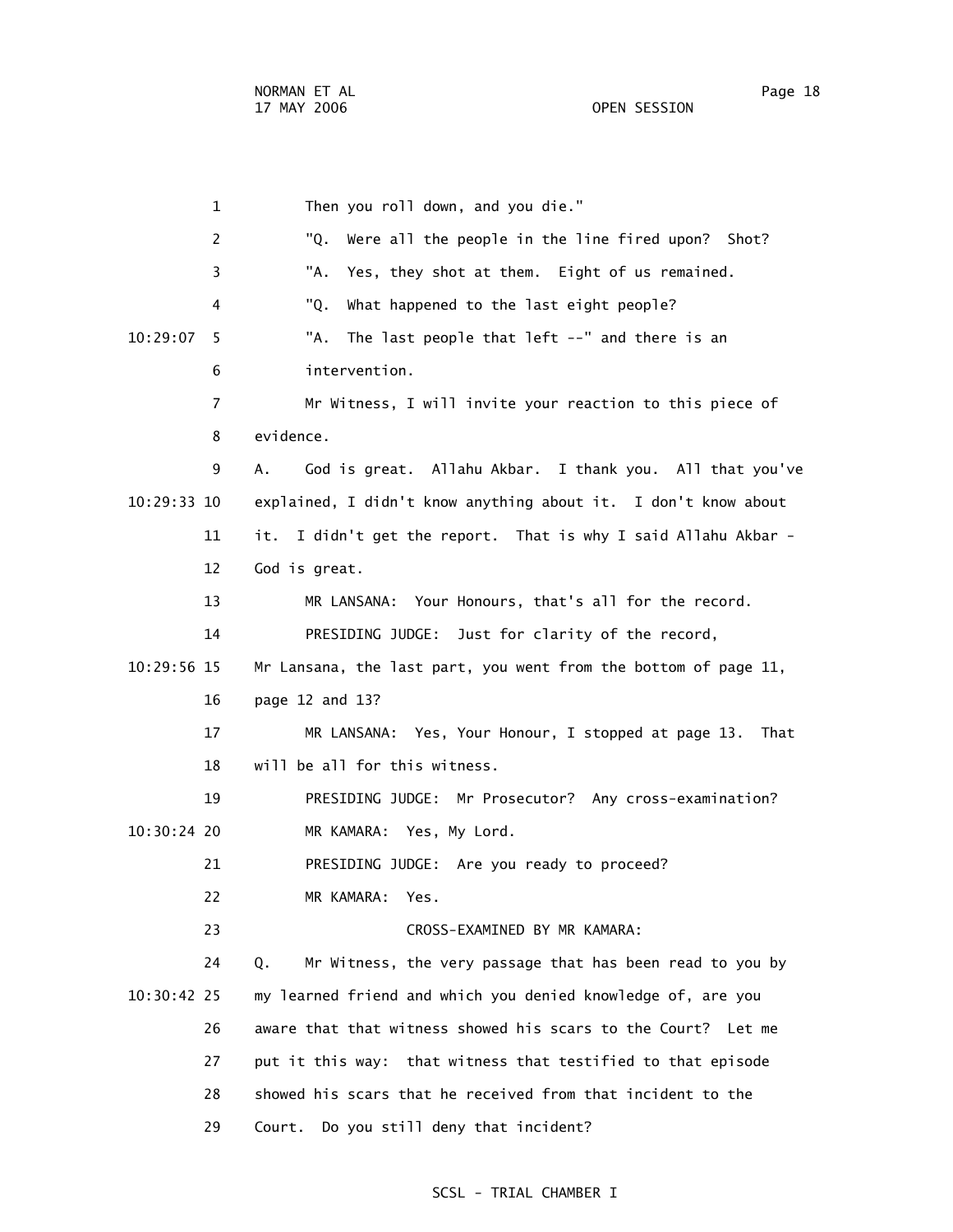1 A. Yes, I am still denying it, because he didn't show it to 2 me, and I don't know about it. 3 Q. Let me take you to the issue of the arms and ammunition. 4 You mentioned to this Court that arms and ammunition were 10:31:42 5 received from Guinea, Conakry, to be precise. Am I right? 6 A. Yes. 7 Q. Did you yourself go to Guinea to get these arms and 8 ammunition? 9 A. I was not the one, but I got them from somebody. 10:32:09 10 Q. Who is that somebody? 11 A. Teacher Lagawo and George Jambawai. 12 Q. Do you know the age of Teacher Lagawo? 13 A. I don't know his age, but he's an elderly man. 14 Q. Then let me tell you. Teacher Lagawo at that time was over 10:32:53 15 75 years old. Would you agree with me? 16 MR SESAY: My Lord, I object to that question. He would 17 not be in a position to know the age, the exact age. 18 PRESIDING JUDGE: That's a very simple answer then. If he 19 doesn't know, he doesn't know. 10:33:20 20 MR KAMARA: Thank you, My Lords. 21 Q. Would you agree with me that Teacher Lagawo was over 75 22 years old at that time we're referring to? 23 A. I know he's an elderly person, I saw him to be a parent, 24 but I can't precisely know the age. 10:33:48 25 Q. You want this Court to believe that 75-year-old Teacher 26 Lagawo carried arms and ammunitions -- 27 PRESIDING JUDGE: He hasn't agreed with you that he was 75. 28 MR KAMARA: I'm suggesting to him still, My Lord. 29 Q. You want this Court to believe that Teacher Lagawo, at that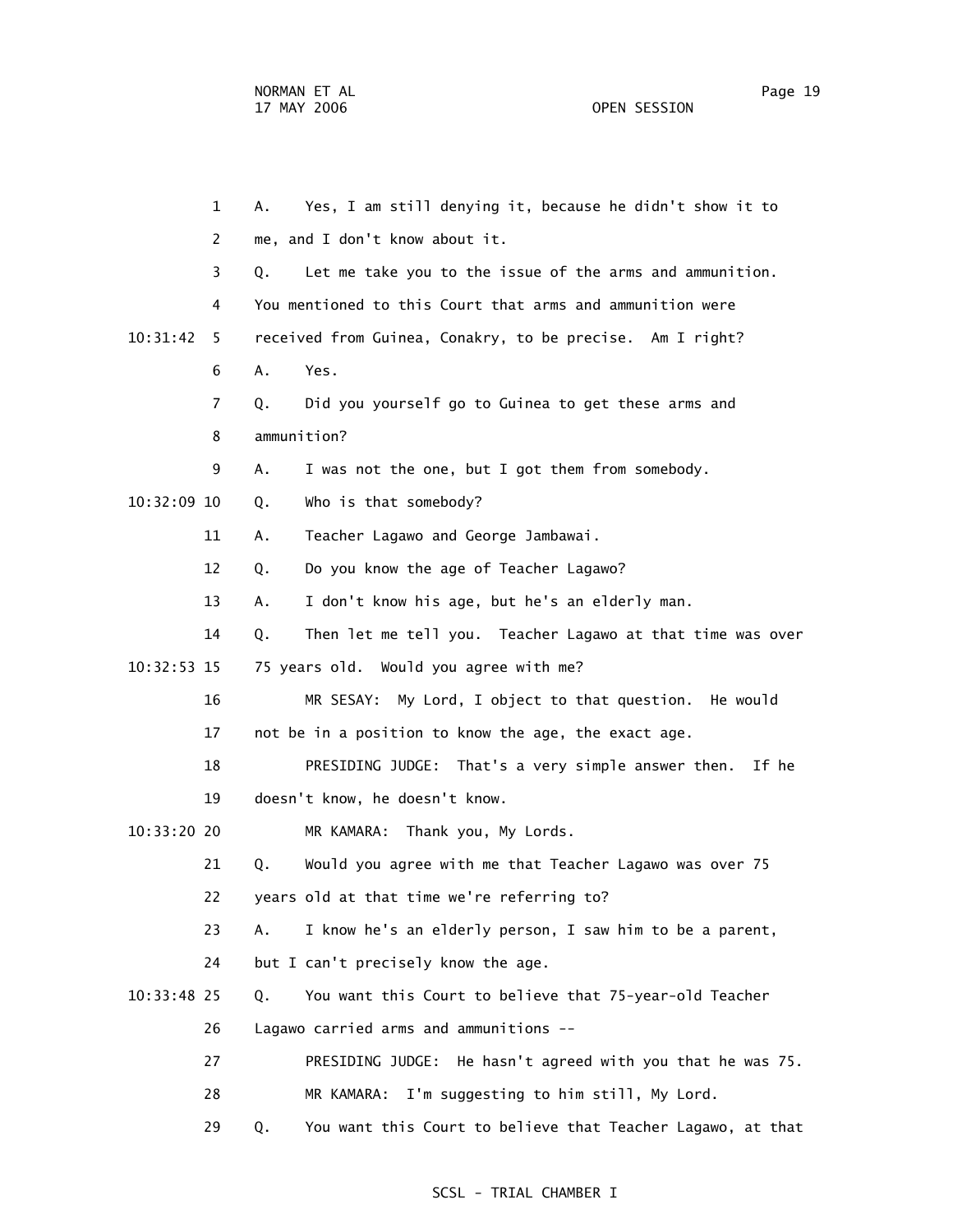- 1 age, carried arms and ammunition from Conakry to Tongo? 2 A. He could be there and do that. 3 Q. Thank you. 4 A. Because of his knowledge. 10:34:51 5 Q. Mr Witness, Arthur Koroma gave evidence before this Court 6 and, in his evidence, he said the arms and ammunition from Guinea 7 were brought by Bockarie Lansana. You are telling this Court 8 they were brought by Teacher Lagawo. 9 A. That's where I started with Bockarie Lansana and 10:35:32 10 George Jambawai in relation to those bullets. Everybody knows 11 that's where I started when I started speaking. 12 MR KAMARA: I may not have heard it, My Lords. I heard 13 George Jambawai and Teacher Lagawo. 14 JUDGE THOMPSON: I think you better put the question again. 10:35:51 15 You should ask questions clearly, otherwise you get entangled 16 answers. 17 PRESIDING JUDGE: I think his answer did not necessarily 18 refer to your question, but answers he has given in 19 examination-in-chief. 10:36:06 20 MR KAMARA: 21 Q. Mr Witness, Arthur Koroma gave evidence before this Court 22 that the weapons from Conakry, if at all weapons came from 23 Conakry, were brought in by Bockarie Lansana. You today told 24 this Court that weapons from Conakry were brought by Teacher 10:36:28 25 Lagawo and -- who was it again? 26 PRESIDING JUDGE: Jambawai. 27 MR KAMARA: 28 Q. Jambawai. Is that not what you said this morning?
	- 29 A. Yesterday when we spoke, that was the first thing that we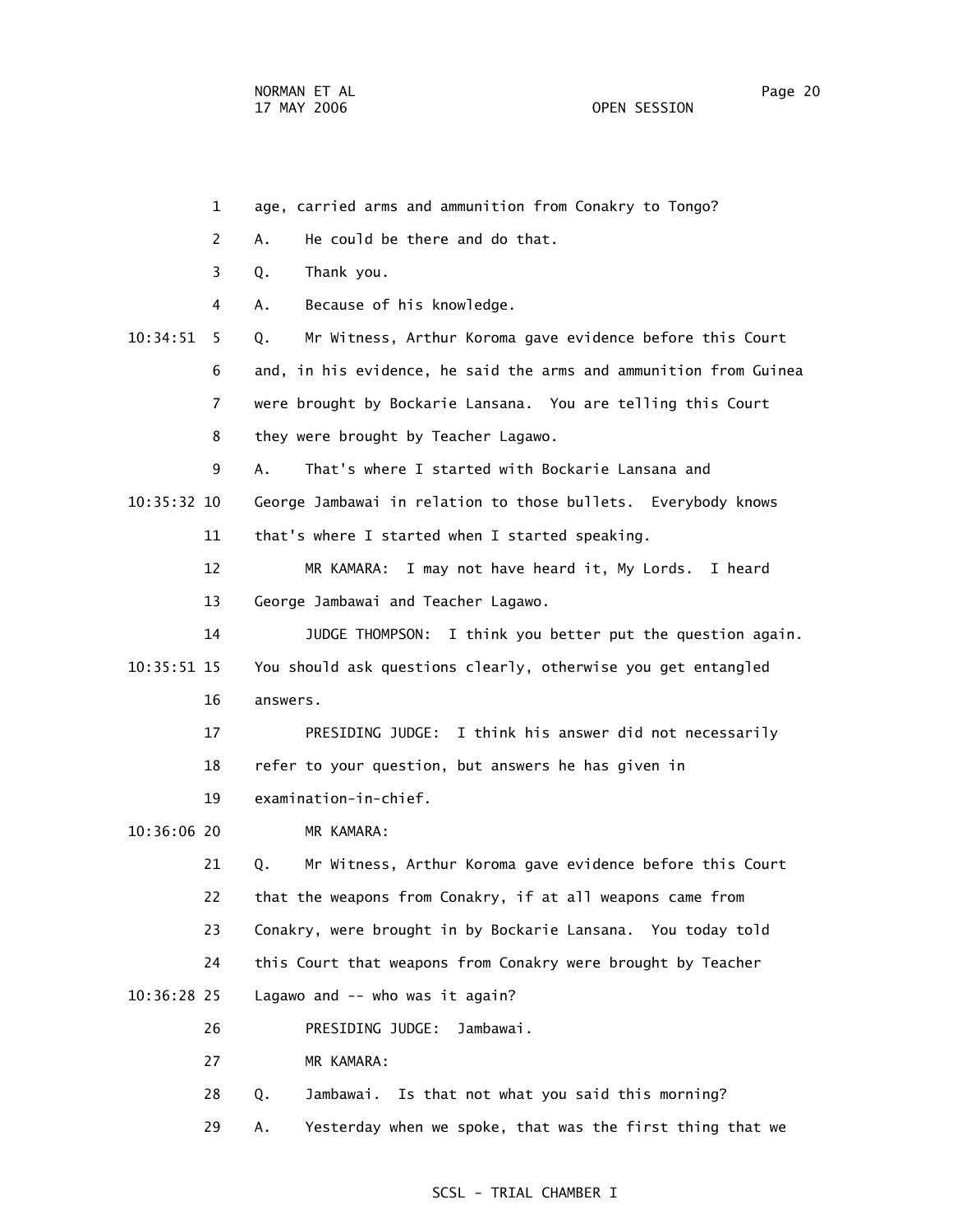1 spoke about, in relation to those weapons. 2 JUDGE THOMPSON: Put the question to him. 3 MR KAMARA: My question to him is -- 4 JUDGE THOMPSON: You put the scenarios, but what's the 10:36:59 5 question? You put three scenarios. That's why we get so much in 6 difficulty. 7 MR KAMARA: What he said this morning, that is the first 8 issue, My Lord. I believe it's simple. 9 JUDGE THOMPSON: It's not that simple if you don't ask him 10:37:10 10 direct questions. Putting the three scenarios gives him an 11 option to move whichever way he wants to, and what sort of 12 answers do we get? 13 MR KAMARA: 14 Q. Mr Witness. 10:37:29 15 A. Yes. 16 Q. You mentioned BJK Sei several times this morning. 17 A. Yes. 18 Q. When was the last time you saw him? 19 A. I said he entered Tongo only once when we captured Tongo on 10:38:00 20 the seventh day, that's when I saw him. 21 MR KAMARA: My Lord, the witness is not answering the 22 question. 23 PRESIDING JUDGE: Put your question again. 24 MR KAMARA: 10:38:08 25 Q. When was the last time you saw BJK Sei? That's the 26 question. 27 MR JABBI: My Lord, I believe the way it was put, it is a 28 bit open-ended and confusing. 29 PRESIDING JUDGE: It is not confusing, Dr Jabbi.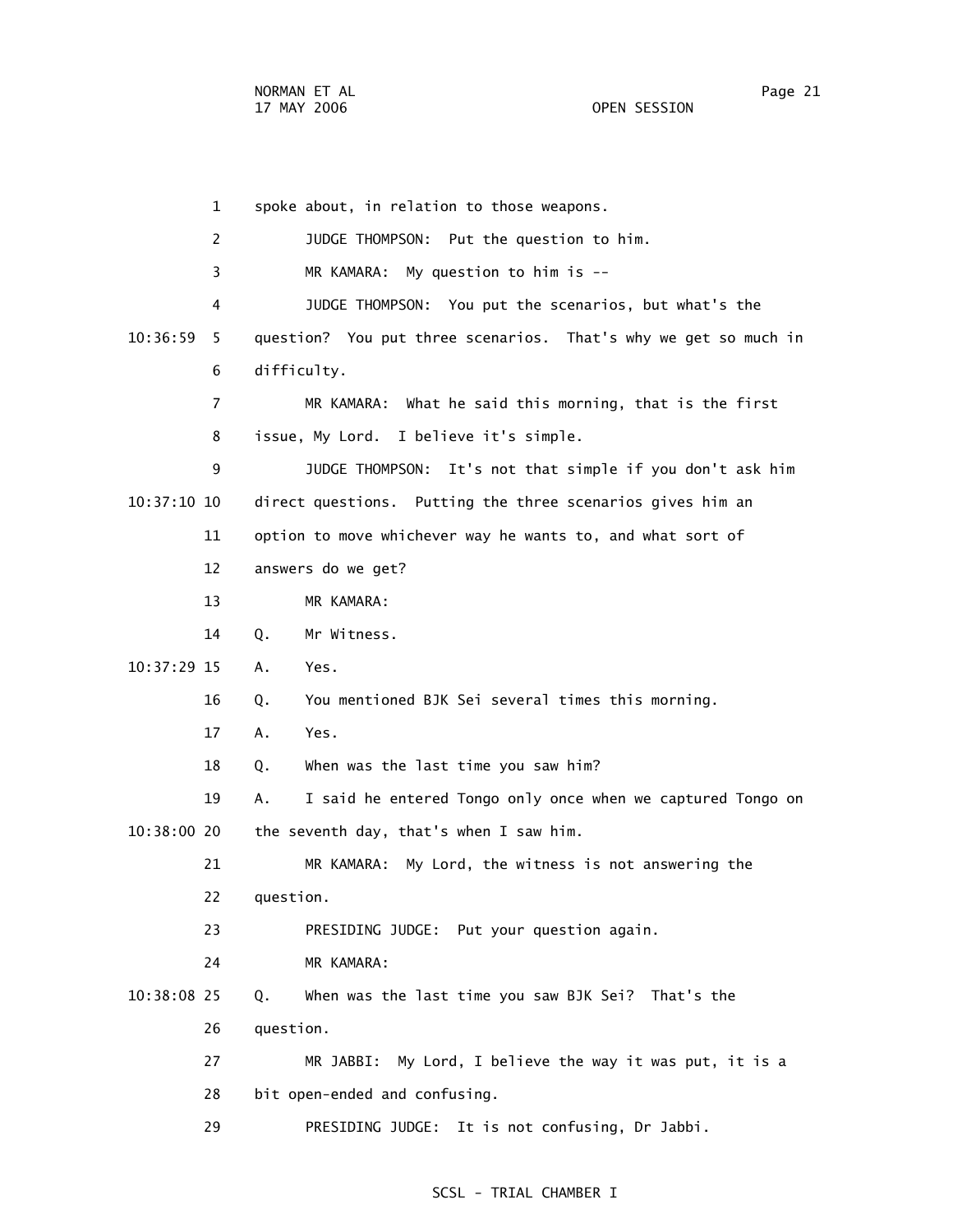1 MR JABBI: As My Lords please. 2 PRESIDING JUDGE: It is quite clear. 3 When was the last time you saw BJK Sei? Yesterday? Two 4 weeks ago? A month ago? Five years ago? When was the last 10:38:48 5 time? 6 THE WITNESS: Are you talking about Tongo? 7 PRESIDING JUDGE: I didn't talk about Tongo. You are being 8 asked a very simple question, Mr Witness. Just listen to the 9 question. When was the last time you saw him? 10:39:04 10 THE WITNESS: At the time we entered Tongo on the seventh 11 day, that's when I saw him, when he came. 12 PRESIDING JUDGE: So you have never, never seen this man 13 since you entered Tongo, up to now? Up to today? 14 THE WITNESS: I used to see him, but not during fighting. 10:39:57 15 MR KAMARA: 16 Q. Mr Witness, did you not see BJK yesterday? 17 A. We were not in the same place. How could I see him? 18 Q. You gave evidence this morning that when you entered Tongo 19 you found no corpses; am I right? 10:40:33 20 A. Yes, with my own eyes. 21 Q. Did you tell that to the investigators for the Defence? 22 A. I want you to make it clear for me to understand. I don't 23 know what you mean. 24 Q. Did you tell the lawyers who brought you here that when you 10:41:23 25 went to Tongo, you found no corpses? 26 A. Yes, that is what is in my statement. I did not see them 27 with my own eyes and I didn't say. 28 Q. We have a summary here with us, Mr Witness, that states 29 that when you attacked Tongo, the junta forces retreated and were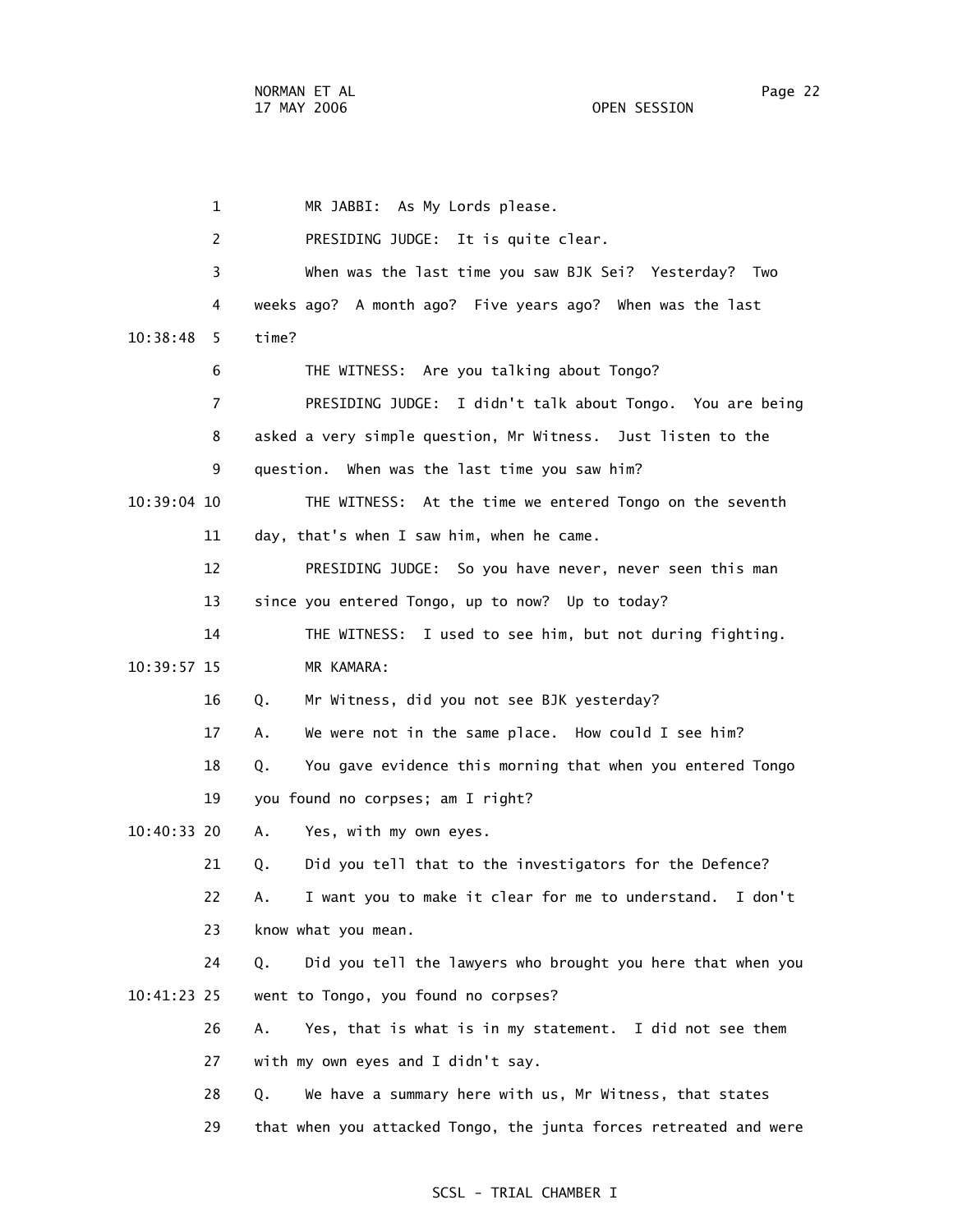1 moving from house to house killing civilians, especially those 2 suspected of having dealings with Kamajors. Did you say that to 3 the Defence team? 4 A. I didn't go even close to that, to saying that. 10:43:08 5 Q. Let me put this question to you, Mr Witness: while 6 soldiers were retreating at the time of the attack, were they 7 killing civilians who were in support of Kamajors? 8 A. Repeat the question. I did not understand it properly. I 9 missed something. 10:43:45 10 Q. Mr Witness, you attacked Tongo with the other commanders; 11 is that not so? I'm referring to the final attack. 12 A. Yes. 13 Q. You gave evidence that you didn't find any soldiers or RUF 14 rebels; is that not so? 10:44:12 15 A. Yes. 16 Q. My question to you is: while these soldiers were 17 retreating, were they attacking RUF supporters? Do you know? 18 JUDGE ITOE: Why does it take this witness such a long time 19 to answer questions? The first question, you got into 10:44:47 20 reflection, you were thinking and thinking, and you ended up by 21 saying you don't understand the question. This is my observation 22 of you. Why does it take you such a long time to answer 23 questions? 24 THE WITNESS: What you're telling me, I am thinking about 10:45:06 25 it. If I do not understand your question, I wouldn't answer it. 26 I want to understand the question properly. What you're talking 27 about, I do not know and I didn't do it and I was not in it. 28 [CDF17MAY06B - SV] 29 PRESIDING JUDGE: Mr Prosecutor, would you put the question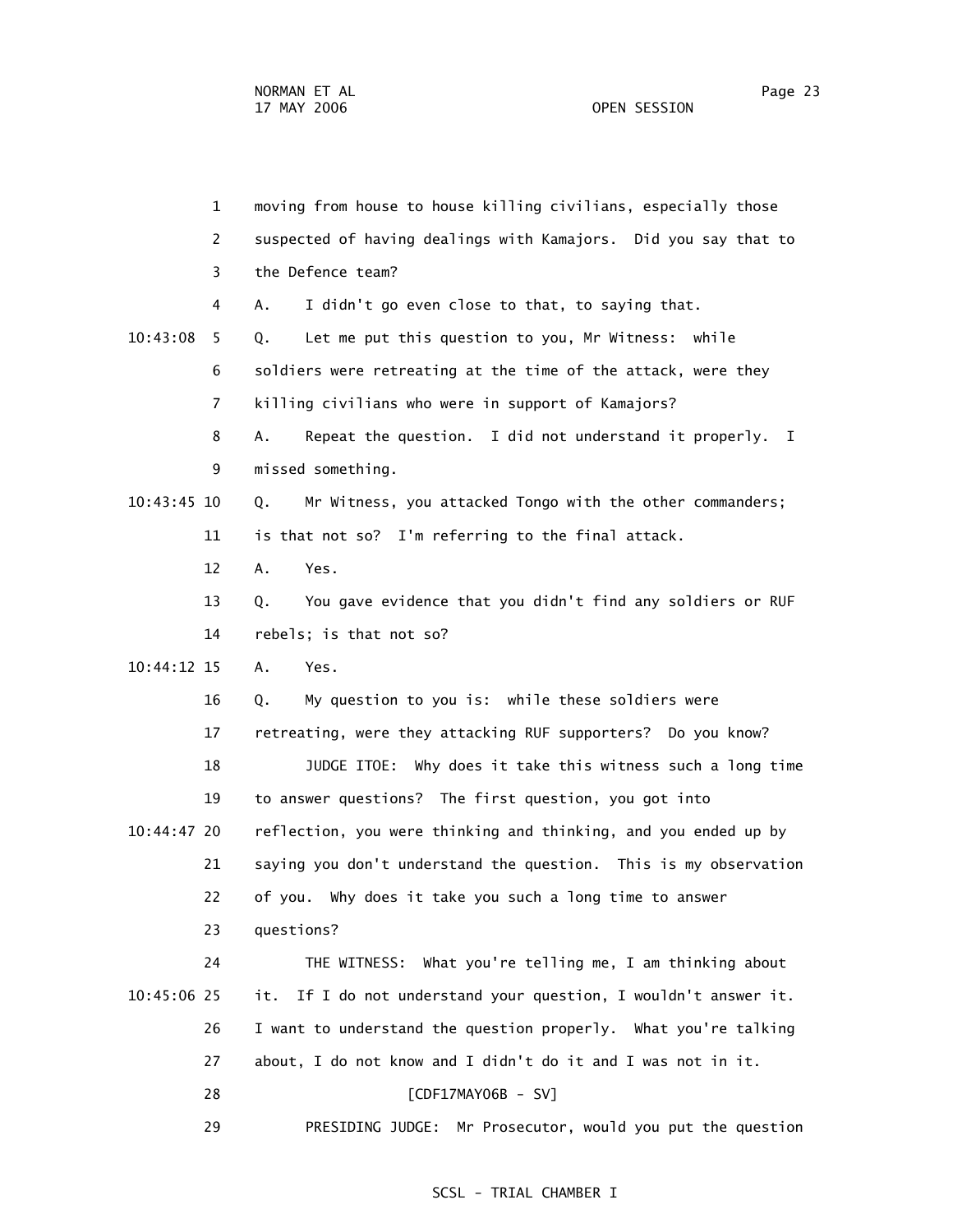1 in the simplest form and as clear as possible to the witness so 2 he knows what you're talking about so he can answer the question 3 as clearly as he can. 4 MR KAMARA: As My Lord pleases. 10:45:33 5 PRESIDING JUDGE: So presumably you're making reference to 6 what is contained in the summary. So make it clear what the 7 summary is all about. 8 MR KAMARA: I did that. He said he did not understand. 9 PRESIDING JUDGE: I know, but take it back again. 10:45:44 10 MR KAMARA: As My Lord pleases. 11 Q. Mr Witness, we have a summary from the Defence team as to 12 what you said to them -- 13 PRESIDING JUDGE: In your statement to them. 14 MR KAMARA: 10:45:59 15 Q. Yes, in your statement to them, and this is what it says: 16 "How when Tongo was attacked the retreating junta forces 17 were moving from house to house, killing civilians, 18 especially those suspected of having dealings with the 19 Kamajors." 10:46:29 20 PRESIDING JUDGE: And put to him that this is what he would 21 have said. 22 MR KAMARA: Yes. 23 Q. Is that what you told the Defence team? 24 A. What I told them was not what they wrote. What I knew was 10:46:50 25 what I have said in this Court. 26 PRESIDING JUDGE: So you're saying, Mr Witness, what has 27 just been described to you, you did not say so to the Defence, to 28 the lawyers, the lawyers that have asked you questions, you 29 didn't tell them that?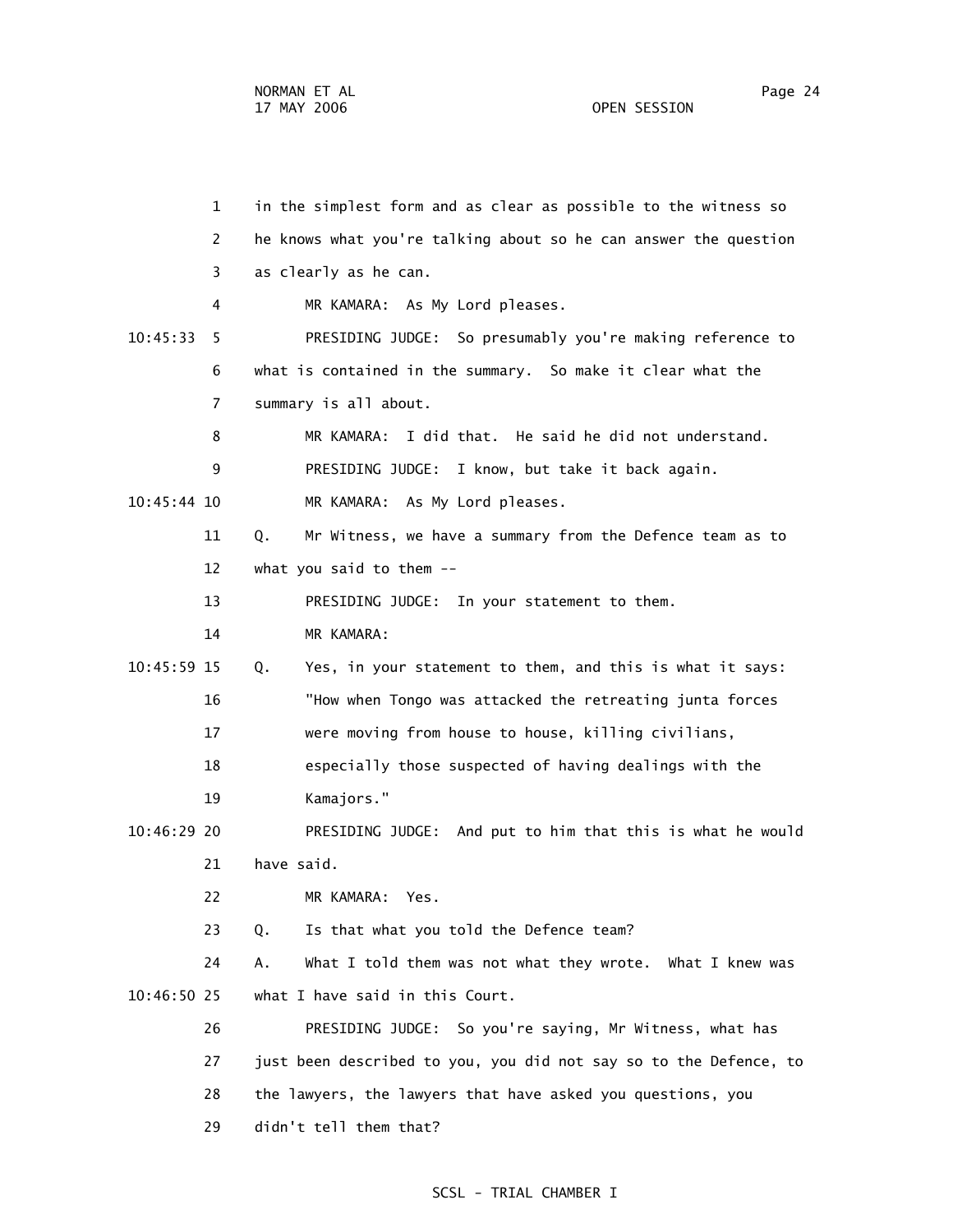1 THE WITNESS: My own lawyer? 2 PRESIDING JUDGE: Yes, yes, yes. 3 THE WITNESS: The question asked is confusing. That's why 4 I answered that way. 10:47:39 5 PRESIDING JUDGE: Well, Mr Witness, I don't think it was 6 confusing but we'll put it to you again. In this document that 7 they referred to it says this, and listen carefully. It says 8 that when you gave them a statement, your lawyers, that you would 9 say this: 10:48:02 10 "How when Tongo was attacked the retreating junta forces 11 were moving from house to house, killing civilians, 12 especially those suspected of having dealings with the 13 Kamajors." 14 You would have told your lawyers that you had seen all of 10:48:22 15 that and you would say so in court. The question is: Did you 16 say so in your statement or to your lawyers? 17 THE WITNESS: Those who first entered -- those who first 18 entered, that is what they said, that that was what was happening 19 when they were retreating. But I did not say that when I 10:48:52 20 entered, that that was what they were doing when they were going, 21 no. I did not see any corpse when I entered the in the town. I 22 couldn't say anything about that. But they attacked once, twice, 23 three times. 24 PRESIDING JUDGE: Mr Witness, this is not the question. 10:49:05 25 You're not asked here if you've seen corpses or not. This is not 26 the question. The question has been a very simple and precise 27 one; did you say what I've just read to the lawyers or not? 28 THE WITNESS: Then repeat it. 29 PRESIDING JUDGE: Take it again, Mr Kamara, please.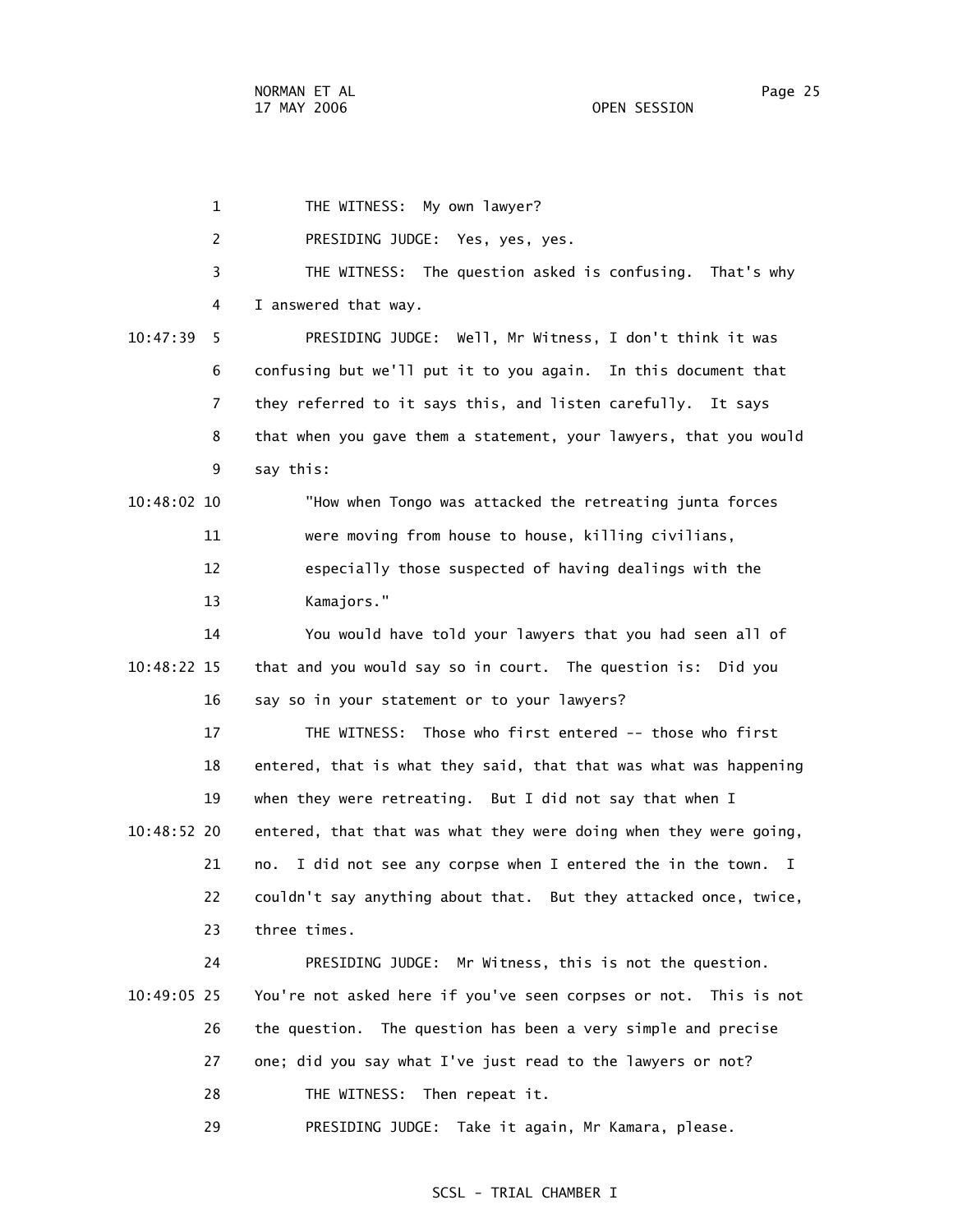1 MR KAMARA: Thank you, My Lord. 2 Q. This is what is said to be contained in your statement, and 3 listen carefully, Mr Witness. 4 "How when Tongo was attacked the retreating junta forces 10:50:01 5 were moving from house to house, killing civilians, 6 especially those suspected of having dealings with the 7 Kamajors." 8 Did you make that statement to the Defence team? 9 MR SESAY: Sorry, My Lord. My Lord, I do not wish to 10:50:28 10 interrupt here, but I think the distinction should be made 11 whether, in fact, the statement was made to the investigators, 12 My Lord, of the Defence team or the Defence team as a whole. 13 Because what I know is that the statement is usually obtained by 14 the investigators. 10:50:49 15 PRESIDING JUDGE: He was asked first by investigator, then 16 that seemed to be confusing him, then he was asked by the Defence 17 team, he seemed to under that and he says my lawyers. That's why 18 the word "my lawyers" are used. I mean, we're trying to make it 19 as clear as it is possible and feasible to the witness. I don't 10:51:07 20 think there was any intent to mislead the witness on this issue. 21 MR SESAY: Yes, My Lord. 22 PRESIDING JUDGE: Yes, you may be right, but this is the 23 question that was put to the witness first and he didn't 24 understand that, so that's why it was moved to the Defence team 10:51:20 25 and then to his lawyers. 26 MR SESAY: As My Lord pleases. 27 MR KAMARA: 28 Q. Mr Witness, I suggest to you that you're being deliberately

## SCSL - TRIAL CHAMBER I

29 evasive to this Court; you fully understand the question.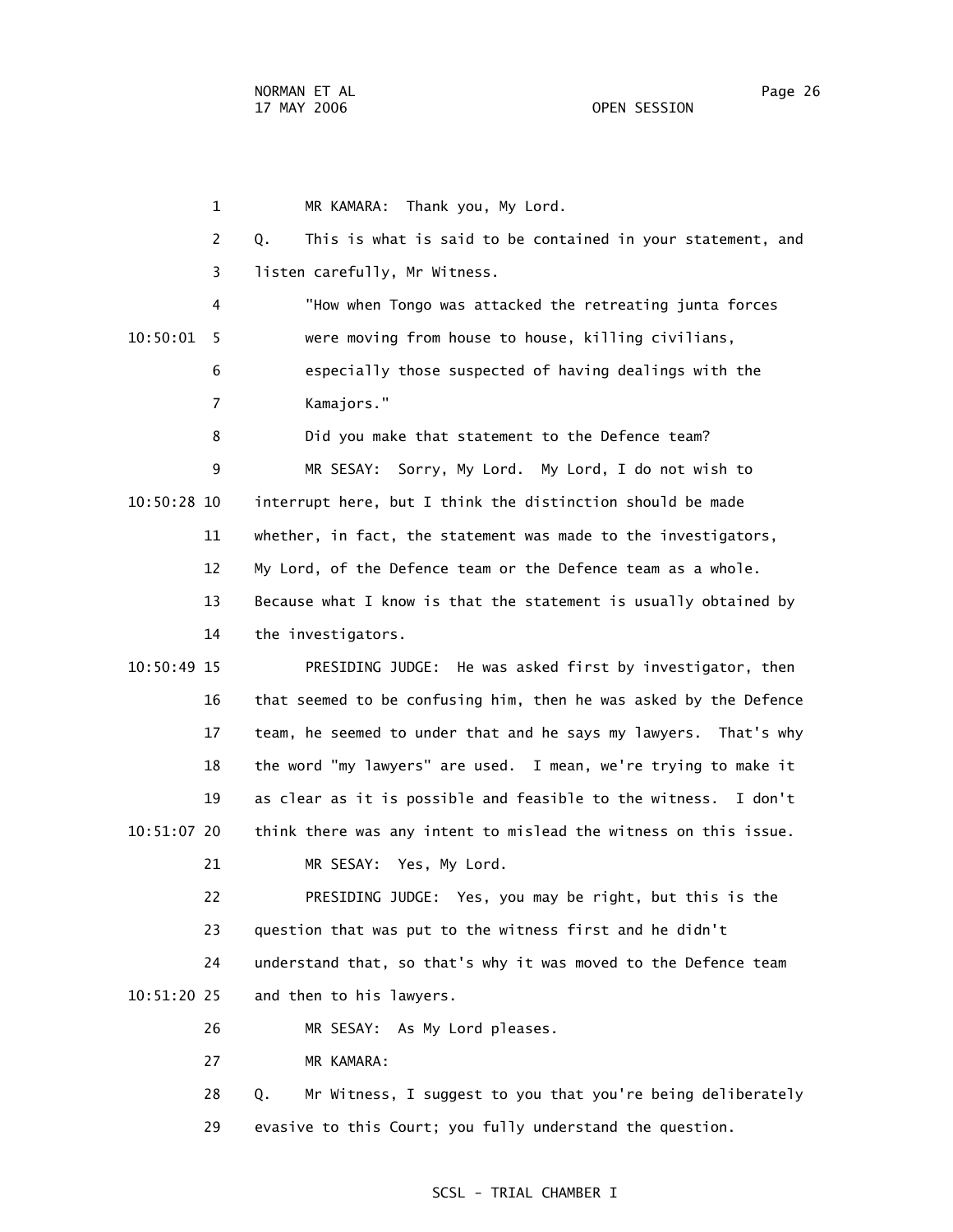| $\mathbf{1}$   | Before you suggest that to him, what is<br>JUDGE THOMPSON:        |
|----------------|-------------------------------------------------------------------|
| 2              | his answer? Did he tell the lawyers who brought him here to       |
| 3              | testify what is alleged to have been in that statement? It's not  |
| 4              | complicated, so I think it's important that we have an answer to  |
| 10:52:12<br>5. | that before any suggestion is put to him as to his demeanour and  |
| 6              | his response, because it shouldn't really be complicated and I do |
| $\overline{7}$ | not see whether the statement was made to investigators for the   |
| 8              | Defence or to lawyers for the Defence as a problematic issue. I   |
| 9              | think that is immaterial. I think it's a question of whether      |
| $10:52:39$ 10  | this witness wants to tell us or not to tell us whether he        |
| 11             | actually told the lawyers that at the time when they attacked     |
| 12             | Tongo retreating junta forces were, in fact, moving from house to |
| 13             | house, killing people, especially those allegedly suspected of    |
| 14             | collaborating with the junta forces.                              |
| 10:53:15 15    | PRESIDING JUDGE: With the Kamajors.                               |
| 16             | JUDGE THOMPSON: With the Kamajors.                                |
| 17             | MR KAMARA: Yes, My Lord.                                          |
| 18             | JUDGE THOMPSON: It's quite a precise incident. He either          |
| 19             | did or did not tell his lawyers that.                             |
| 10:53:28 20    | My Lord, I have posed the question four times<br>MR KAMARA:       |
| 21             | in four different ways. The learned Presiding Judge has posed     |
| 22             | the question to him as well and we haven't had an answer. I will  |
| 23             | invite the Bench to observe the demeanour of this witness.        |
| 24             | PRESIDING JUDGE: What's your answer to these questions,           |
| $10:53:43$ 25  | Mr Witness? Did you say so or not? Yes or no?                     |
| 26             | THE WITNESS: Like, for instance, like what that big man           |
| 27             | has explained and explained it clearly, yes, that's what          |
| 28             | That's what is in that paper. But the way you were<br>happened.   |
| 29             | explaining it, that's what is confusing me.                       |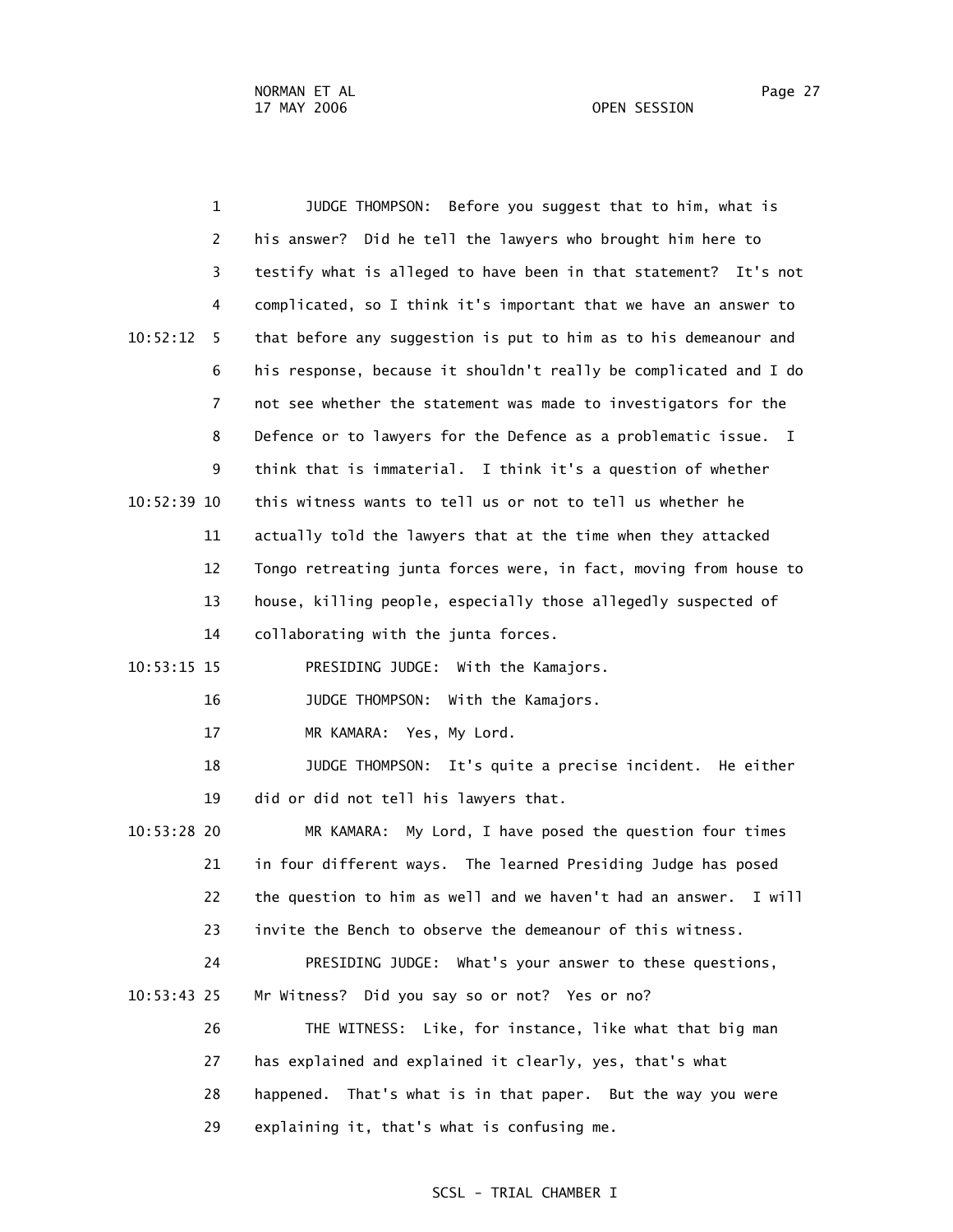1 MR JABBI: My Lords, before I say what I want to say, may 2 the witness remove the earphones. I just want to make a 3 clarification. 4 PRESIDING JUDGE: Does the witness understand English or 10:54:31 5 not? Do you speak English, Mr Witness? Do you understand 6 English? 7 THE WITNESS: I am speaking to you in Mende, how can I 8 understand English? 9 PRESIDING JUDGE: Well, we would prefer that the witness be 10:54:50 10 excused from the Courtroom and we'll hear what you have to say. 11 MR JABBI: Sorry, My Lord? 12 PRESIDING JUDGE: Can the witness be assisted outside the 13 Courtroom, please. 14 **Intervalle Example 14** [The witness stood down] 10:55:22 15 MR JABBI: My Lord, I'm sorry really that I am intervening 16 for this amount of time, but I don't know if the transcript will 17 bear it out, but I did hear the witness saying that the people 18 who first entered Tongo gave that report, but that by the time he 19 entered that was not happening. But I don't know if that was 10:55:50 20 communicated. That is all I want to say, My Lord. 21 PRESIDING JUDGE: You mean to say that he would have 22 answered that before I asked the last question? Earlier in his 23 response, that's what you're saying, not now. 24 MR JABBI: Not your last question that you posed. Not your 10:56:13 25 last question. Before you last question. 26 PRESIDING JUDGE: That's what I mean, prior to that. 27 MR JABBI: Yes, My Lord. 28 JUDGE THOMPSON: Does that imply that that was what he told 29 the lawyers or the investigators for the Defence? Is that what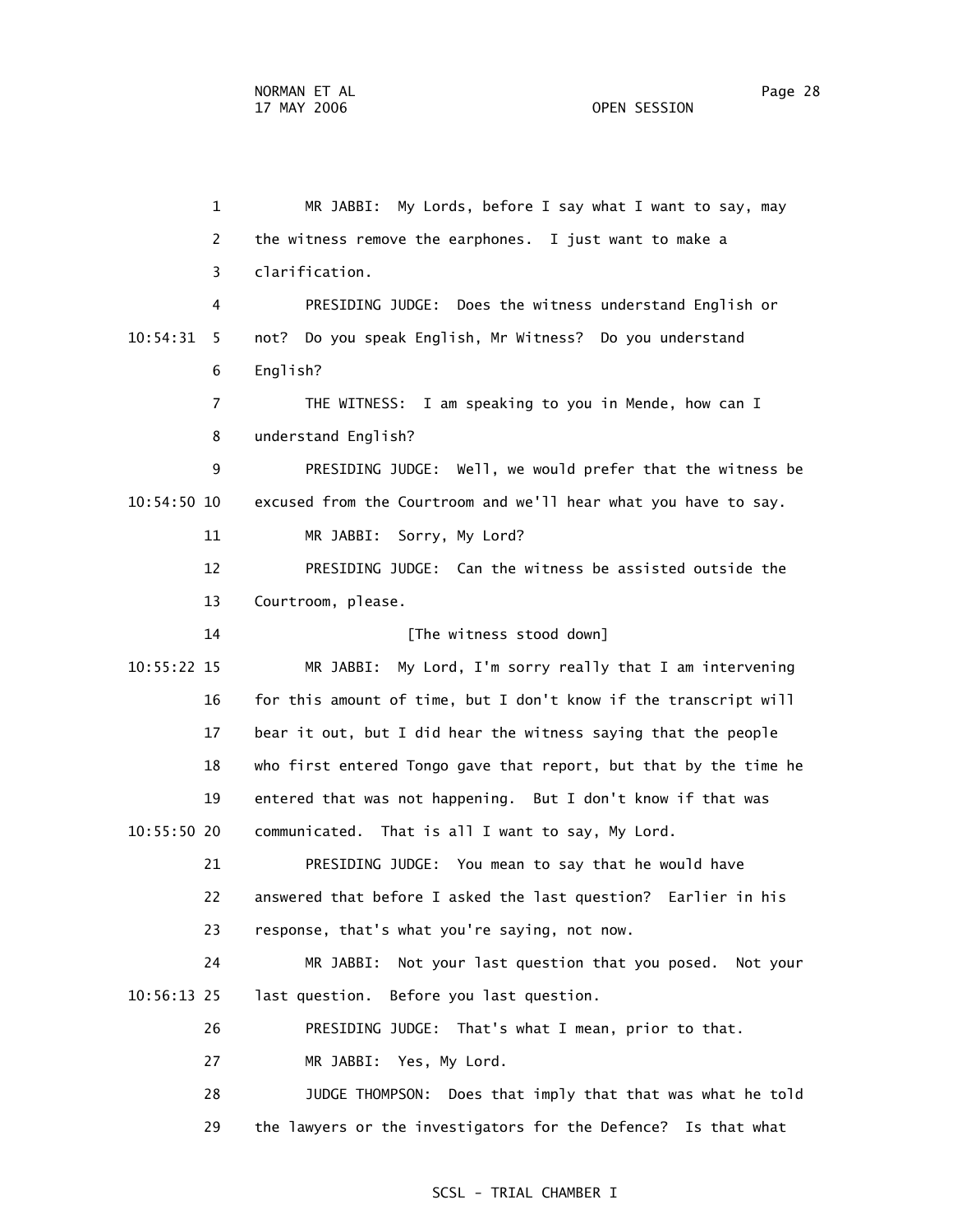1 you're saying, that he told them that the people who gave the -- 2 I mean, is that what you're suggesting? 3 MR JABBI: No, My Lord, I'm only saying that he did say 4 that in answer at one stage. 10:56:37 5 JUDGE THOMPSON: Was it in answer to the question whether 6 he told the lawyers for the Defence that? 7 MR JABBI: Yes, My Lord. It was during that interchange. 8 PRESIDING JUDGE: Yes, but this was not the question. The 9 problem is that. We were asking a very -- he was being asked a 10:56:52 10 very precise question: Did he tell you or the investigator or 11 the lawyers or the team what is alleged in the summary. That was 12 the question. Not whether he learned it or not. 13 MR JABBI: Indeed that was the question. I'm only saying 14 that -- 10:57:10 15 PRESIDING JUDGE: [Overlapping speakers]. That was not the 16 question. 17 MR JABBI: Indeed, My Lord, I'm only saying that he did say 18 what I have just said in the process of reacting to that 19 question. 10:57:20 20 JUDGE THOMPSON: If the transcript reports that, in fact, 21 what the implication there from you, I would suggest, is that 22 maybe what he told the investigating officers for the Defence was 23 that he got the information through hearsay. But remember his 24 testimony is that when we attacked, what I saw. So we can't -- 10:57:53 25 this would be ambivalent if now he's shifting ground from direct 26 evidence to indirect evidence. But I will say nothing further. 27 MR JABBI: My Lord, I also didn't want to say anything 28 further. I just wanted to report that. I don't know if it is 29 the transcript but I did hear him say it.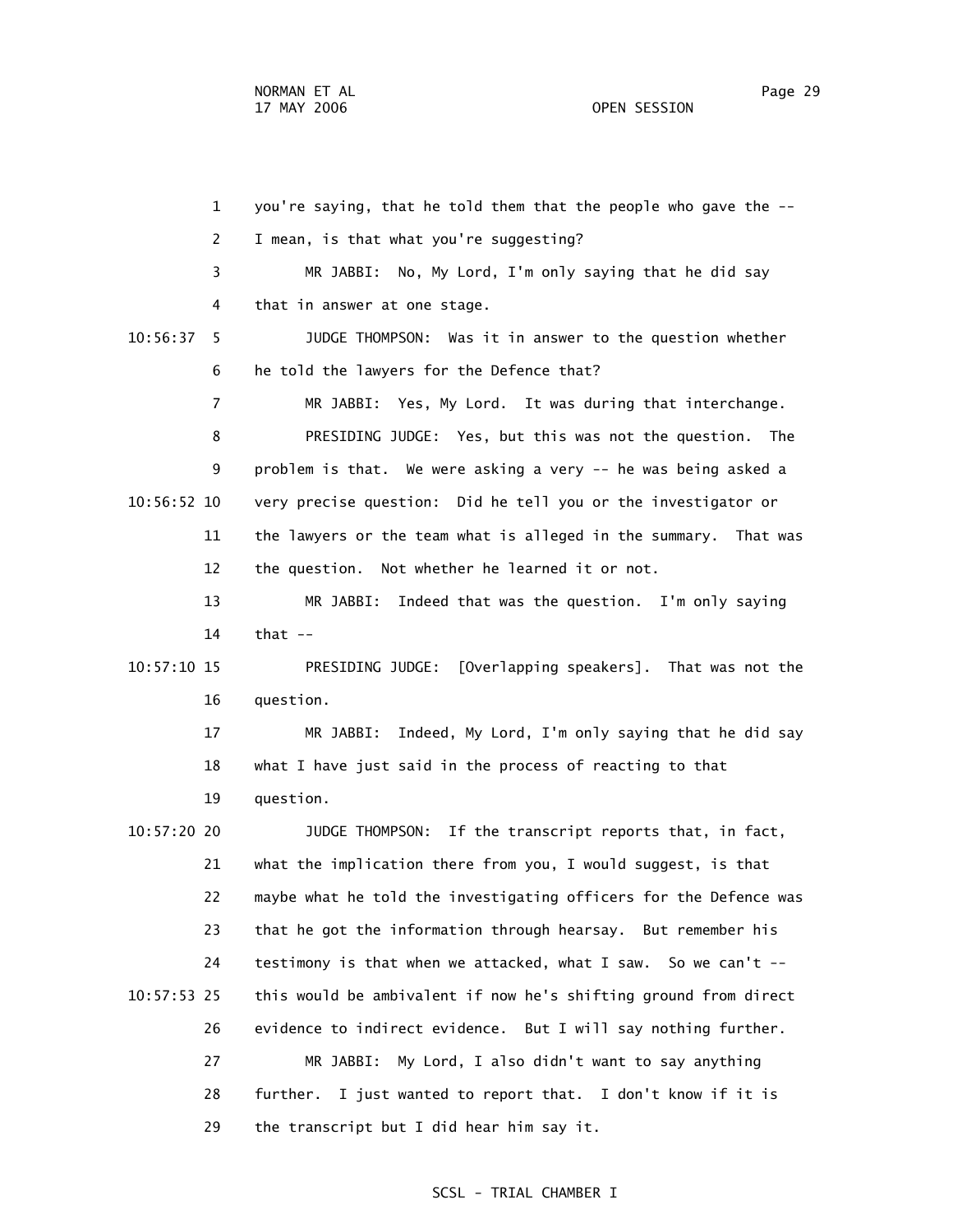1 PRESIDING JUDGE: I don't have the exact words, but I know 2 he did say something along these lines. 3 MR JABBI: That's all I want to say. 4 PRESIDING JUDGE: Thank you. Can the witness be recalled, 10:58:37 5 please. 6 **Integral Contract Figure 1** The witness entered court] 7 MR KAMARA: My Lord, may I be guided. We have his answer, 8 I believe, towards the end, do we? 9 PRESIDING JUDGE: Yes, we do. 10:59:47 10 MR KAMARA: And that is he said those words, or something 11 to the effect? 12 PRESIDING JUDGE: Indeed, this is his last answer. 13 MR KAMARA: Thank you, My Lord. 14 Q. Mr Witness, now when you attacked Tongo was your group the 11:00:04 15 first that entered Tongo? I'm talking about the final attack. 16 A. Yes. 17 Q. And if that is so, are you now lying to this Court that you 18 didn't find any corpses when you entered Tongo or you were lying 19 when you gave the statement to the Defence; both cannot be true. 11:00:42 20 PRESIDING JUDGE: Well, put your question differently. 21 It's impossible for the witness to answer that in the way you've 22 framed it. 23 MR KAMARA: Forgive me, My Lord. I'll rephrase. 24 Q. Are you now lying to this Court that you didn't find any 11:00:54 25 corpses in Tongo when you entered, being the first group that 26 entered? 27 A. In that last one, yes. 28 PRESIDING JUDGE: I don't think he has understood your 29 question, but anyhow.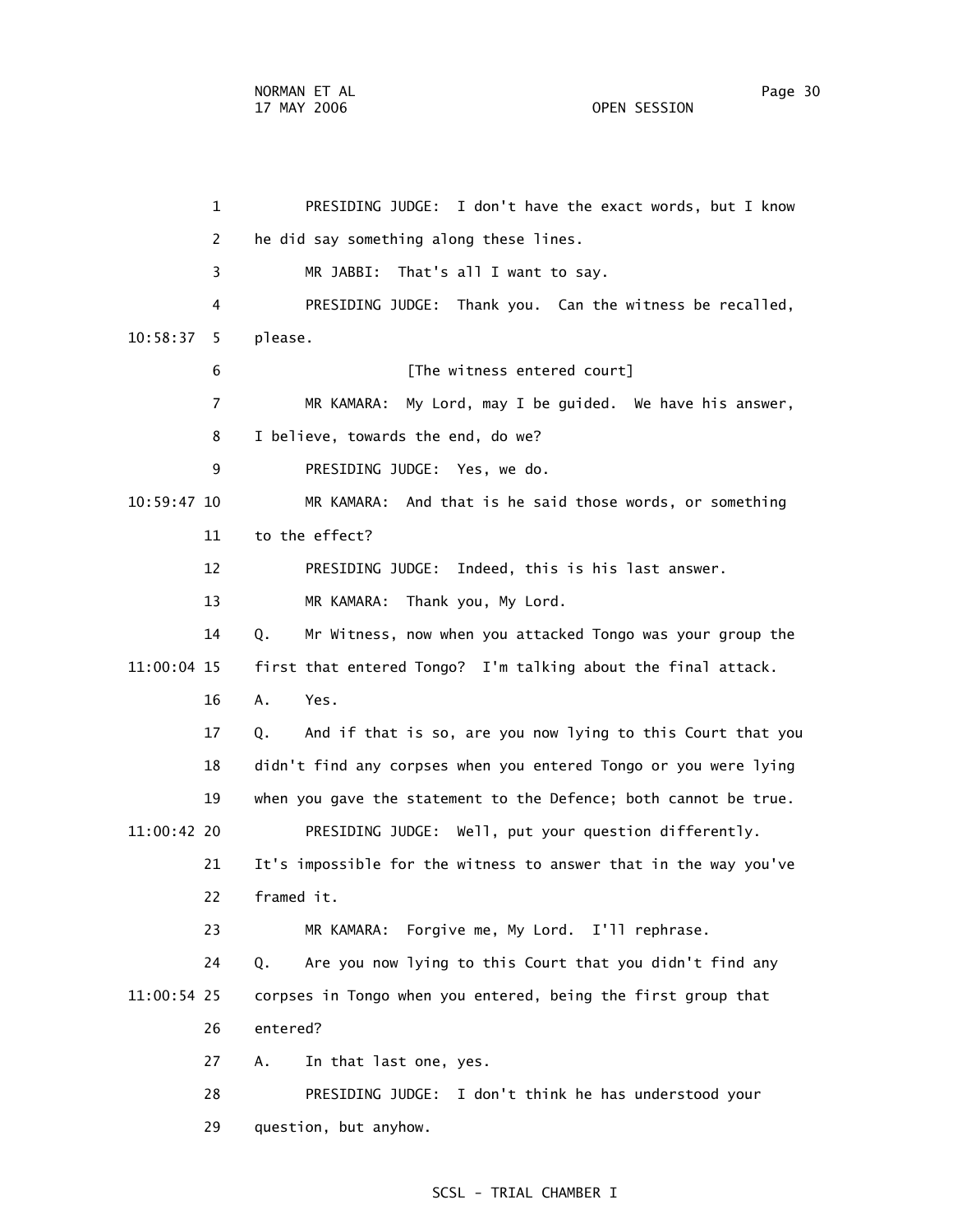1 MR KAMARA: My Lord, we have the answer. I'm sure it will 2 be accepted. 3 MR JABBI: My Lord, I believe although it may be said it is 4 also complex, but I think the question is complex. It says "Are 11:01:26 5 you now lying to this Court". 6 PRESIDING JUDGE: I know, this is -- 7 MR JABBI: My Lord, if it can be put in a simpler and more 8 direct way for the witness to be able to answer it. 9 PRESIDING JUDGE: I would suggest to you, Dr Jabbi, that it 11:01:42 10 was not posed in such a way that it was confusing to the witness, 11 but anyhow. Put the question to the witness again, please. 12 MR KAMARA: I'll rephrase it again. 13 PRESIDING JUDGE: I mean, we're here in the search of 14 truth. It would appear to me that the witness has not understood 11:01:59 15 your question. I may be wrong but that's the way it appears to 16 me. 17 MR KAMARA: I agree, My Lord. I will pose it again. 18 Q. Mr Witness, you said you were the first group that entered 19 Tongo on that final attack; correct? 11:02:19 20 A. Yes. 21 Q. And you said to this Court this morning that you didn't 22 find any corpses when you entered; is that correct? 23 A. Yes; when we entered we did not find any corpse. 24 Q. And now in your statement to the Defence you told them that 11:02:49 25 the retreating junta forces were killing civilians as they were 26 retreating. Did you see those corpses? 27 A. At this moment I'm talking about, this paragraph -- this 28 report that we're on, when I entered I didn't see a corpse. 29 Q. So it is not true that retreating junta forces were killing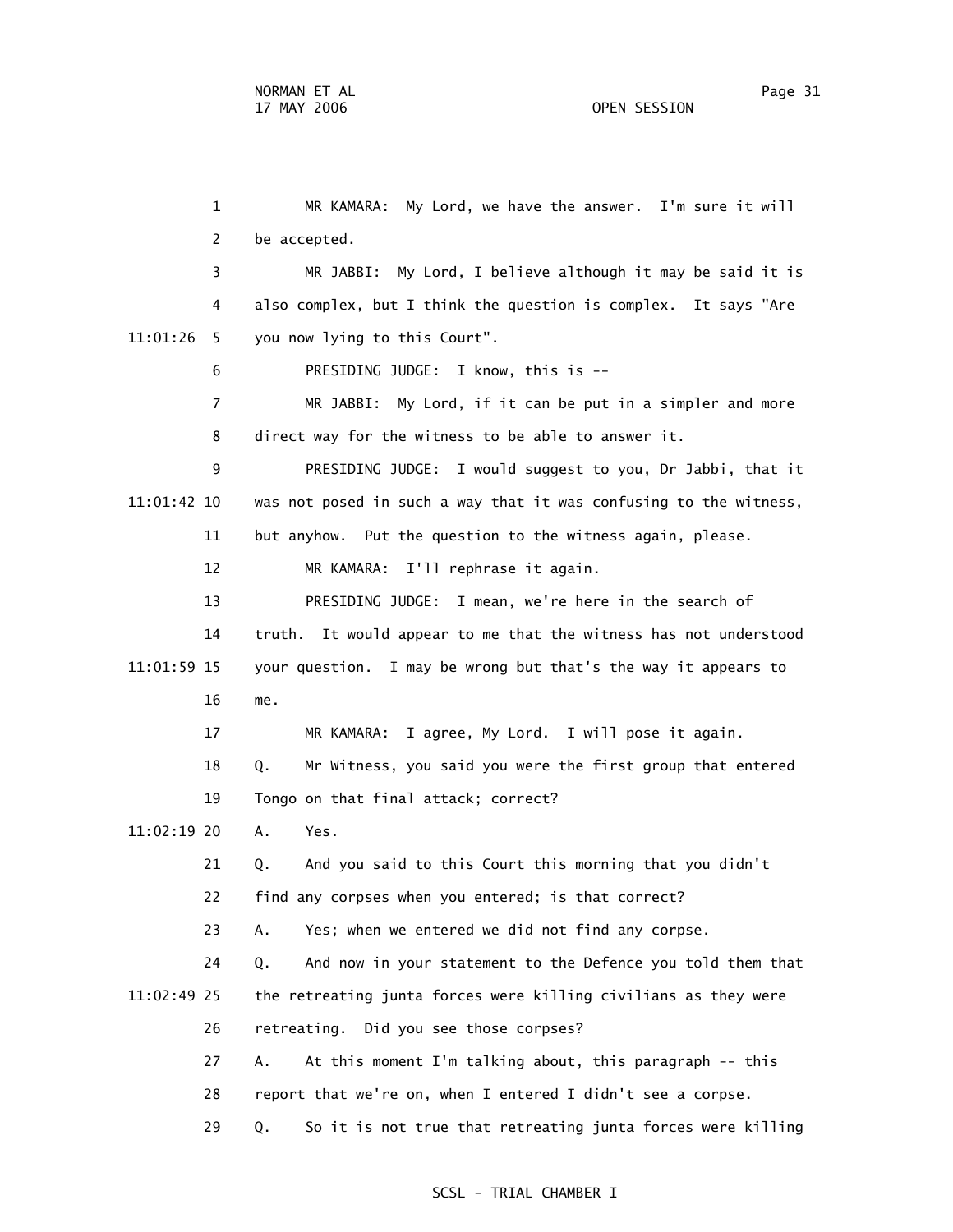1 civilians as they were retreating? 2 A. When we entered this time, that was where we were talking 3 about today. So, I am sorry, I am not being forgetful, but I 4 want to explain to you for you to understand. I'm not angry but 11:04:00 5 that was not what I was talking about. Where we are talking 6 about today, like you explained to me, when we fought that 7 soldier fight that was what did I explain and that was where I 8 started my explanation yesterday. Now that you've brought this 9 one, we entered in order to reinstate the government. That was 11:04:19 10 what I was alluding to. That was why I was confused to the -- if 11 you were angry please forgive me, in that area. 12 Q. No, Mr Witness, nobody is angry here. We are only finding 13 the truth. We are in search of the truth. 14 PRESIDING JUDGE: Mr Witness, just take your time. We are 11:04:37 15 just trying to understand what you are saying. Nobody's angry at 16 you. We are trying to understand what's happening and what 17 you're describing to the Court, that's all. 18 THE WITNESS: It's okay. 19 MR KAMARA: Let me leave that issue. 11:04:52 20 Q. You entered Tongo. You will agree with me that Tongo is a 21 heavy civilian populated town?

22 A. Yes.

 23 Q. As a commander, did you summon the civilians to a meeting 24 to address them?

 11:05:22 25 A. Yes. At the time when you are talking about this thing 26 today, that's the point we've reached. When we, when on the 27 seventh day BJK, we handed it over to BJK and that was the time 28 we held a meeting at Labour and that's the time we spoke to them. 29 I was working with the chiefdom. I have taken the chiefdom.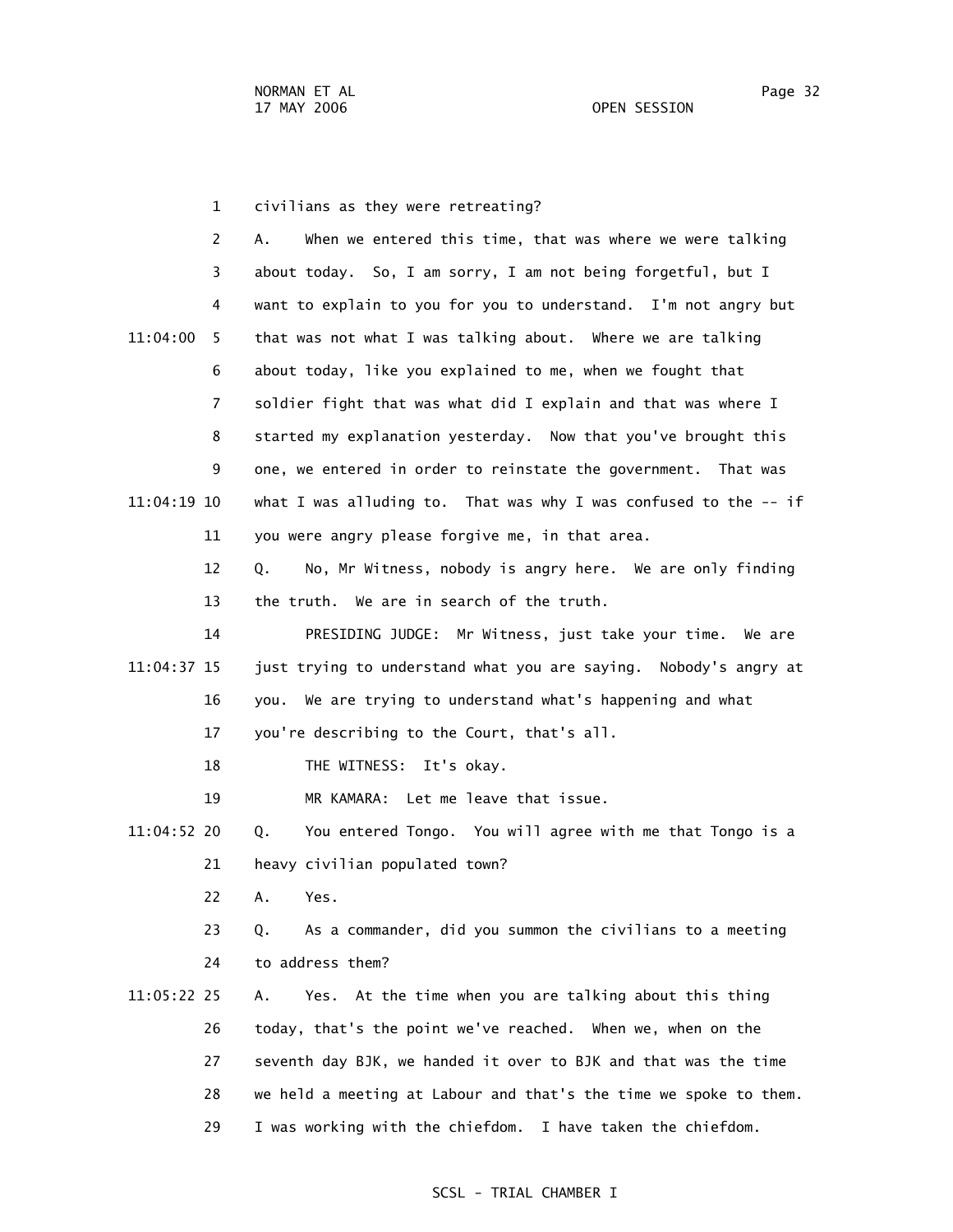1 Whatever somebody does, that civilian, whatever he didn't like, 2 he would be able to handle it. They would sit there and defend 3 the chiefdom? 4 Q. Wait, wait, listen to the question carefully. You entered 11:06:06 5 Tongo, you've captured Tongo. All right? Take your time, I'm 6 not trying to confuse you. 7 A. Yes. 8 Q. Did you summon the civilians to a meeting to talk to them? 9 A. Yes. 11:06:33 10 Q. Now, did you talk to them before the arrival of BJK Sei? 11 A. At that time we had not brought them out of the bush. We 12 had not brought them out of the bush. 13 Q. Did you talk to them before the arrival of BJK Sei is the 14 question? 11:07:04 15 A. No, at that time we had not brought them out of the bush. 16 When they had withdrawn they were in the bush, they had not come 17 yet. 18 Q. Thank you. Are you familiar with the NDMC headquarters in 19 Tongo? Do you know the NDMC headquarters in Tongo? 11:07:26 20 A. Yes. 21 Q. Were civilians advised to gather at that NDMC headquarter 22 after your cap ture of Tongo? 23 A. No, it didn't happen that way. 24 Q. Now tell us how it happened? 11:07:52 25 A. What happened, we assembled them at the Labour camp. We 26 did not hold them -- we did not -- admonished them that now that 27 we've captured the town, those people who have come there are 28 people. Now that they have come, you should know how to speak to 29 them so that they will settle. You know that they are your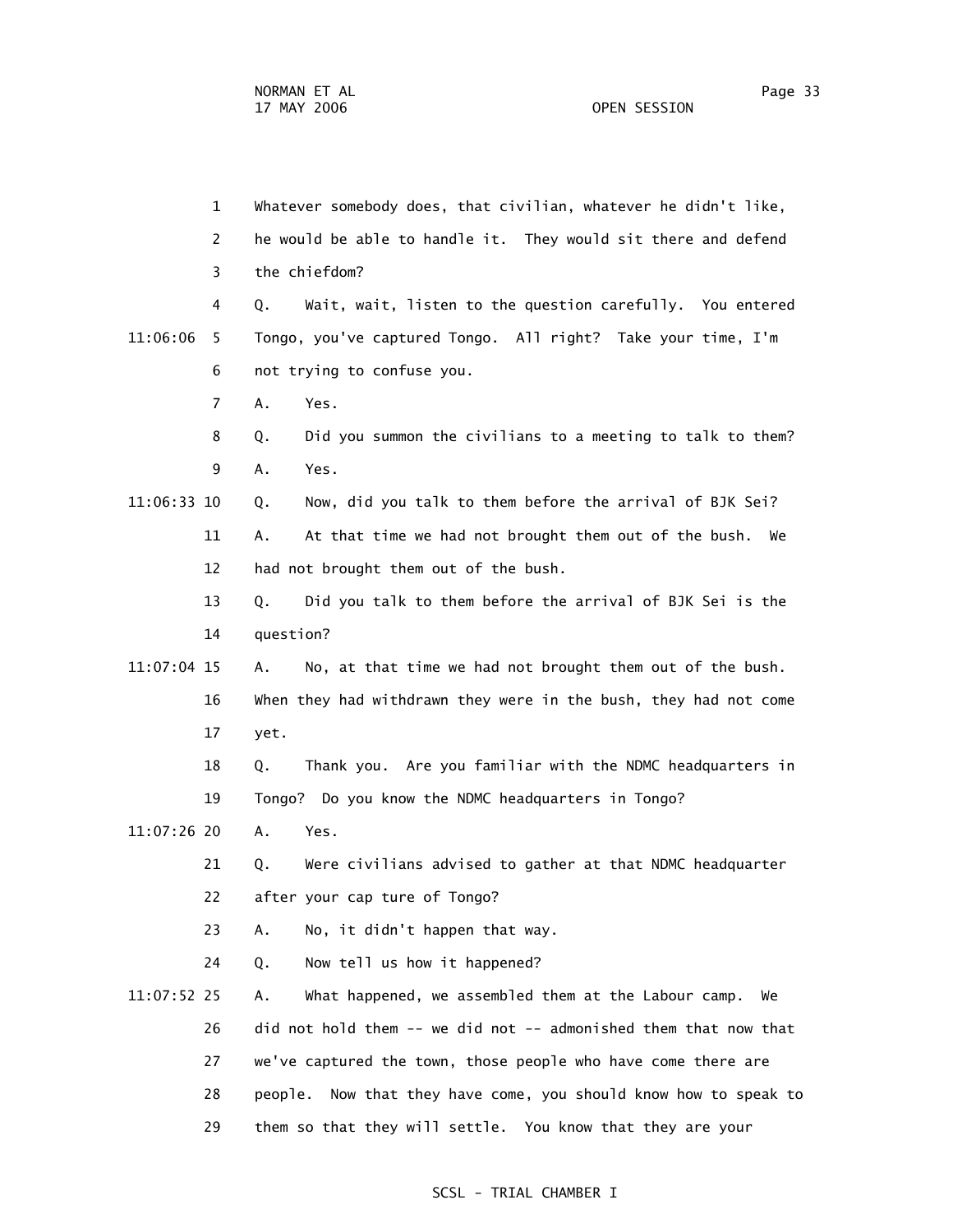1 people. In fact, in relation to our feeding, they were the ones 2 who fed us. That's what I know. 3 Q. All right. So you assembled them at the Labour camp? 4 A. Yes, sir. 11:08:32 5 Q. Was that before the arrival of BJK Sei? 6 THE INTERPRETER: Your Honours, can the witness repeat his 7 answer? He's talking very fast. 8 PRESIDING JUDGE: Mr Witness, please go slowly with your 9 answers. What you say has to be interpreted for the Court. So 11:09:03 10 we did not get your last answer. You were asked if they were 11 assembled at the Labour camp before the arrival of BJK Sei. What 12 was your answer again, please? 13 THE WITNESS: It was when BJK came that we assembled them, 14 but we did not assemble them before he came. It was because of 11:09:33 15 the arrival of BJK Sei that we assembled them. 16 MR KAMARA: 17 Q. Now would you estimate how many civilians went to this 18 Labour camp, do you know? 19 A. Yes. 11:09:46 20 Q. Say approximately how many? 21 A. The ones that we got, they were up to a hundred. 22 Q. Up to a hundred civilians went there? 23 A. Yes. 24 Q. And you will agree with me that you said you spoke to the 11:10:16 25 civilians, you yourself? 26 A. At that time I did not say anything on my own because the 27 law that we had in that country -- 28 THE INTERPRETER: Your Honours, can we take his last bit 29 again?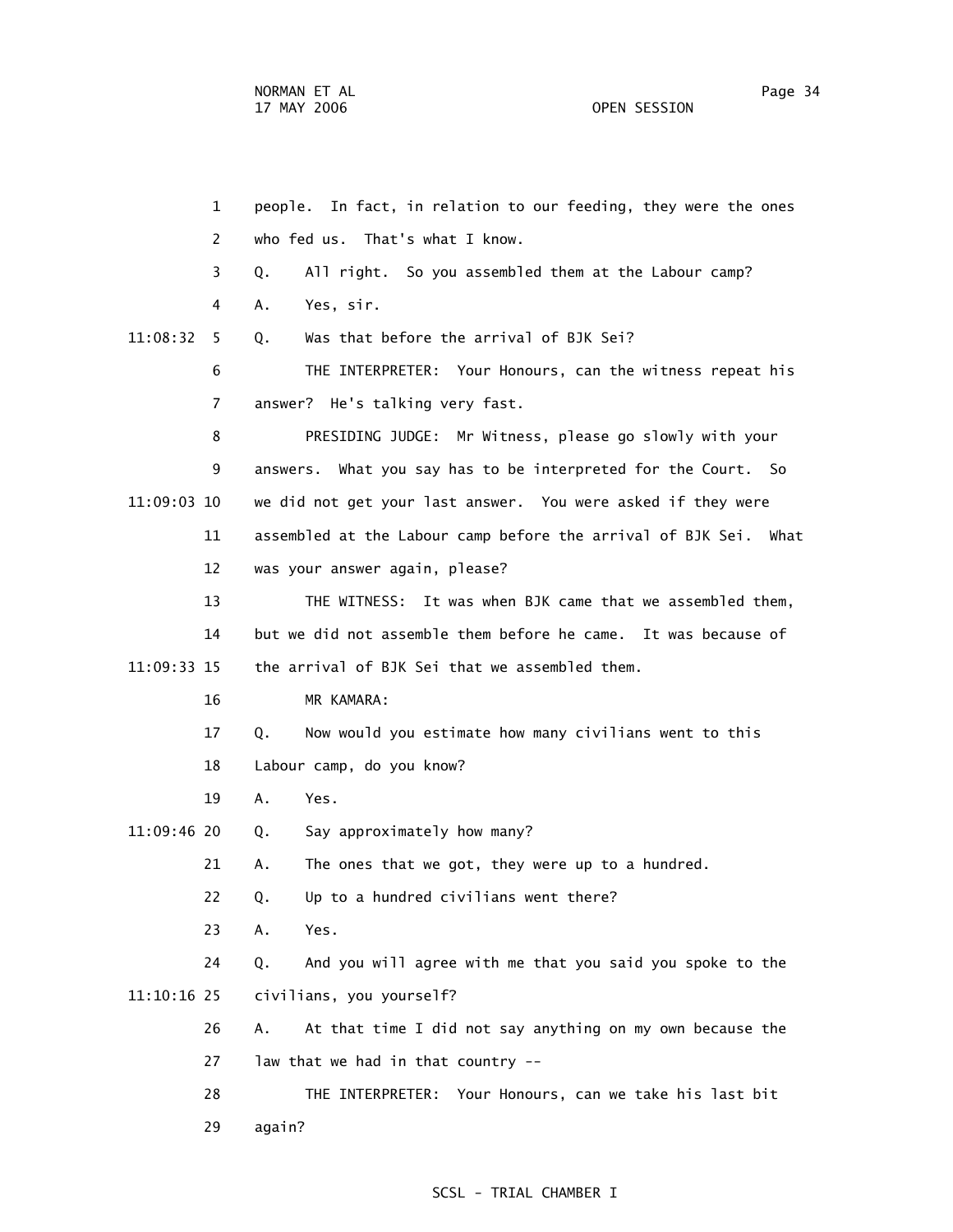1 PRESIDING JUDGE: What was it again, what you were saying 2 about the law in this country, Mr Witness? We did not get the 3 interpretation. Can you repeat again? 4 THE WITNESS: The law that we have in that chiefdom, you 11:10:58 5 would always report to your leader. So when he came we handed 6 everything over to him. 7 MR KAMARA: 8 Q. Mr Witness, during that meeting were the civilians advised 9 to form different lines? 11:11:37 10 A. We did not form any line anyway, sir. We did not form any 11 line. We were just gathered in the same place. We were in the 12 same place and we spoke to them together with the chiefdom 13 elders, chiefdom people. 14 Q. Were the civilians advised to point out rebel collaborators 11:11:54 15 from amongst them? 16 A. Father forbid, we did not do that because if we had done 17 that there would have been confusion and we didn't want that 18 amongst us. 19 Q. Would you tell us the difference between this Labour camp 11:12:34 20 and the NDMC compound. Are they close together or are they 21 separate buildings? 22 A. They are in the same place. They are not close -- they are 23 not in the same place and they are not close to each other. They 24 are not in the same place and they are not close to each other. 11:13:03 25 Q. All right. Are you familiar with the football field at the 26 back of the Labour camp? 27 A. Yes. 28 Q. Do you know a place called Dudoma? 29 A. Yes, Dondoma.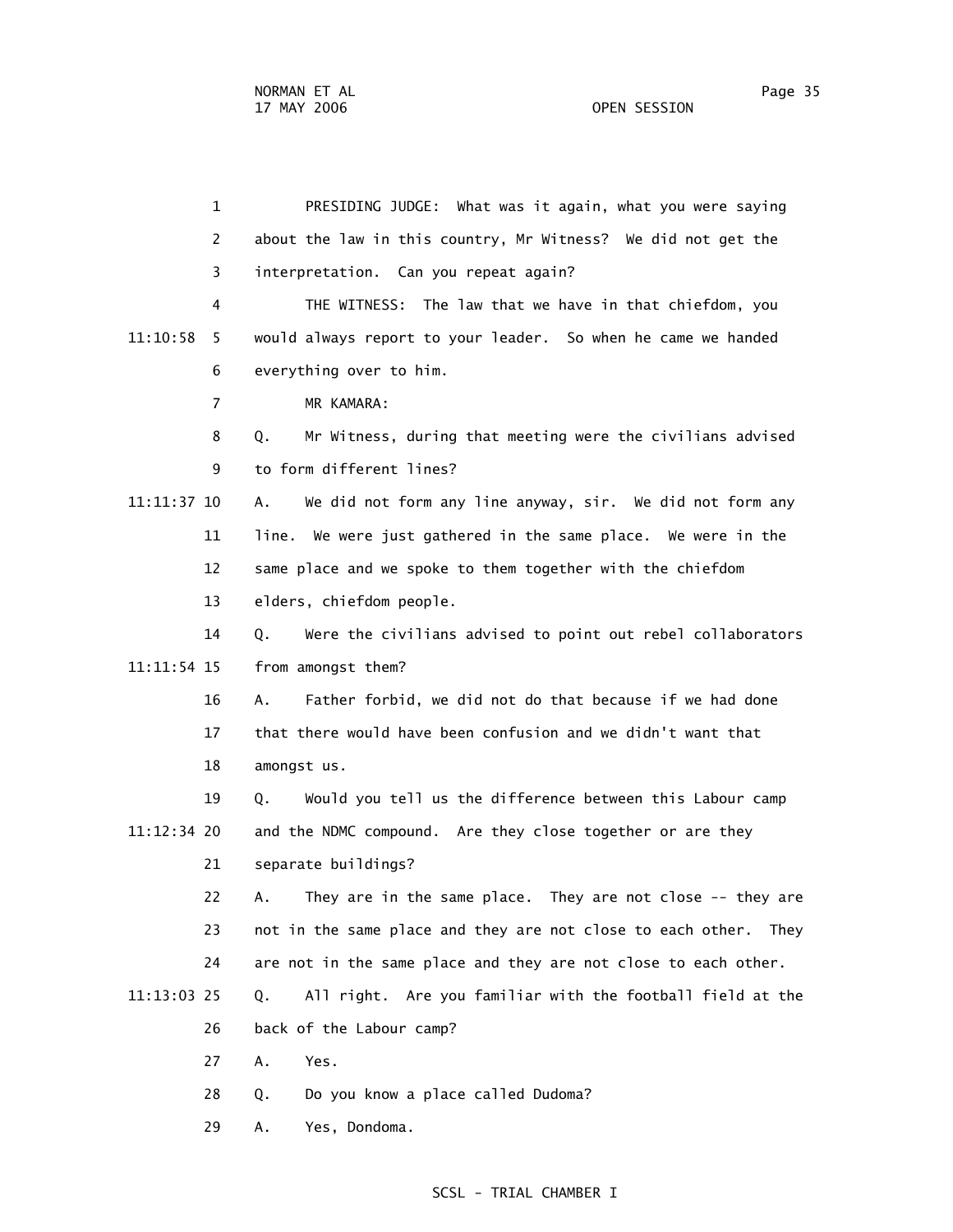1 Q. Dondoma, thank you very much. Dondoma? 2 A. Dondoma. 3 Q. It was formerly Limba corner? 4 A. Yes. 11:14:03 5 PRESIDING JUDGE: Formerly what? 6 MR KAMARA: Limba corner, My Lord. 7 Q. There is evidence before this Court, Mr Witness - and, 8 My Lords, I'm looking at the transcript of TF2-027 - that at that 9 meeting -- 11:14:33 10 PRESIDING JUDGE: What's the date and what's the page? 11 MR KAMARA: Sorry, My Lord. It's 18 February 2005 and, for 12 completeness, it starts at page 101, but I'm specifically 13 referring to page 102. That is where you'll find Dudoma. 14 Q. Mr Witness, there is evidence before this Court that at the 11:15:02 15 meeting we are referring to, suspected rebel collaborators were 16 singled out from the crowd and taken to this place and killed. 17 Now, my question to you: would you agree with me that that is 18 what happened on that day? 19 A. I did not see that. I did not see anybody being singled 11:15:38 20 out to be killed. That's why I didn't ask anybody to come and 21 say what happened to civilians, no. 22 Q. We also have further evidence - My Lords, I'm now referring 23 to the transcript of TF2-047 -- 24 PRESIDING JUDGE: The date and page, please. 11:16:10 25 MR KAMARA: 22 February 2005, page 54. 26 Q. This witness gave evidence that Commander Kamabotie ordered 27 him to bury corpses on that day and that he saw Kamajors kill 28 civilians. This same witness gave evidence that he buried about 29 75 corpses on that day. What is your response to that?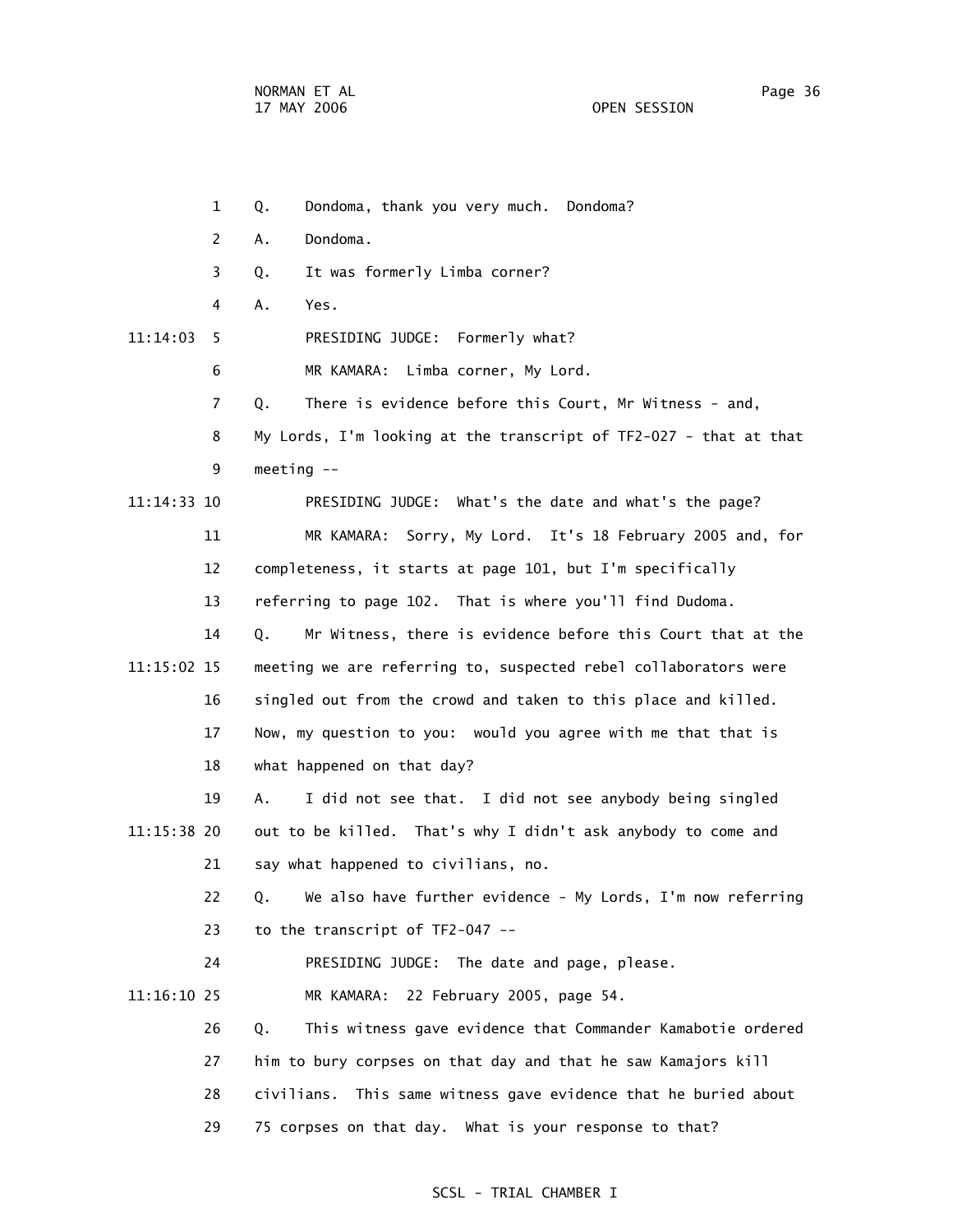| $\mathbf{1}$   | А.      | I don't know anything about that one and I didn't see that. |
|----------------|---------|-------------------------------------------------------------|
| 2              |         | MR KAMARA: My Lord, that is on page 60, line 20.            |
| 3              |         | PRESIDING JUDGE: Thank you.                                 |
| 4              |         | MR KAMARA:                                                  |
| 11:17:40<br>5  | Q.      | Mr Witness, you were battalion commander for the Lower      |
| 6              |         | Bambara Chiefdom; is that not so?                           |
| $\overline{7}$ | А.      | Yes, sir. Former battalion commander, sir.                  |
| 8              | Q.      | Yes. You made visits to Base Zero, didn't you?              |
| 9              | Α.      | No, I never went there.                                     |
| 11:18:06 10    | Q.      | You never went to Base Zero?                                |
| 11             | Α.      | I did go around there but I didn't go that way.             |
| 12             | Q.      | Were prisoners taken to BJK Sei in Panguma after the Tongo  |
| 13             | attack? |                                                             |
| 14             | Α.      | I did not capture any prisoner of war that I took to        |
| $11:18:54$ 15  |         | Panguma.<br>I did not do that.                              |
| 16             | Q.      | Are you not aware whether any other person did it?          |
| 17             | А.      | No, I don't know about that.                                |
| 18             | Q.      | Thank you.                                                  |
| 19             | Α.      | Yes, sir.                                                   |
| 11:19:12 20    | Q.      | Was BJK Sei your boss during that period?                   |
| 21             | А.      | At that time I had not gotten that position. He was the     |
| 22             |         | boss. He was the chiefdom commander.                        |
| 23             | Q.      | At the time of the final attack when Tongo was captured was |
| 24             |         | he your boss?                                               |
| 11:19:46 25    | Α.      | Yes, I was working under him.                               |
| 26             | Q.      | You were reporting to him, weren't you?                     |
| 27             | Α.      | Yes, sir. At that time I was reporting to him.              |
| 28             | Q.      | When you captured Tongo you sent word to him that Tongo has |
| 29             |         | been captured; right?                                       |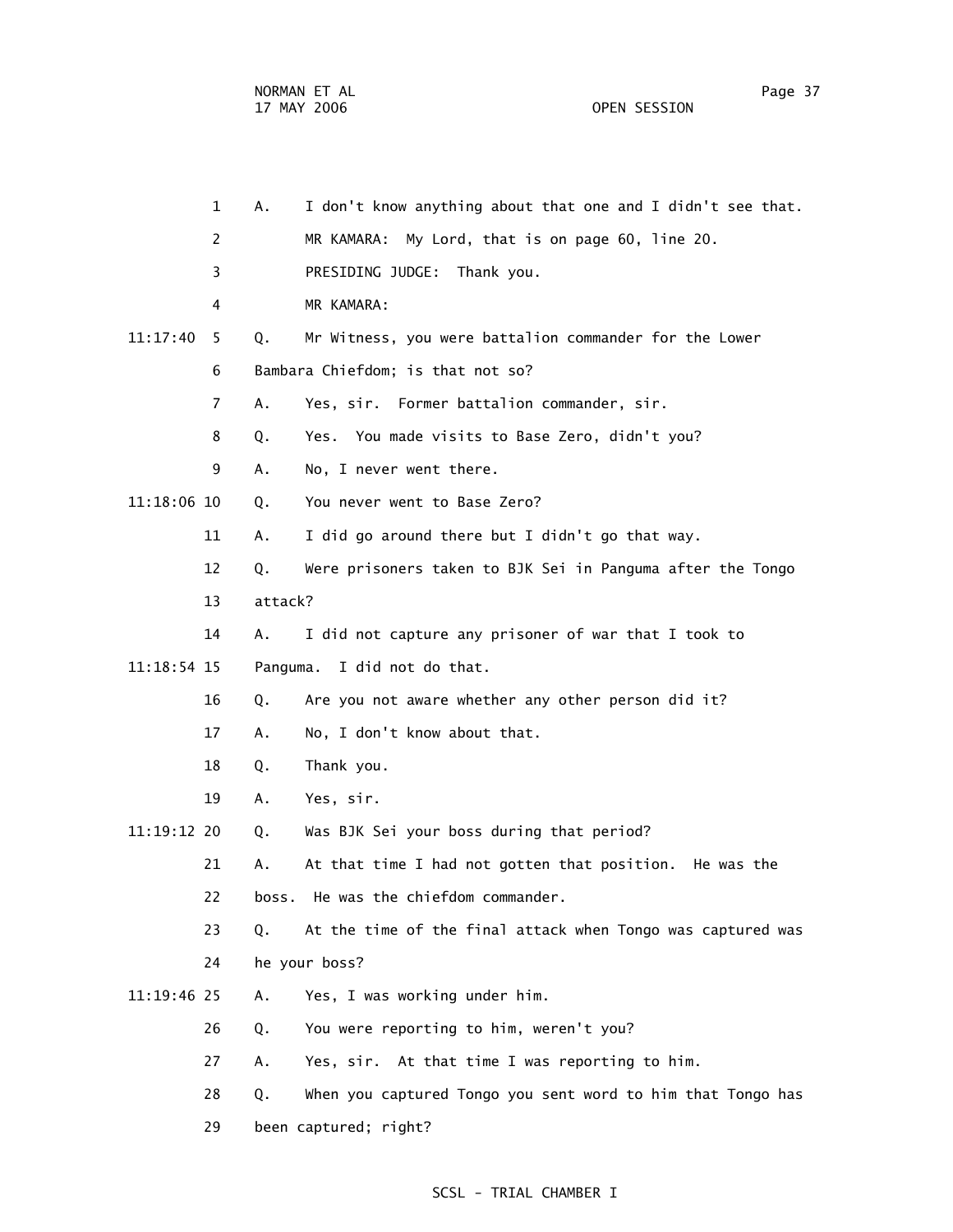1 A. Yes, that was why I said today that that was the time that 2 at meeting that we handed everything over to him. 3 Q. Yes, that is true. You sent word to him. You were sick. 4 You sent word to him that Tongo has been captured. You agree 11:20:30 5 with me? 6 A. Yes, that we were now in town. At that time we were in 7 town. He came on the seventh day. 8 Q. Yes. Yesterday BJK Sei was here. He told this Court that 9 he received reports that rebels, soldiers and Kamajors were 11:21:01 10 killed during the encounter between the Kamajors and the opposing 11 forces. 12 A. Thank you. 13 Q. I haven't asked you the question yet. I'm just reporting 14 to you what he said. Okay? 11:21:22 15 A. Yes, sir. 16 Q. Now is that what happened? Were rebels, soldiers and 17 Kamajors killed during that encounter? 18 A. That's the question? 19 Q. Yes. Yes or no, please, don't worry to explain. You can 11:21:44 20 explain after the answer. 21 A. That was why I said today that this fighting that we did, 22 when we captured the town, that did not happen. But when we had 23 the quarrel with the soldiers and the peace was made, that is 24 what happened. That's what you're explaining to me. That's 11:22:02 25 where we had the difference today. That's why I said if I had 26 done something wrong, please forgive me. 27 Q. I think you are missing it. Now I'm at the attack in 28 Tongo. Tongo has been captured, a report has been sent to BJK 29 Sei and he said to this Court that he received report that during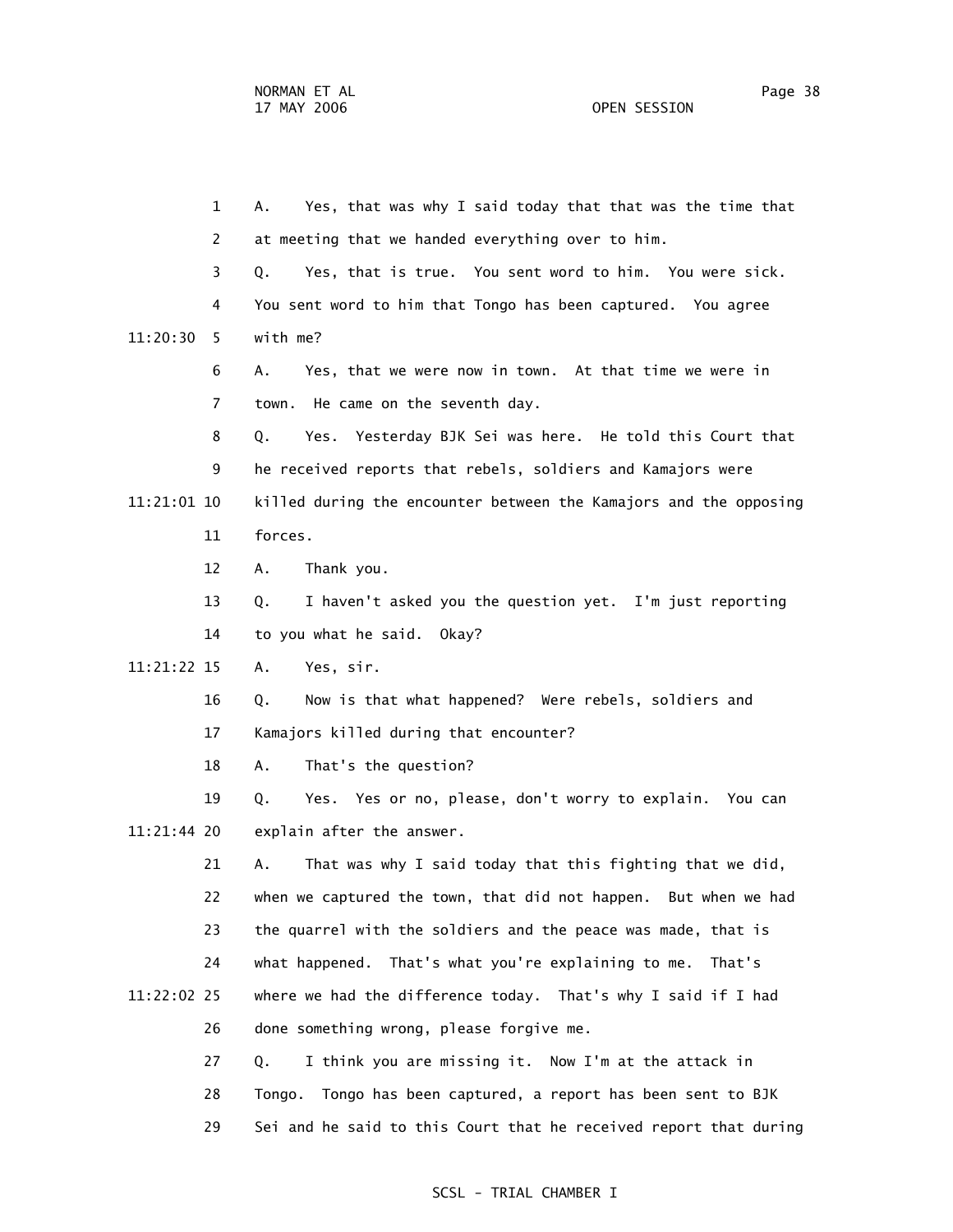|             | $\mathbf{1}$ | that final attack soldiers, rebels and the AFRC, the junta       |
|-------------|--------------|------------------------------------------------------------------|
|             | 2            | forces, were killed, including Kamajors. Is that correct?        |
|             | 3            | A.<br>I did not send a report to him. A Kamajor died amongst us. |
|             | 4            | I explained that. When we were entering the town, the three      |
| 11:22:51    | 5            | Kamajors who died, I explained today. Now the report that I gave |
|             | 6            | to him as a situation report.                                    |
|             | 7            | Thank you. No soldiers died during that encounter?<br>Q.         |
|             | 8            | Yes, sir. No soldier died. We could have gone.<br>Α.             |
|             | 9            | THE INTERPRETER: Correction, interpreter: people had             |
| 11:23:22 10 |              | gone.                                                            |
|             | 11           | MR KAMARA:<br>Thank you.                                         |
|             | 12           | Mr Witness, during the capture of Tongo, was any radio set<br>Q. |
|             | 13           | or communication instrument captured from the rebels or the      |
|             | 14           | soldiers?                                                        |
| 11:23:45 15 |              | That was not reported to me and I don't know about that.<br>А.   |
|             | 16           | PRESIDING JUDGE: What's your question, Mr Kamara, so I           |
|             | 17           | understand. If they had captured a radio set or communication    |
|             | 18           | instruments?                                                     |
|             | 19           | MR KAMARA: Yes, My Lord.                                         |
| 11:24:03 20 |              | PRESIDING JUDGE: In the attack or as a result of the             |
|             | 21           | attack?                                                          |
|             | 22           | MR KAMARA: Yes, as a result of the attack, My Lord.              |
|             | 23           | JUDGE ITOE:<br>Capturing them from the soldiers?                 |
|             | 24           | MR KAMARA:<br>From the soldiers, yes, My Lord.                   |
| 11:24:30 25 |              | Mr Witness, are you aware that the first accused<br>Q.           |
|             | 26           | Chief Hinga Norman was the national co-ordinator of the CDF at   |
|             | 27           | that time of the attack?                                         |
|             | 28           | At that time we were working with the War Council. At that<br>Α. |
|             | 29           | time we had no dealings. We were working with the council        |
|             |              |                                                                  |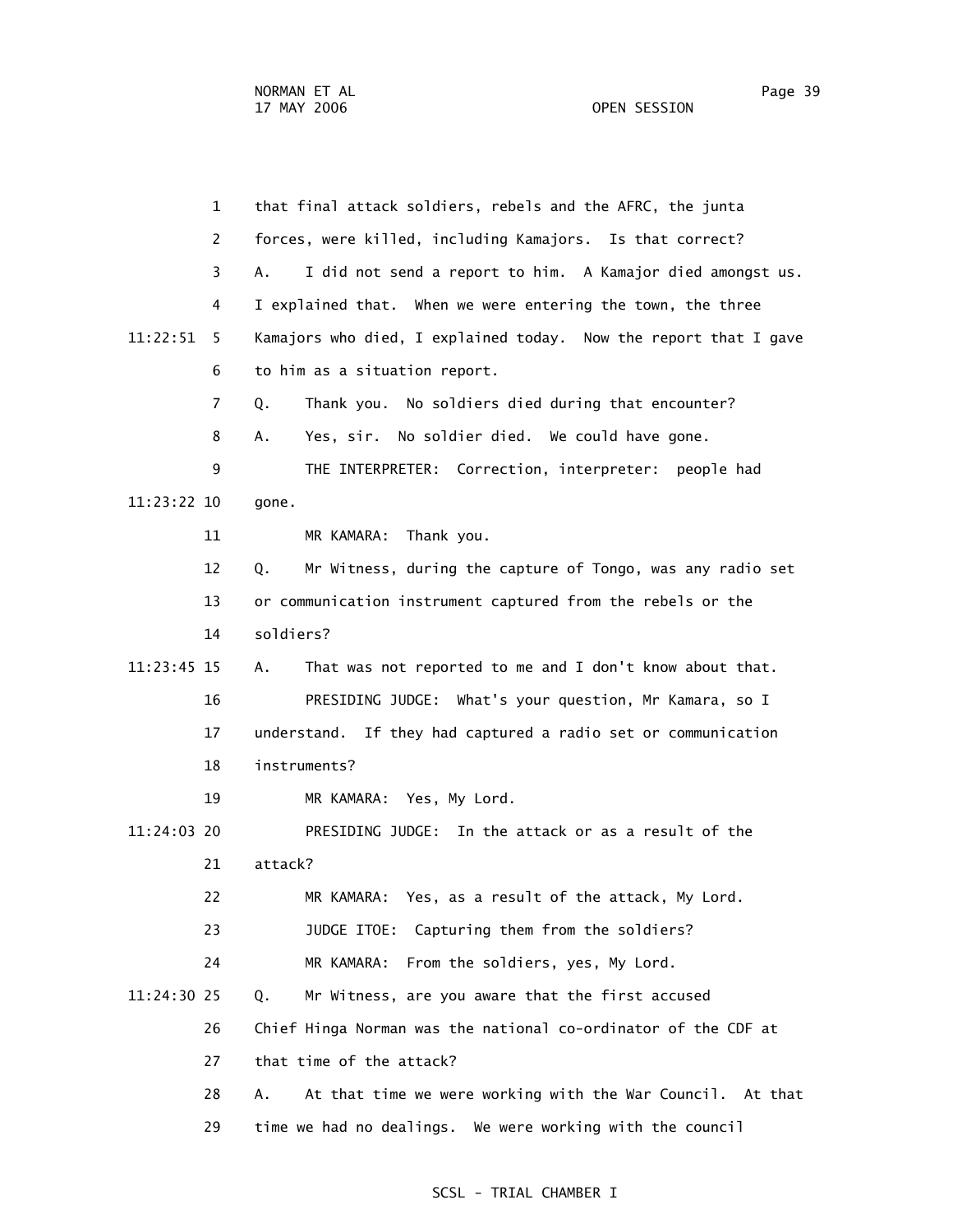1 chairman. 2 Q. The question again is: At that time of that attack, were 3 you aware that Chief Hinga Norman was the national co-ordinator 4 for the CDF? I will come to the War Council later. 11:25:18 5 A. No. 6 PRESIDING JUDGE: So you were not aware that Chief Norman 7 was the national co-ordinator at that time? 8 MR KAMARA: Yes, My Lord. 9 THE WITNESS: No, I didn't know that. 11:25:37 10 MR KAMARA: 11 Q. Do you know any Musa Junisa? 12 A. Yes. 13 Q. Who was he? 14 A. Musa Junisa, he was the chief hunter in Dodo, the Dodo 11:25:54 15 Chiefdom. 16 Q. Did he participate in that attack? 17 A. Even if he came, maybe we were not in the same place. We 18 had not come from the same end. 19 PRESIDING JUDGE: This is not the question again. Do you 11:26:20 20 know if he participated in the attack or not? If you don't know, 21 you don't know. 22 THE WITNESS: I don't know whether he fought in -- he took 23 part in it. 24 MR KAMARA: Thank you. 11:26:40 25 Q. Now let me come to the planning for that attack. Are you 26 aware how that planning was done? 27 A. Yes, what I know I can recall. 28 Q. Who were the planners of that attack?

29 A. We came together and organised ourselves.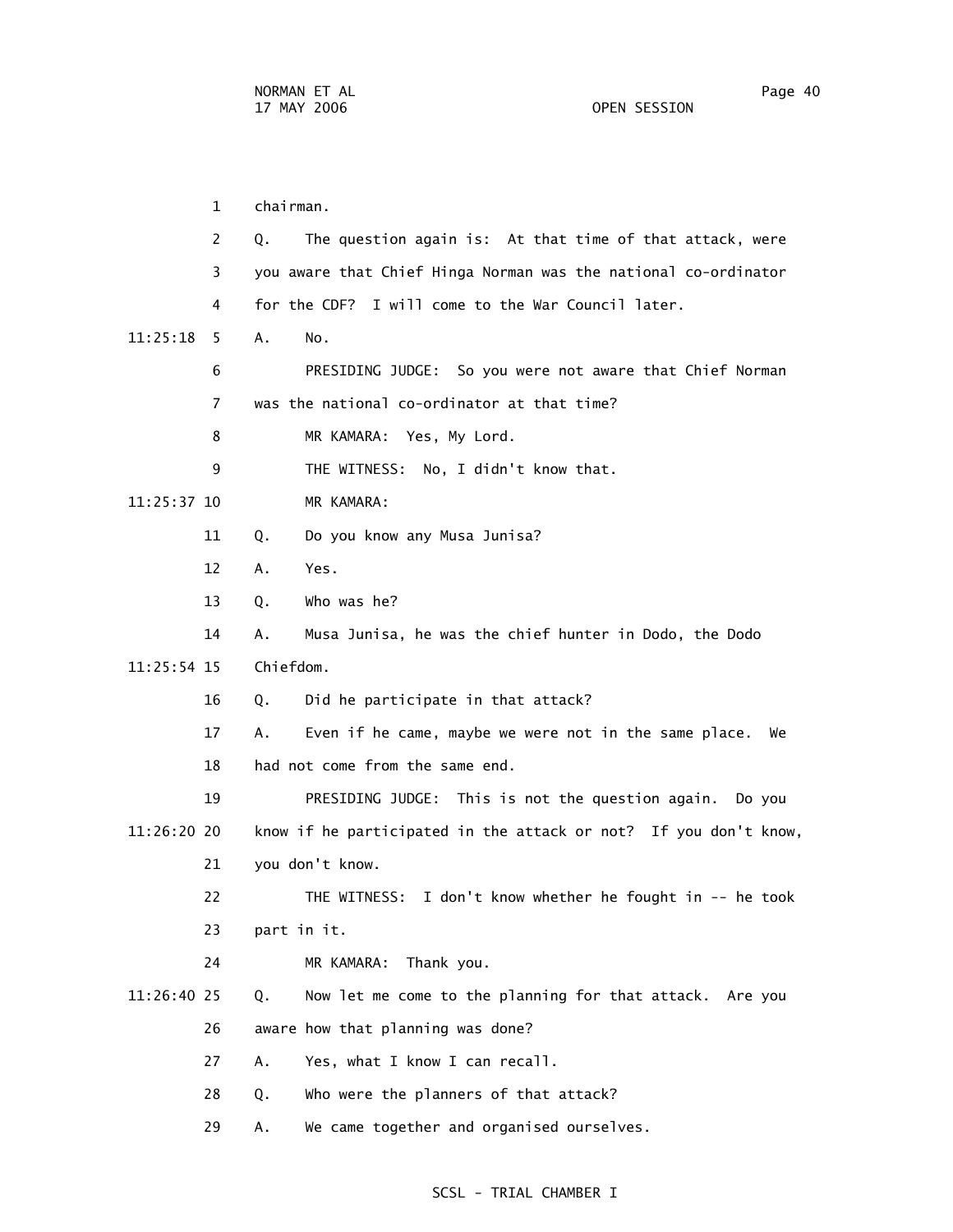2 A. For instance, we the leaders.

 3 Q. Let me have the names. 4 A. Like I, Siaka Lahai; Baggie Walters; Keikula Amara, 11:27:53 5 Kamabotie. 6 Q. That is the same person? 7 A. Yes, sir. 8 Q. Yes. 9 A. We were the ones. 11:28:05 10 Q. So what happened to BJK Sei? He was not there? 11 A. He was our host. He was our host. He was our chairman. 12 He was the chief hunter in our chiefdom. 13 Q. Yes, was he part of this planning? That's what I'm asking. 14 Was he part of this planning? 11:28:33 15 A. BJK Sei himself? 16 Q. Yes. I want to add his name. Was he part of the planning? 17 A. For instance, the question you asked me a while ago, please 18 forgive me. You asked if Musa was there when we were there. 19 When we were entering, he was not there but he knew something 11:29:00 20 about the planning. So if you ask me properly, I would know how 21 to answer the question. 22 Q. Mr Witness, you gave us a list of people that were there at 23 the planning: Baggie Walters; Keikula Amara; Siaka Lahai, 24 yourself. I didn't see you mention BJK Sei. Just out of 11:29:21 25 interest, I was asking you was he amongst those or not. It's as 26 simple as that. 27 A. We were host to him. We were guests to him. 28 Q. Thank you. Now on the issue of the civilians in Tongo, a 29 question was posed to you by my learned friend for the Defence of

1 Q. Yes, who and who were these persons that came together?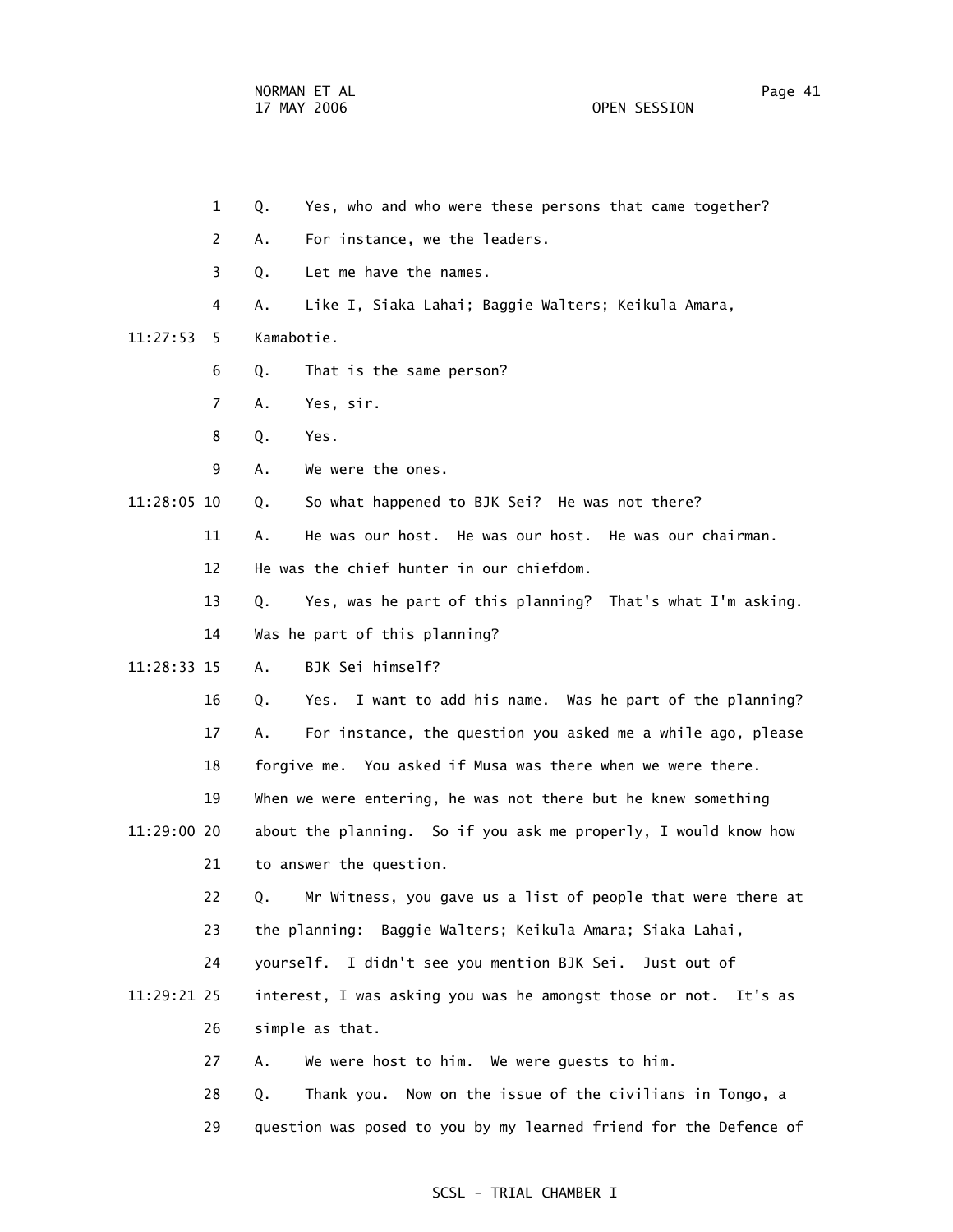1 the third accused as to whether civilians were fleeing when the 2 Kamajors attacked Tongo, and your answer was, "No, they were not 3 fleeing. They came back from where they were hiding." Am I 4 correct? 11:30:21 5 A. When we captured the town, yes. 6 Q. So they all came back? 7 A. Yes, they came from their hiding places. 8 Q. Some of the civilians were escorted out of Tongo. For 9 example, those that wanted to go to Kenema were given Kamajor 11:30:51 10 escort; is that so? 11 A. Well, we did not do that. We did not give Kamajors to go 12 and accompany anybody. You've captured the town and the person 13 has come. How could you give that person to go and accompany 14 that person. So we had captured the town from them. We did not 11:31:10 15 do that. 16 PRESIDING JUDGE: Mr Kamara, it's 11.30. It's our time for 17 morning recess. We will break now. So court is adjourned for 18 the morning recess. Thank you. 19 [Break taken at 11.30 a.m.] 11:58:06 20 [Upon resuming at 11.58 a.m.] 21 PRESIDING JUDGE: Mr Prosecutor. 22 MR KAMARA: Yes, My Lord. 23 Q. Mr Witness, I am taking you to that attack when Tongo was 24 captured. Were you the overall commander for all the commanders 11:59:01 25 for that venture? 26 A. At that time I was just an ordinary CO. 27 [CDF17MAY06C - RK] 28 JUDGE ITOE: So he was not the overall commander. Is that 29 what you're saying, Mr Witness.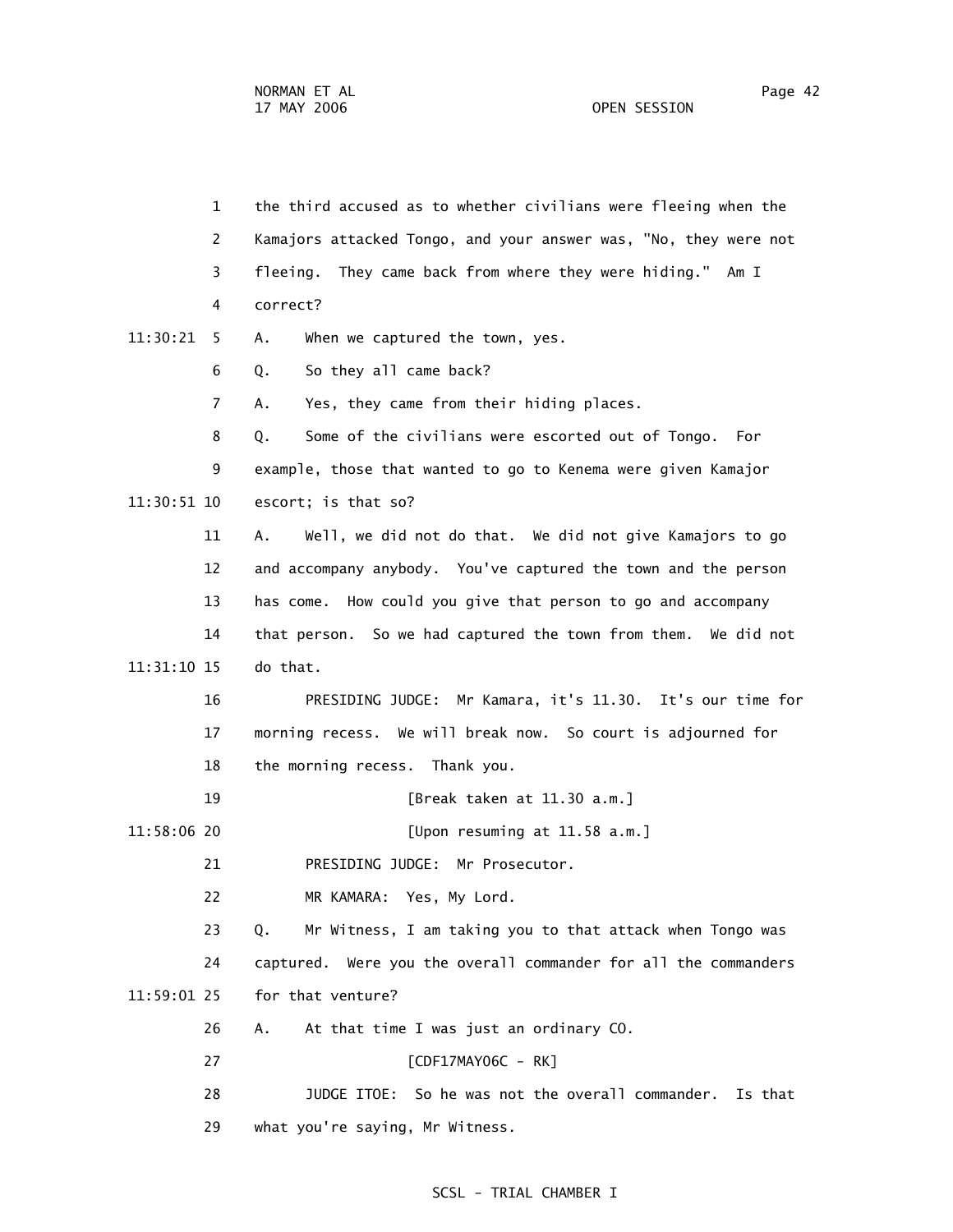1 THE WITNESS: At that time, no. 2 MR KAMARA: 3 Q. Who would you say was the overall commander? 4 A. The last one, our commander was BJK Sei at that time. We 11:59:59 5 were just COs. 6 JUDGE ITOE: I want to get it clear. Was it BJK Sei who 7 was the overall commander for that attack or -- let's get things 8 very clear. 9 MR KAMARA: Yes, My Lord. 12:00:33 10 THE WITNESS: In that attack, that is what I want to 11 explain to you so that you understand. In that attack at that 12 time he was in charge of the fighting, so whatever we did we 13 would explain to him, because at that time we were just COs. 14 MR KAMARA: 12:00:51 15 Q. Mr Witness, if I get your evidence right, BJK Sei did not 16 come to Tongo until eight days after. I am now interested in 17 amongst those of you - yourself, Bockarie Lansana and I'm not 18 sure whether it was Baggie Walters - who was the leader of all 19 those commanders that launched that particular attack? 12:01:24 20 A. Okay. I was the CO. I was the leader. 21 Q. You were the leader? Thank you. 22 A. Yes. 23 Q. Did you receive reports -- 24 JUDGE ITOE: That is during the third and successful attack 12:01:57 25 on Tongo; Mr Witness, is that so? 26 THE WITNESS: Yes, the last attack. 27 JUDGE ITOE: Thank you. 28 MR KAMARA: 29 Q. Did you receive reports from those other commanders?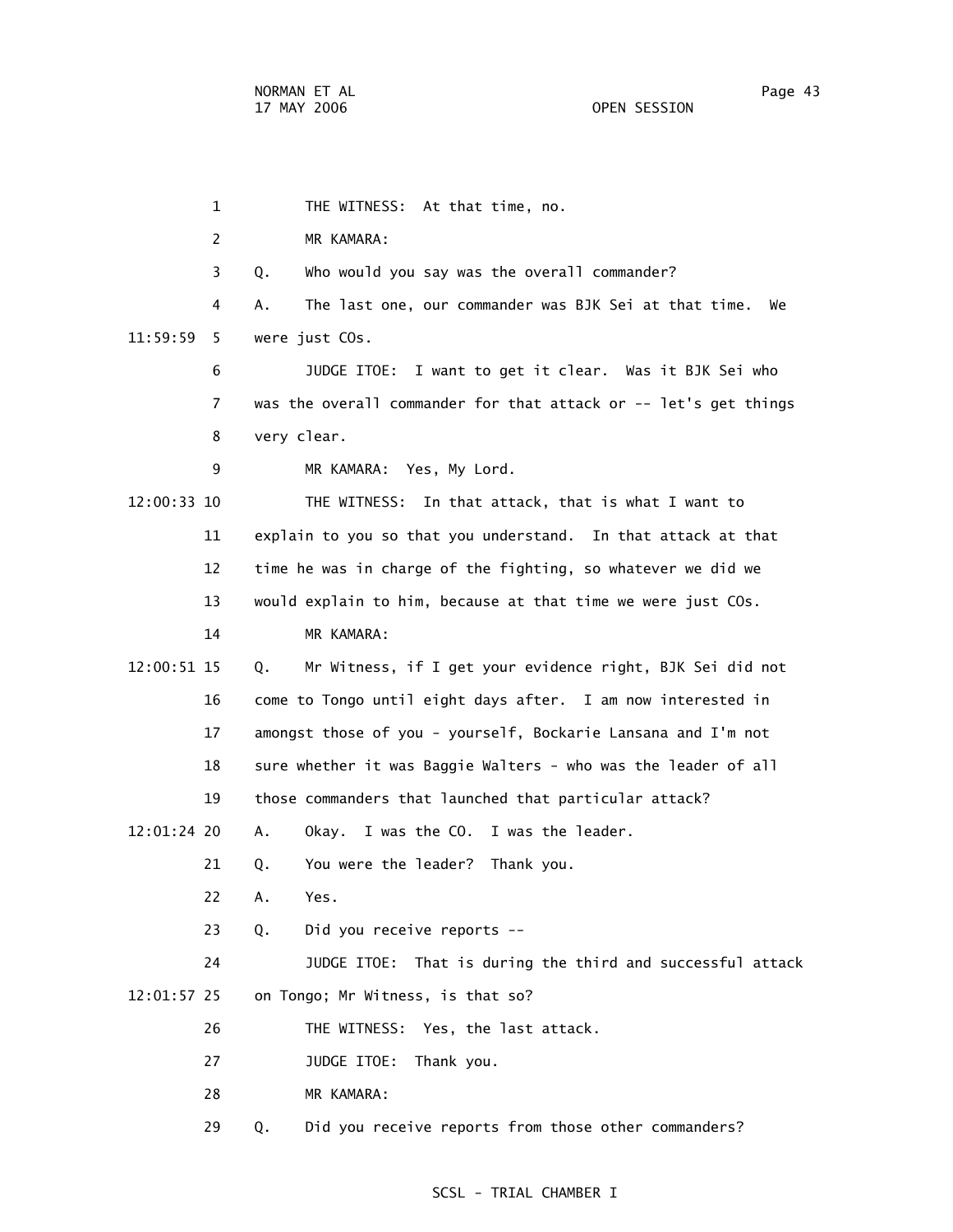1 A. Yes, they brought ground reports. 2 Q. And these are the reports you forwarded to BJK Sei; is that 3 so? 4 A. Yes, when they brought the reports, I put them together and 12:02:39 5 I sent them to him. 6 Q. Thank you. You gave evidence before this Court that you 7 did not see corpses, nor were soldiers killed. My question to 8 you now is: Were you aware of these things happening elsewhere; 9 that is, corpses or the killing of soldiers? 12:03:18 10 A. No, they did not bring such a report to me. I did not see 11 that. 12 Q. Mr Witness, was Commander Kamabotie in charge of the Foindu 13 Junction? 14 A. Kpandebu. 12:04:22 15 Q. So who was the commander in charge of Foindu Junction? 16 A. Foindu -- like we say Foindu Junction, we would say Kamboma 17 Junction. That's the road that leads to Foindu, Tongo and there, 18 Kenema. It's a junction. 19 Q. Who was the commander in charge of Kamboma Junction? 12:04:52 20 A. At that time it was Mohamed Kaineh. 21 Q. Mohamed Kaineh? 22 A. Yes, sir, Kaineh. 23 Q. We have evidence before this Court that civilians were 24 taken to BJK Sei in Panguma, and that evidence came from BJK Sei 12:05:33 25 himself. 26 A. Well, it could have been so. 27 Q. I have not asked you the question yet. 28 A. Okay.

29 Q. And also prosecution witnesses gave evidence to that fact.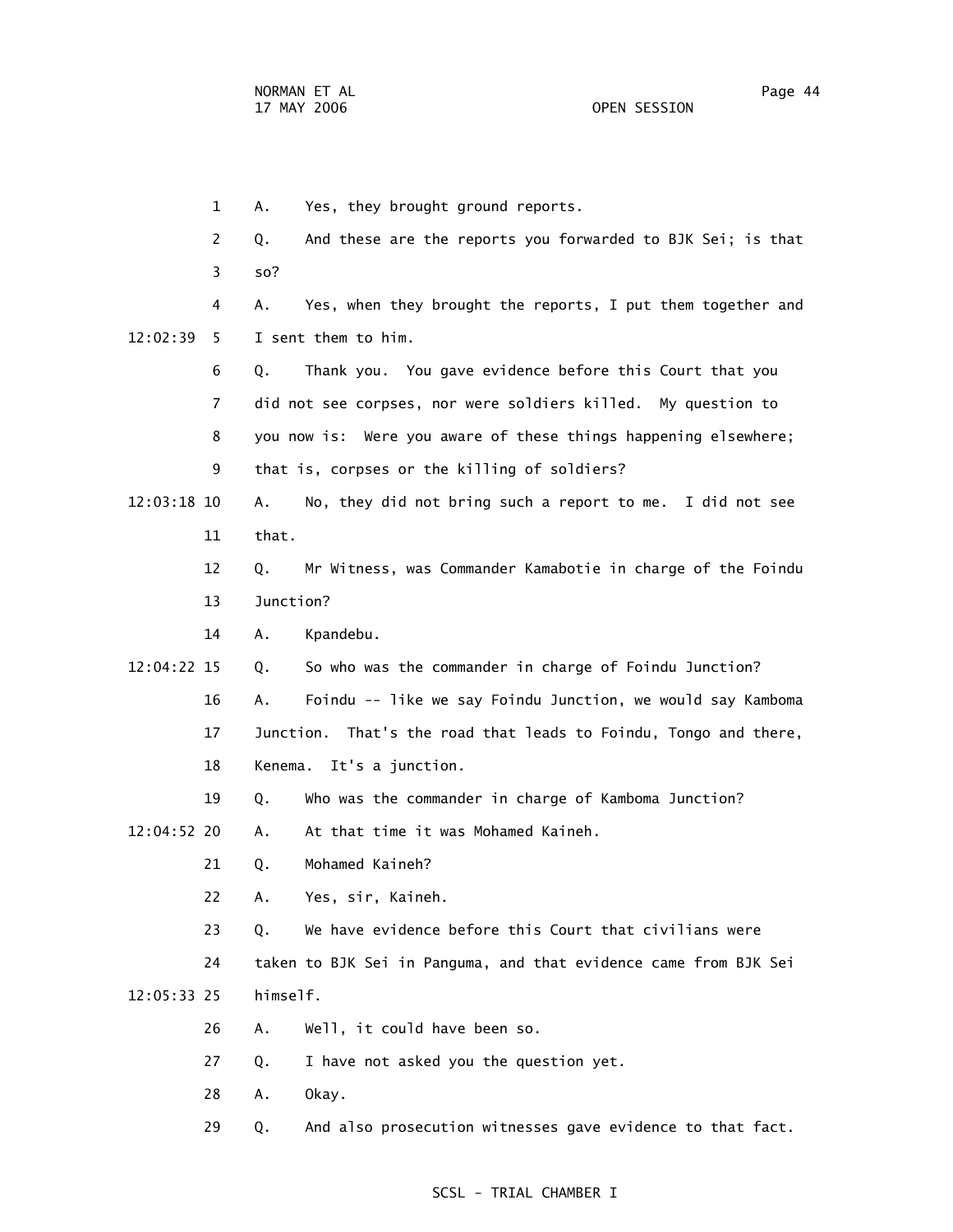|             | 1            |         | The issue I am posing to you, Mr Witness, is that en route to  |
|-------------|--------------|---------|----------------------------------------------------------------|
|             | $\mathbf{2}$ |         | Panguma, are you familiar with the town called Talama?         |
|             | 3            | А.      | I know Talama, Talama Junction.                                |
|             | 4            | Q.      | How far is that place from Panguma; do you know?<br>Yes.       |
| 12:06:24    | 5.           | А.      | If you think about it, think about it, either two miles or     |
|             | 6            |         | one and a half miles.                                          |
|             | 7            | Q.      | Were you aware of any civilian killings at Talama during       |
|             | 8            |         | that period by Kamajors? I'm still referring to those that had |
|             | 9            |         | been taken to BJK Sei.                                         |
| 12:07:14 10 |              | Α.      | I did not get that report.                                     |
|             | 11           | Q.      | You did not get that report. Now in 1997, let me restrict      |
|             | 12           |         | it to sometime about in November, Mr Witness, were you giving  |
|             | 13           |         | reports to Musa Orinko?                                        |
|             | 14           | A.      | Well, I was not under Musa Orinko, but I used to know Musa     |
| 12:08:13 15 |              | Orinka. |                                                                |
|             | 16           | Q.      | Did you know any Abu Bakarr Konuwa?                            |
|             | 17           | А.      | He is not in our own chiefdom.                                 |
|             | 18           | Q.      | Do you know him?                                               |
|             | 19           | Α.      | Yes, it's a joint chiefdom.                                    |
| 12:08:39 20 |              | Q.      | Thank you. Did you ever give him any reports as to what        |
|             | 21           |         | was happening during the war?                                  |
|             | 22           | А.      | We were not in the same chiefdom. My report didn't go to       |
|             | 23           | him.    | We were not in the same chiefdom, so my report was not         |
|             | 24           |         | going to him.                                                  |
| 12:09:01 25 |              | Q.      | To whom were you reporting to?                                 |
|             | 26           | А.      | At that time I'm talking about all my reports would go to      |
|             | 27           |         | BJK Sei. He was my boss.                                       |
|             | 28           | Q.      | Thank you.                                                     |
|             |              |         |                                                                |

29 PRESIDING JUDGE: Mr Prosecution, what time period are you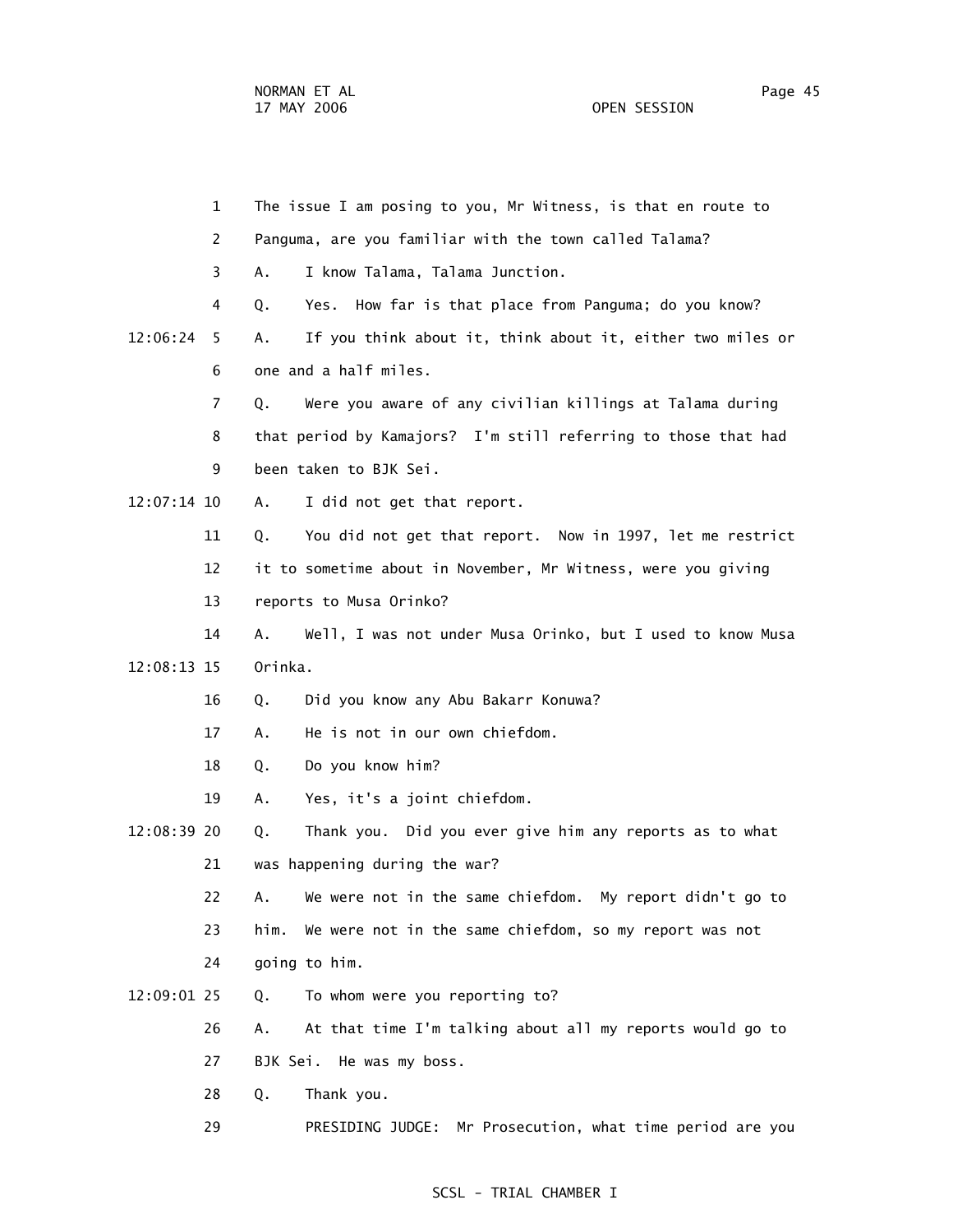1 talking about as well? 2 MR KAMARA: Yes, My Lord, I said November 1997. 3 PRESIDING JUDGE: Okay. 4 MR KAMARA: I'm sorry. 12:09:30 5 Q. Does the name Paul Danema bring back any memory to you? Or 6 do you know any Paul Danema? He was a market due collector for 7 the AFRC in Panguma. 8 A. I don't know him. I don't know him. I can't remember him. 9 **JUDGE ITOE:** The name again? Paul? 12:10:09 10 MR KAMARA: Paul Danema, My Lord. D-A-N-E-M-A. 11 Q. Do you recall sometime during that period as I suggested to 12 you, November of 1997, that -- were you patrolling Panguma during 13 that period? 14 A. If we were doing patrols or if we were patrolling, I want 12:11:20 15 you to distinguish it for me. 16 Q. If you were doing patrols with your Kamajors during that 17 period around Panguma? 18 A. Yes, we would have troops that would go on patrols and they 19 would report to us. 12:11:43 20 Q. Do you remember that on one such occasion, you yourself as 21 commander, together with eight other Kamajors, attacked the 22 village of Gboegiama? I hope I am pronouncing it well. You will 23 help us with that pronunciation. Do you remember? 24 A. My patrol didn't go that way. 12:12:19 25 Q. Were you aware of that village? Do you know that village? 26 A. Yes, pronounce it for me for me to hear that village. 27 Q. I'm not sure I'm doing it rightly but I guess it's 28 Gboegiama. Mr Jabbi, if you can help us so that the witness 29 understands. Or you can help us, how is it pronounced?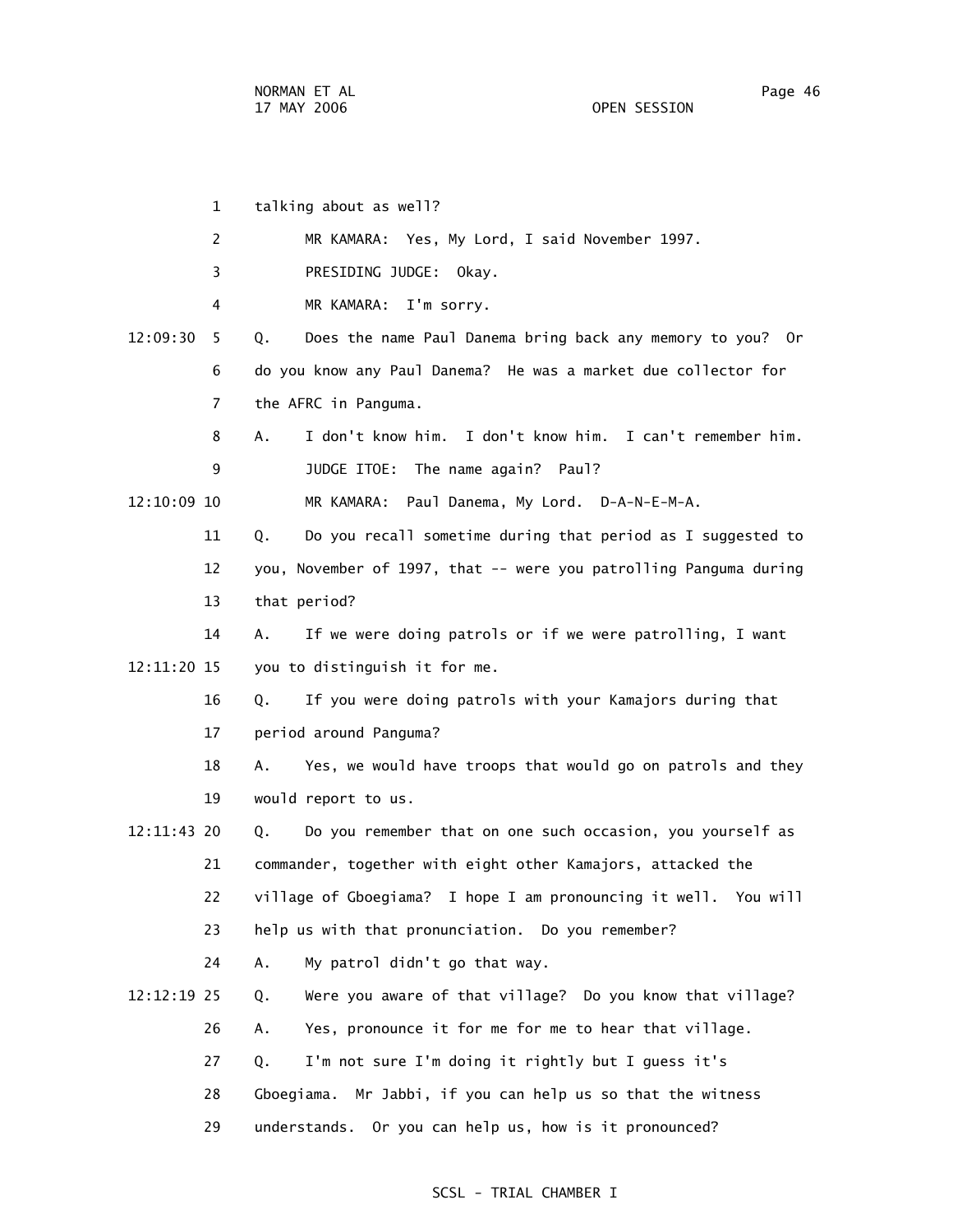| $\mathbf{1}$  | Well, we would call it like it's called a fish, like a<br>Α.      |
|---------------|-------------------------------------------------------------------|
| 2             | It's like a fish. It's a fish that we eat, it is not the<br>fish. |
| 3             | name of the town. I do not even know the town you're talking      |
| 4             | about. But that name you are pronouncing, it's like the name of   |
| 12:13:05<br>5 | a fish that we eat.                                               |
| 6             | It's a village. Gboegiama, it may be something like that.<br>Q.   |
| 7             | But, anyway, you and eight Kamajors were patrolling and then you  |
| 8             | attacked that village of Gboegiama, I am still in the Panguma     |
| 9             | area, and you captured --                                         |
| 12:13:29 10   | I have understood you. It is not Jegbeyama.<br>Α.                 |
| 11            | What is the name of it?<br>Q.                                     |
| 12            | Like Majebu, Kovabu, Gbesebu. That's how the villages<br>Α.       |
| 13            | But you are saying Jegbeyama. That is why I still have<br>were.   |
| 14            | not understood you properly.                                      |
| 12:13:59 15   | JUDGE ITOE: He did not say Jegbeyama, he said Gboegiama.          |
| 16            | MR KAMARA:<br>Gboegiama.                                          |
| 17            | THE WITNESS: We have Gbongema.                                    |
| 18            | [Microphone not activated].<br>MR KAMARA:                         |
| 19            | THE WITNESS: We have Gbongema in that land.                       |
| 12:14:05 20   | MR KAMARA:                                                        |
| 21            | Finally we are in agreement. Yes, exactly. You remember<br>Q.     |
| 22            | taking eight Kamajors with you to that village?                   |
| 23            | Bungiema, we did not go on patrol there. There were<br>А.         |
| 24            | civilians in the bushes in the surrounding areas.<br>No, sir,     |
| 12:14:21 25   | patrols didn't go there. The only place where our patrols go are  |
| 26            | the offensive areas, so I didn't go there on patrol.              |
| 27            | During such patrols, you captured one AFRC market due<br>Q.       |
| 28            | ticket collector. Do you remember? That's the Paul I was          |
| 29            | talking about.                                                    |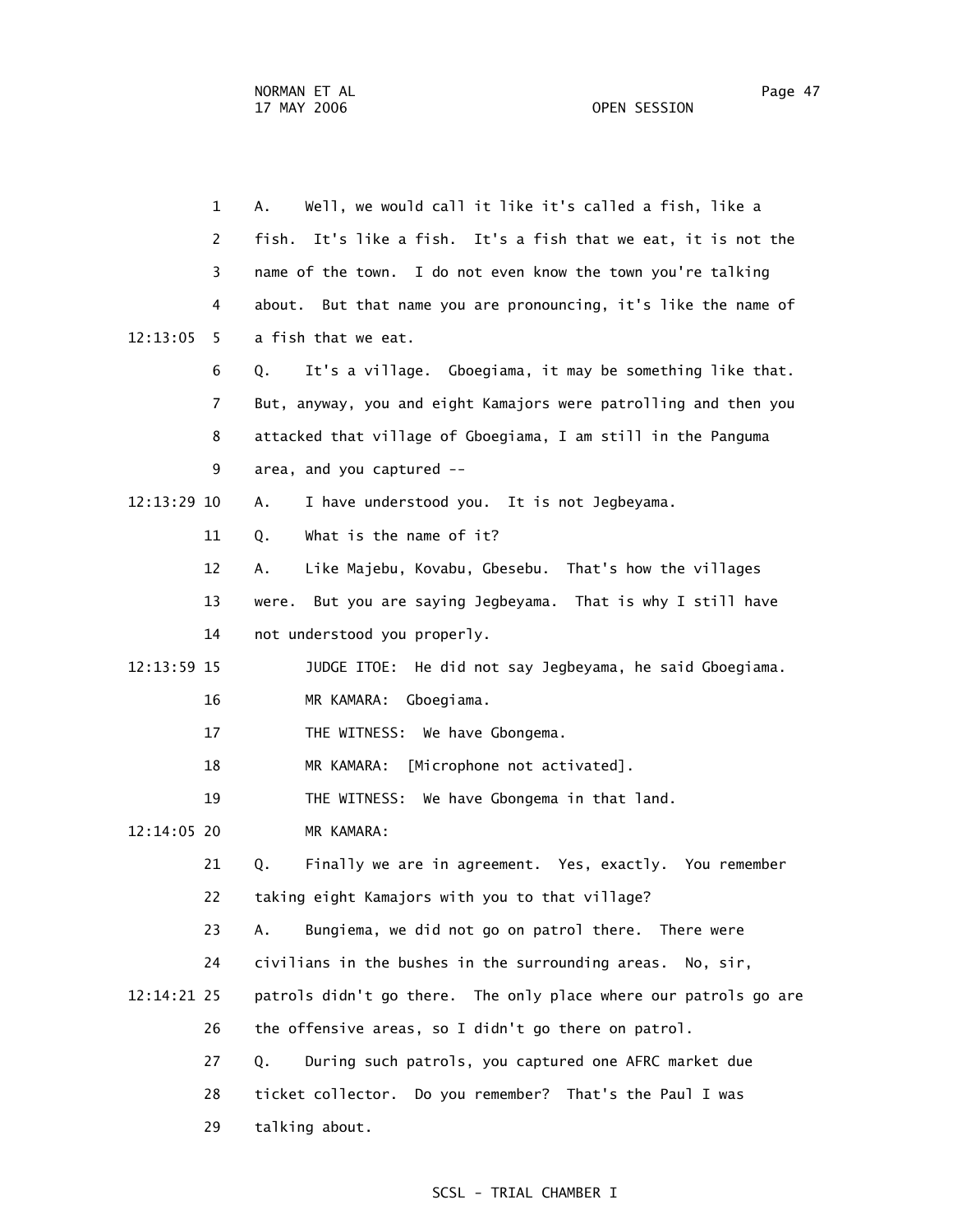1 A. No, I don't know about that. I cannot remember that. That 2 person's name that you're talking about that collects dues, in 3 fact, those people who collect dues stay in Panguma. They 4 collect revenue for the government, but we had only two of them.  $12:15:05$  5 I don't know  $-$ - I don't know that one. 6 MR KAMARA: My Lord, you were correct. The spelling was 7 N-D-A-N-E-M-A, the name of Robert. The name is Robert Ndanema. 8 I'm sorry for misleading the court on that. 9 Q. I'm sorry, Mr Witness. The actual name is Robert Ndanema. 12:15:11 10 A. Yes, sir. 11 Q. So you [overlapping speakers] that name as well? 12 A. I do not know any Ndanema. 13 Q. Okay. We have an exhibit before this Court, Mr Witness, 14 and that is dated 16 November 1997. 12:15:47 15 MR KAMARA: My Lord, I'm referring to our favourite 16 Exhibit 86. I'm referring to paragraph 6, the capture of one 17 AFRC agent. 18 Q. We have a report here submitted by Musa Junisa, Musa Orinko 19 and Abu Bakarr Konuwa to Chief Norman in 1997. In that exhibit 12:16:30 20 it is stated that: 21 "On 9 November 1997, patrol commander of Panguma 22 operations, CO Siaka Lahai, and eight of his Kamajor 23 militia men patrolled a vast area unto Gboegiama village. 24 These Kamajors were armed with assault rifles and one RPG 12:17:02 25 launcher. They entered that village without incident. 26 Thereupon, one junta agent was captured. This agent was in 27 possession of a large number of AFRC market due tickets." 28 Are you following me, Mr Witness? 29 A. I'm listening. All my heart is to you.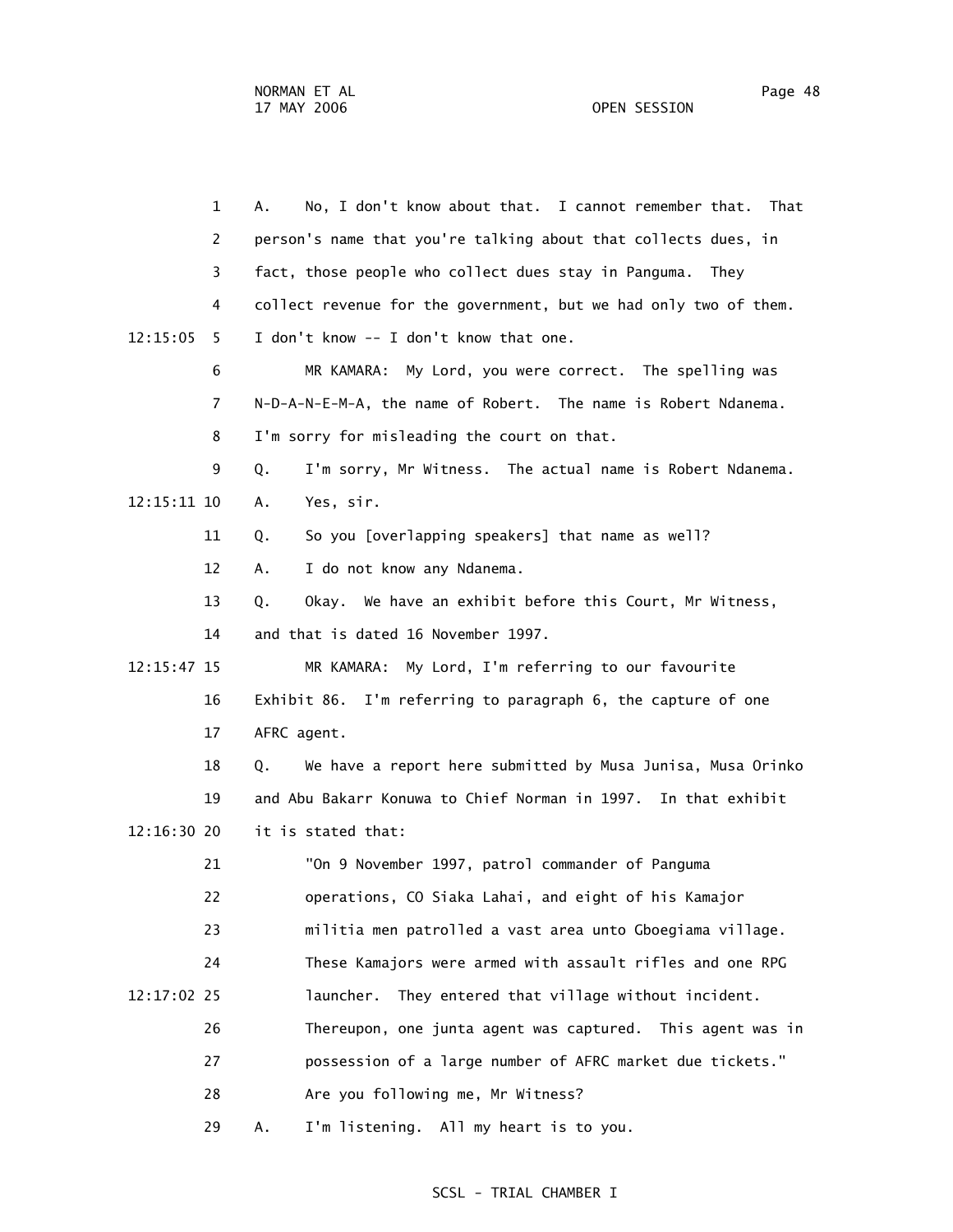1 Q. Thank you. 2 "After the captured agent Robert Ndanema accepted 3 complicity with the AFRC and RUF rebels, he was eventually 4 given summary execution." 12:17:47 5 My question to you -- 6 JUDGE ITOE: What paragraph is that on that report? 7 MR KAMARA: It is paragraph 6, My Lord, and it is marked 8 registry number 3724. 9 JUDGE ITOE: Paragraph 8? 12:18:05 10 PRESIDING JUDGE: Six. 11 MR KAMARA: 12 Q. What is your response to that paragraph? 13 A. Relating to the letter they wrote to Mr Norman? 14 Q. Yes. 12:18:26 15 A. What are you talking about? 16 Q. That you and your boys, or eight Kamajors, sorry, summarily 17 executed Robert Ndanema? 18 A. No, that thing did not happen. That did not happen. I 19 wouldn't do that, in fact. I wouldn't do that. It did not 12:18:46 20 happen. 21 Q. Finally, Mr Witness, after seven days, according to you, 22 BJK Sei came to Tongo; is that correct? 23 A. Yes, the sixth to the seventh -- on the seventh day that is 24 when they came to Tongo. 12:19:28 25 Q. When they came, they addressed the civilians in Tongo; is 26 that correct? 27 A. Indeed, very well, to start with. 28 Q. In that address, were the civilians told to flee Tongo for 29 their own security?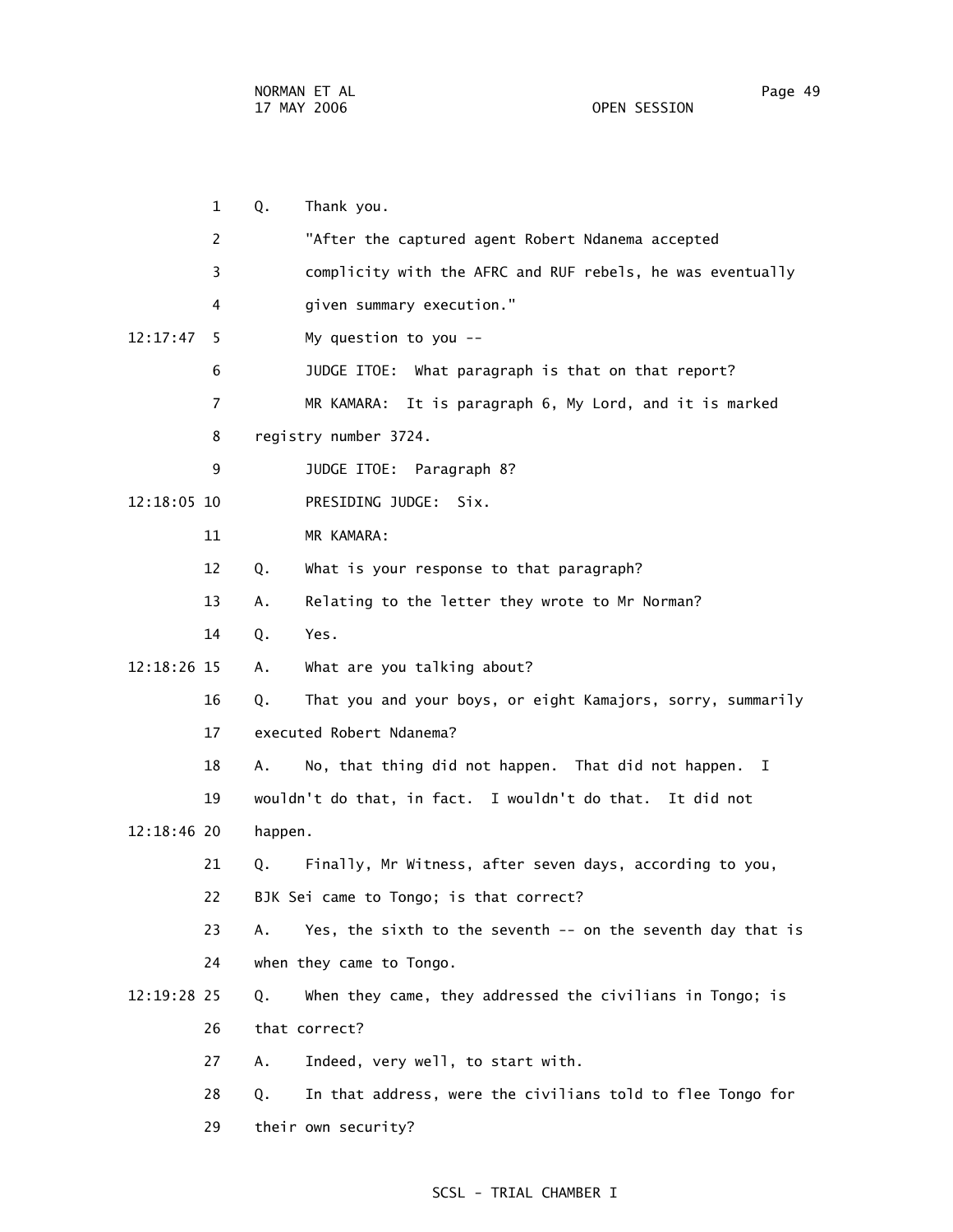1 A. Father forbid. That did not happen. They did not say that 2 for me to hear. 3 MR KAMARA: That is all for this witness. 4 PRESIDING JUDGE: Mr Sesay, any re-examination? 12:20:22 5 MR SESAY: Yes, My Lord. 6 RE-EXAMINED BY MR SESAY: 7 Q. Now, Mr Witness, you recall that you were asked by my 8 learned friend about Teacher Lagawo; not so? 9 A. Yes, he asked me. 12:21:06 10 Q. Who was Teacher Lagawo? 11 A. Teacher Lagawo, they were in the council body, War Council. 12 They were in that body. 13 Q. Thank you. You also said you were made battalion 14 commander; not so? 12:21:38 15 A. Yes, indeed, in those times. 16 Q. Can you say exactly when you were made battalion commander? 17 A. I want to explain. I can explain properly. When 18 everything that had happened finished and we were now at peace, 19 the government has returned to power and we were all happy, 12:22:09 20 because we were happy that that was what we were fighting for; 21 the government that we voted for had been returned and authority 22 had been returned and Mr Jambawai went with that paper with 23 respect and presented it to Junisa, and they went to BJ and BJ 24 presented it to me. That we were happy and thanking us for the 12:22:35 25 job we did. That was when I was made battalion commander. That 26 is what I know. 27 0. So it was after the reinstatement? 28 A. Yes.

29 Q. Thank you. Do you also recall that you were asked by my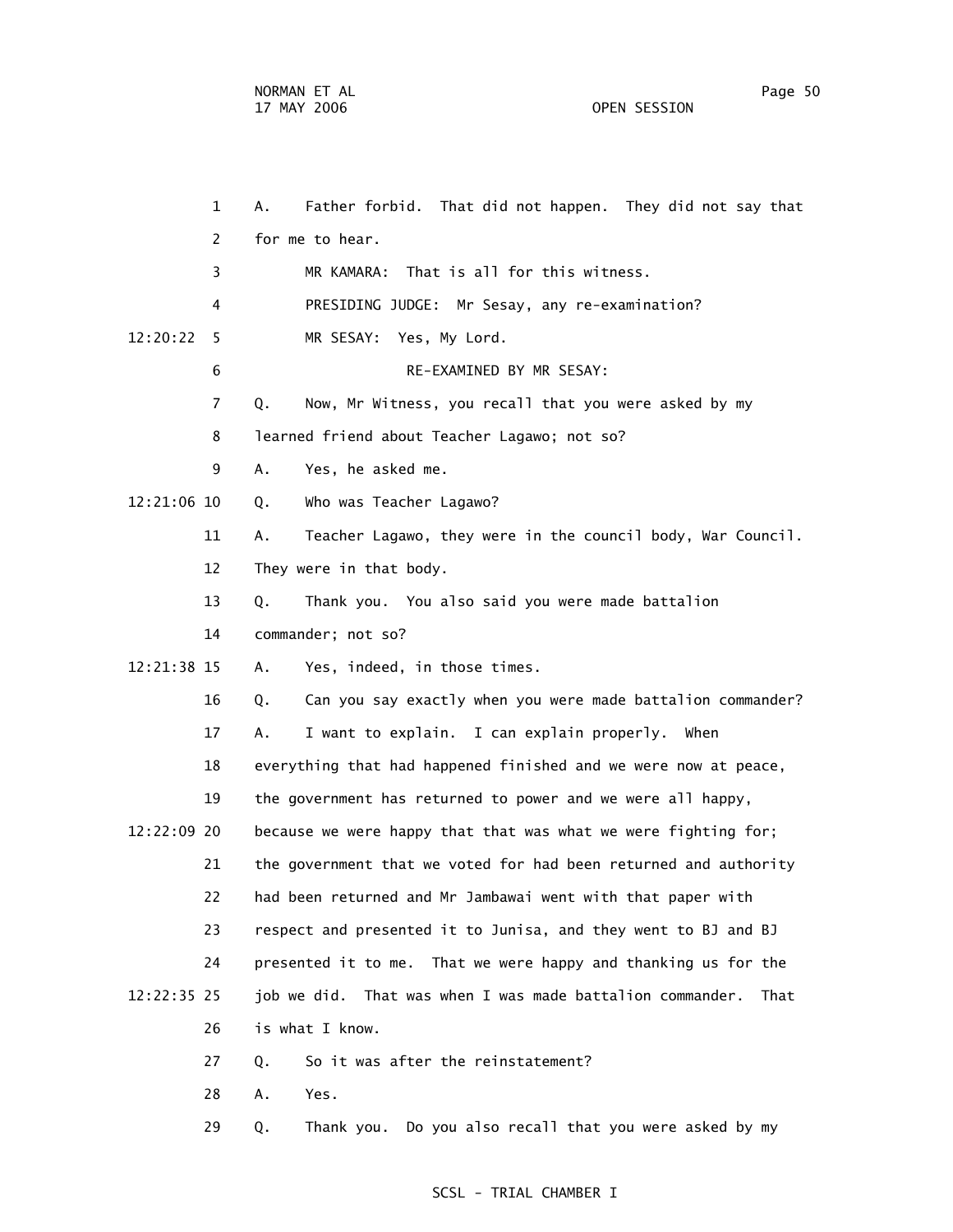| $\mathbf{1}$   | learned friend in relation to what you said to the investigators   |
|----------------|--------------------------------------------------------------------|
| 2              | of the Defence team, that was your summaries. If I can just read   |
| 3              | the portion that he read to you. I want you to listen very         |
| 4              | carefully. It starts, "How, when Tongo was attacked, the           |
| 12:23:23<br>5  | retreating junta forces were moving from house to house" --        |
| 6              | JUDGE ITOE: You're reading too fast.                               |
| $\overline{7}$ | MR SESAY: Sorry, My Lord.                                          |
| 8              | "How, when Tongo was attacked, the retreating junta forces<br>Q.   |
| 9              | were moving from house to house killing civilians,                 |
| 12:23:52 10    | especially those suspected of having dealings with the             |
| 11             | Kamajors. Houses of such suspects were burnt and looted by         |
| 12             | the rebels and soldiers."                                          |
| 13             | Remember you had said that there were three attacks; not           |
| 14             | so, on Tongo?                                                      |
| 12:24:25 15    | PRESIDING JUDGE: I want to remind you in re-examination it         |
| 16             | is still your witness and leading questions are not more           |
| 17             | permissible. He can clarify matters.                               |
| 18             | MR SESAY: Yes, My Lord. I will go straight to the                  |
| 19             | question.                                                          |
| 12:24:42 20    | In which of these attacks did you say this happened?<br>Q.         |
| 21             | When I said -- what I told you today -- yesterday, when I<br>А.    |
| 22             | said that we had a quarrel, but the quarrel was resolved, and      |
| 23             | that was what caused the quarrel. That was what caused the         |
| 24             | quarrel between us, when they were retreating. That was the        |
| 12:25:03 25    | first time, and the quarrel was resolved and it finished, and      |
| 26             | that was why when this old man was asking me today that I was      |
| 27             | That was why he was confusing me. When I realised it,<br>confused. |
| 28             | then I realised the truth, that is when I accepted. That is when   |
| 29             | it happened.                                                       |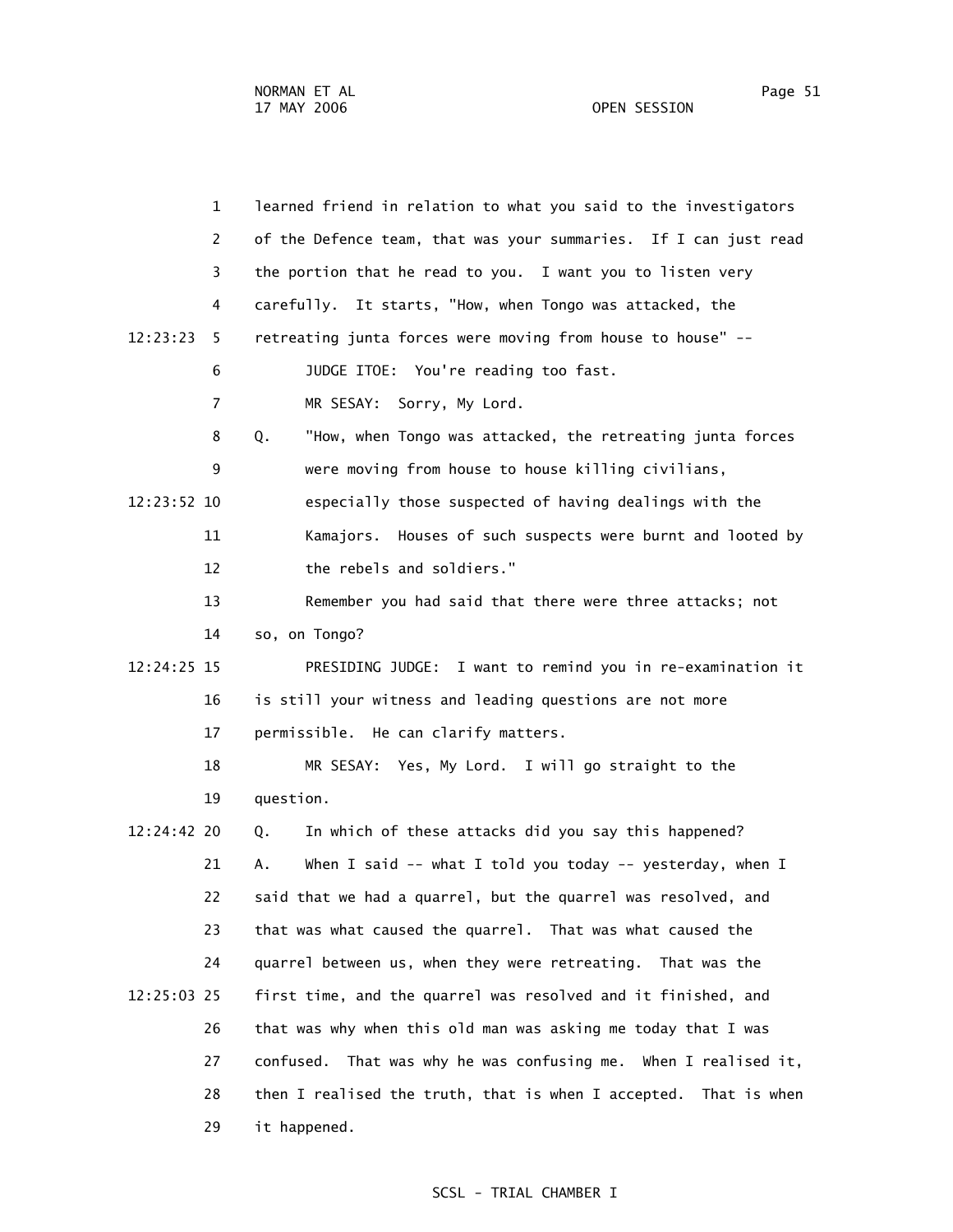1 Q. So that is what you are still telling this Court, 2 maintaining before this Court in relation to this? 3 MR KAMARA: My Lord, I'm objecting to that last bit. 4 PRESIDING JUDGE: Sustained. Mr Sesay. 12:25:37 5 MR SESAY: My Lord, I'll leave it at that. I do not -- 6 PRESIDING JUDGE: [Overlapping speakers] argue with your 7 own witness. 8 MR SESAY: I will not go beyond that, My Lord. That is all 9 for this witness. 12:25:52 10 PRESIDING JUDGE: Thank you, Mr Witness, that completes 11 your evidence in this Court. Thank you for coming to give your 12 evidence and have a safe trip back to your home. Thank you. 13 THE WITNESS: May God's grace. I can go now to my house? 14 PRESIDING JUDGE: Yes, thank you very much. Dr Jabbi who 12:26:45 15 is your next witness? 16 MR JABBI: My Lord, our next witness is Kamabotie, Keikula 17 Amara. 18 **I** [The witness withdrew] 19 PRESIDING JUDGE: This witness will also give his evidence 12:27:10 20 in Mende, I understand? 21 MR JABBI: Yes, My Lord. Witness number 13 on the list. 22 PRESIDING JUDGE: This will be your witness number 19, I 23 think. 24 MR JABBI: Overall, yes. 12:27:26 25 PRESIDING JUDGE: Please call your next witness. 26 MR JABBI: My Lord, just before the witness comes, I just 27 wish to make a correction to the summary, My Lord. Keikula 28 Amara. 29 **[The witness entered court]**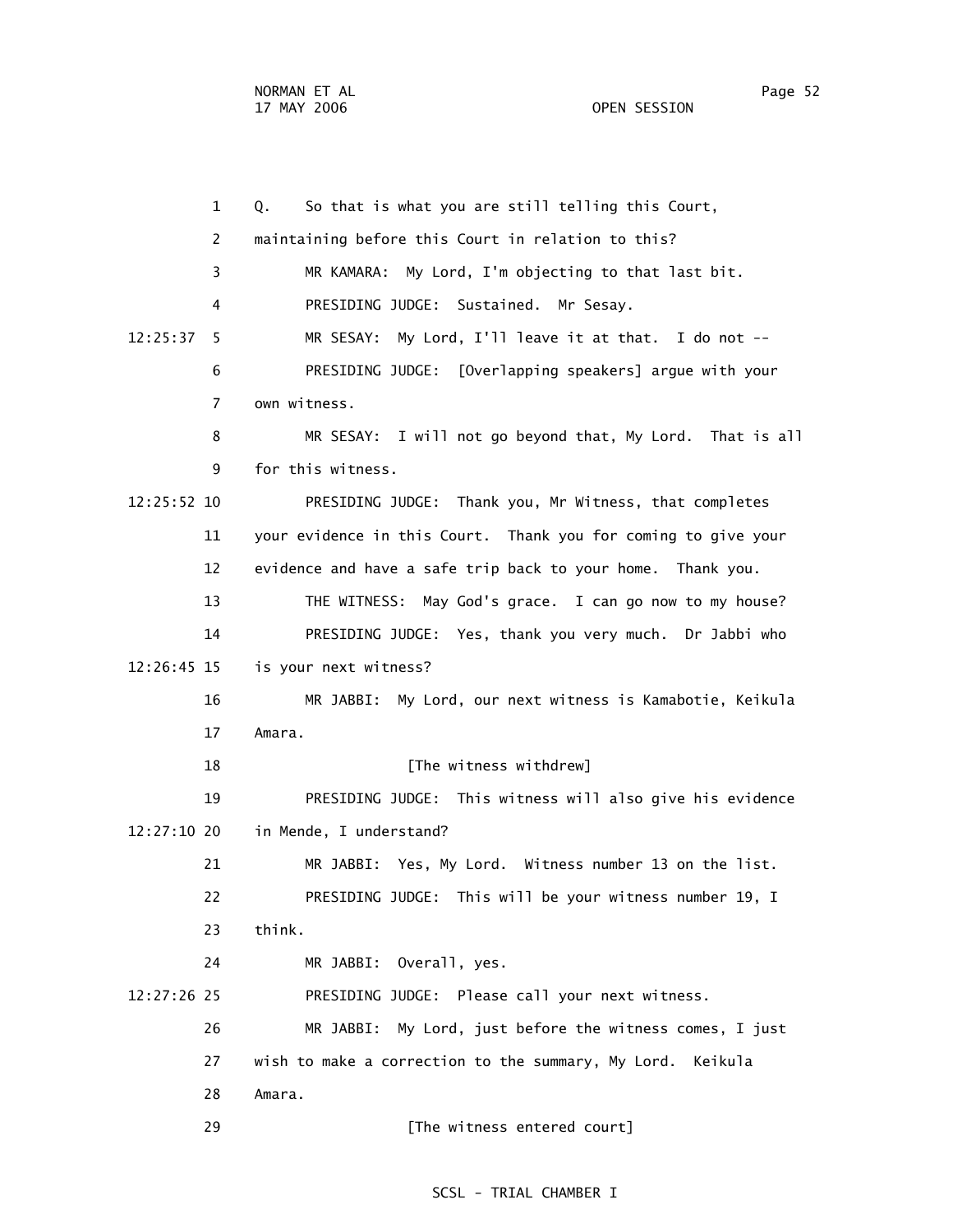|             | $\mathbf{1}$   | PRESIDING JUDGE: Yes, Dr Jabbi, please. Just a second. I          |
|-------------|----------------|-------------------------------------------------------------------|
|             | 2              | want to make sure that this is not interpreted to the witness.    |
|             | 3              | Can the witness remove the headphones, please? Yes, what is the   |
|             | 4              | correction?                                                       |
| 12:29:41    | 5              | MR JABBI: My Lord, on the second line, the last word              |
|             | 6              | "Lahai" should be "Brima".                                        |
|             | $\overline{7}$ | PRESIDING JUDGE: Kamoh Brima rather hand Kamoh Lahai?             |
|             | 8              | MR JABBI: Yes, My Lord.                                           |
|             | 9              | PRESIDING JUDGE: So you have all made that modification to        |
| 12:30:19 10 |                | the text of the summary? You may take the oath from the witness.  |
|             | 11             | WITNESS:<br>KEIKULA AMARA [Sworn]                                 |
|             | 12             | [Witness answered through interpreter]                            |
|             | 13             | PRESIDING JUDGE: Dr Jabbi, your witness.                          |
|             | 14             | EXAMINED BY MR JABBI:                                             |
| 12:31:18 15 |                | Good afternoon, Mr Witness.<br>Q.                                 |
|             | 16             | Mr Jabbi, good afternoon.<br>А.                                   |
|             | 17             | I will just first of all give you some admonishment about<br>Q.   |
|             | 18             | the way you should speak.                                         |
|             | 19             | Α.<br>I am listening to you.                                      |
| 12:31:46 20 |                | So please speak as slowly as possible, because some will be<br>Q. |
|             | 21             | translating what you are saying and the Court will also be        |
|             | 22             | writing it down. So allow a little bit of time for that to be     |
|             | 23             | done before you make subsequent statements. Okay?                 |
|             | 24             | Α.<br>Yes.                                                        |
| 12:32:30 25 |                | Now, Mr Witness, can you give the Court your full names?<br>Q.    |
|             | 26             | I am Keikula Amara, alias Kamabotie.<br>Α.                        |
|             | 27             | JUDGE ITOE:<br>Amara, is it?                                      |
|             | 28             | THE WITNESS:<br>Amara, yes.                                       |
|             | 29             | MR JABBI:<br>Alias Kamabotie, he said, My Lord.                   |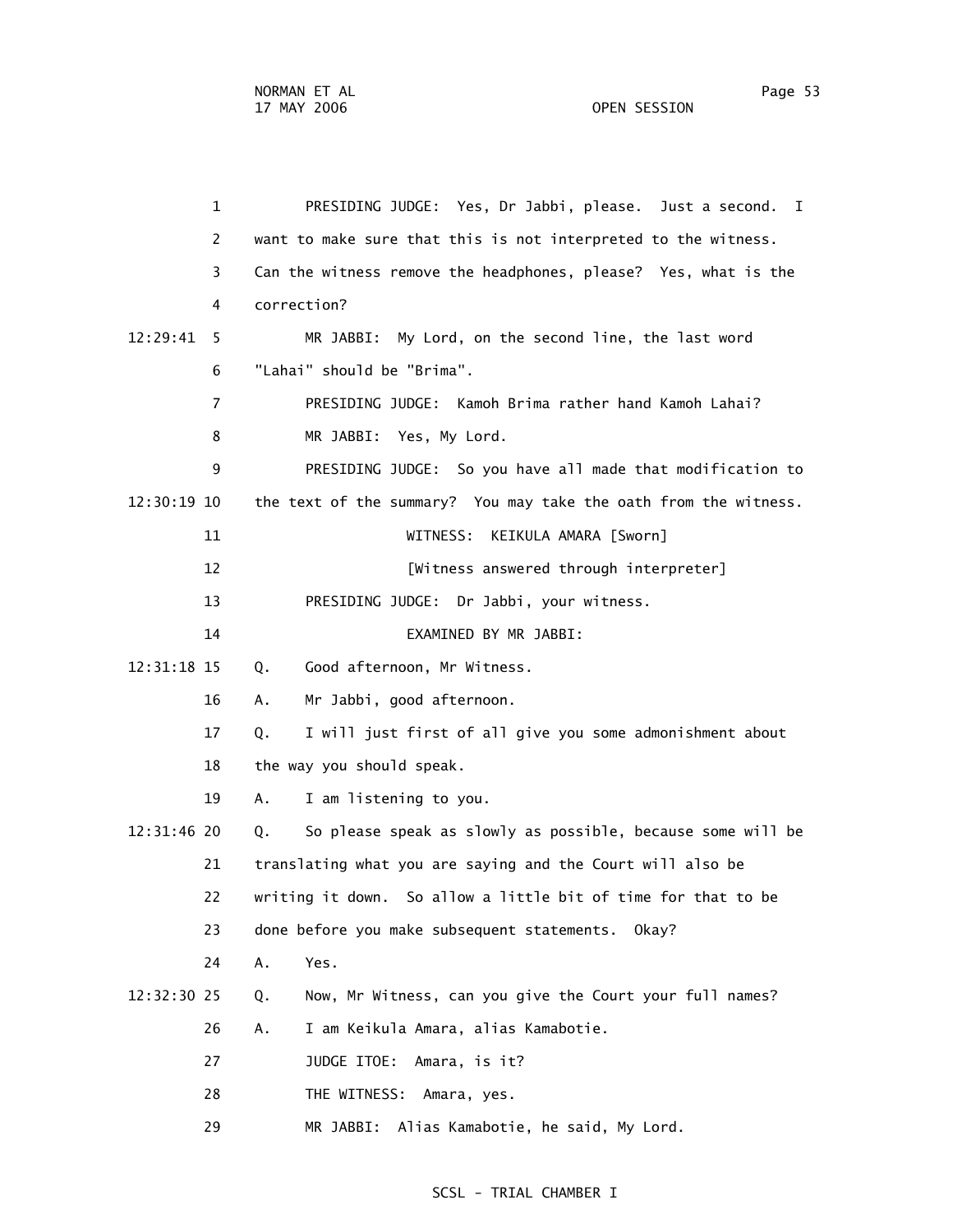| 1              |    | JUDGE ITOE: Yes, I took note of that. That is why he       |
|----------------|----|------------------------------------------------------------|
| 2              |    | saluted us so heartily when he came in.                    |
| 3              |    | MR JABBI:                                                  |
| 4              | Q. | Now, where do you live, Mr Witness?                        |
| 12:33:51<br>5. | А. | I am living in Tongo in the Niawa section, Bumpeh village. |
| 6              | Q. | In what chiefdom?                                          |
| 7              | Α. | Lower Bambara Chiefdom.                                    |
| 8              | Q. | Do you know how old you are?                               |
| 9              | Α. | I am 47 this year.                                         |
| 12:34:42 10    | Q. | What work do you do?                                       |
| 11             | Α. | I do bush work and mine for diamonds.                      |
| 12             | Q. | Do you know about the Kamajor movement?                    |
| 13             | Α. | Yes.                                                       |
| 14             | Q. | What are you, if anything, in that movement?               |
| 12:35:50 15    | Α. | I am a CO.                                                 |
| 16             | Q. | Did you join the Kamajor society?                          |
| 17             | Α. | Yes.                                                       |
| 18             | Q. | When was that?                                             |
| 19             | Α. | Pardon me.                                                 |
| 12:36:29 20    | Q. | When was that, what year?                                  |
| 21             | А. | 1996.                                                      |
| 22             | Q. | 1996; not so?                                              |
| 23             | Α. | Yes.                                                       |
| 24             | Q. | And where did you join the society?                        |
| 12:36:47 25    | Α. | Kenema.                                                    |
| 26             | Q. | Can you explain how you came to join the society?          |
| 27             | Α. | Yes.                                                       |
| 28             | Q. | Please do.                                                 |
| 29             | Α. | Our chiefs at that time selected us, at the time that the  |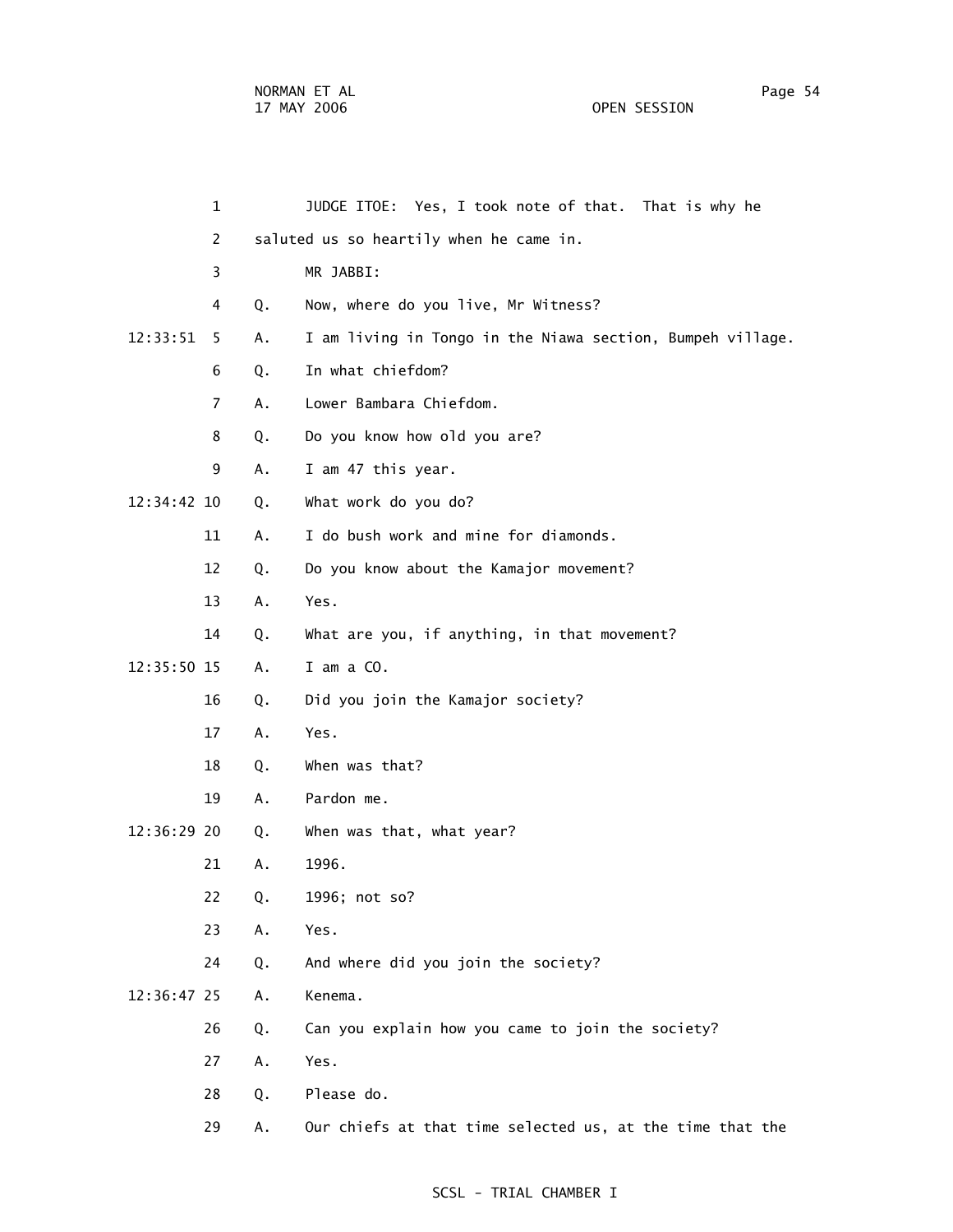1 rebels attacked -- 2 Q. Please remember to be talking as slowly as possible. 3 PRESIDING JUDGE: That is okay, Dr Jabbi. 4 MR JABBI: Thank you. 12:37:48 5 THE INTERPRETER: Can he just repeat his last answer, 6 Your Honours. 7 PRESIDING JUDGE: Can you take your last answer, please. 8 You were talking of your chief at the time. 9 THE WITNESS: They selected us, our chiefs selected us and 12:38:06 10 sent us to Kenema for us to be initiated into the Kamajor 11 society. 12 MR JABBI: 13 Q. The chiefs of where? 14 A. Lower Bambara. 12:38:32 15 Q. And upon initiation, what happened? 16 A. At that time that we were initiated and we graduated, at 17 that time the war was intense in Bagba inside Tongo. The day 18 that was designated that we should finish the law that we were 19 under, it was not over when the chiefs came to the priest so that 12:39:09 20 we would go there so the rebels would not dislodge them. 21 Q. Yes, what happened? 22 A. Our priest agreed and sent us -- he bid us farewell and 23 went so that our people would not be dislodged. So we moved and 24 went to Tongo. 12:39:57 25 Q. Just to remind you, don't talk too fast, okay. Now, who 26 was this priest? 27 A. Kamoh Brima Bangura. 28 Q. Now, is that the same as initiator? 29 A. Repeat it.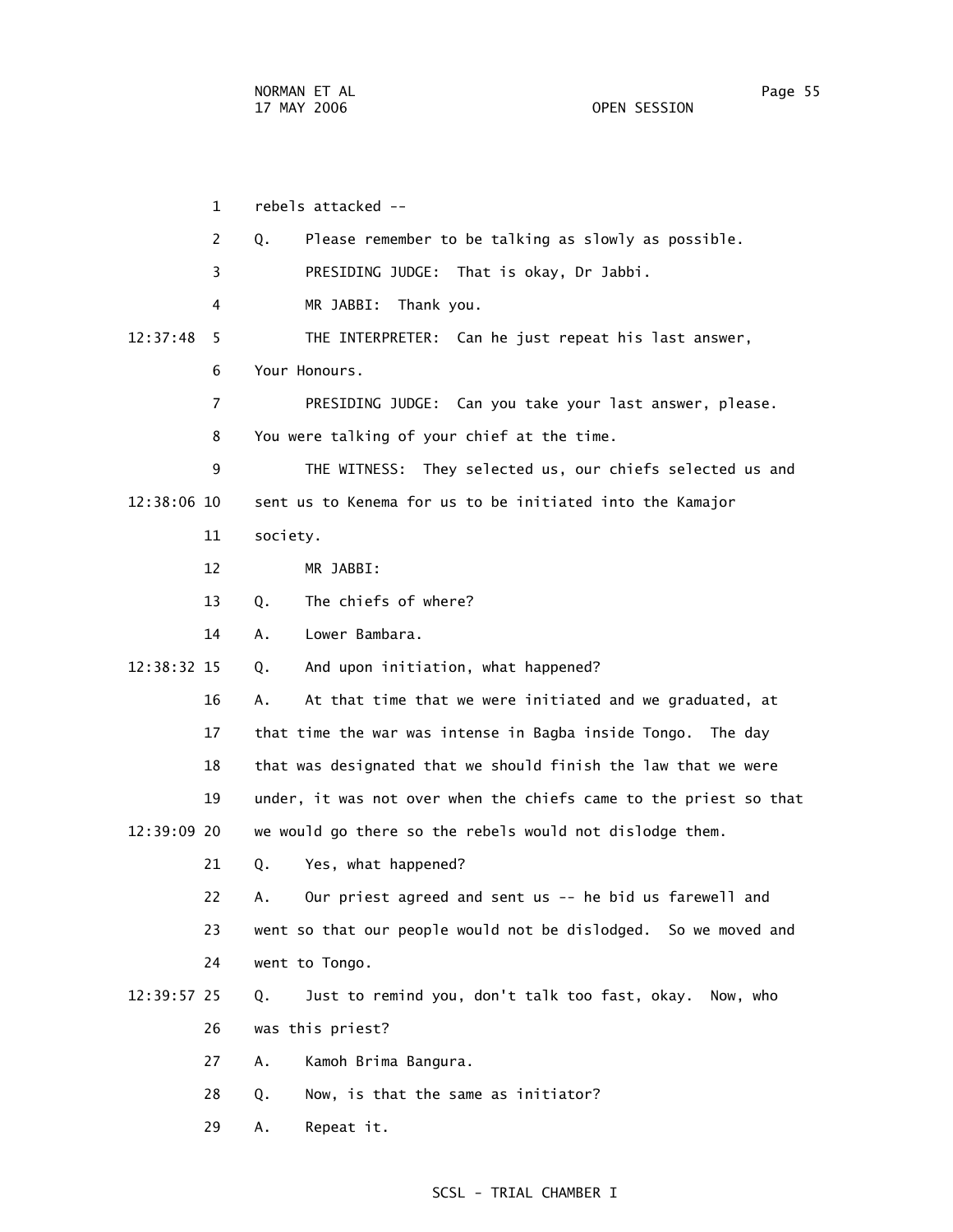29 A. We were 63.

 1 Q. You have just referred to a priest whose name you have 2 given as Kamoh Brima Bangura. By priest, do you mean initiator? 3 A. Yes. He initiated us. 4 Q. What happened on your return to your chiefdom? 12:41:40 5 A. When we returned to our chiefdom in Tongo, when we reached 6 the town, when the vehicle arrived with us in the town at night, 7 we saw people with combats and they were shooting at us in the 8 vehicle. At the time we were going towards -- to the independent 9 school. 12:42:25 10 Q. Who were those firing at you? 11 A. I wouldn't know their distinction because they were wearing 12 combat fatigue and it was at night. And at that time soldiers 13 were in Tongo and our people wrote a letter and said that rebels 14 were hitting at them and we wrote a letter. So when we went, we 12:42:51 15 met a lot of combat people in Tongo at that night that we 16 arrived. 17 Q. What happened at the independent school that you just 18 mentioned? 19 A. There was a school close to independent school. That was 12:43:25 20 were the Kamajor office was. So that was where we were encamped. 21 Q. How were you received by your people, the people of the 22 chiefdom? Mr Witness? 23 A. When we arrived, our people were happy. They welcomed us 24 with a lot of jubilation that we have now arrived and they said 12:44:35 25 we were happy. They said, "Hadn't you come, the war would have 26 dislodged us." 27 Q. How many of you were initiated and returned to that 28 chiefdom on that occasion?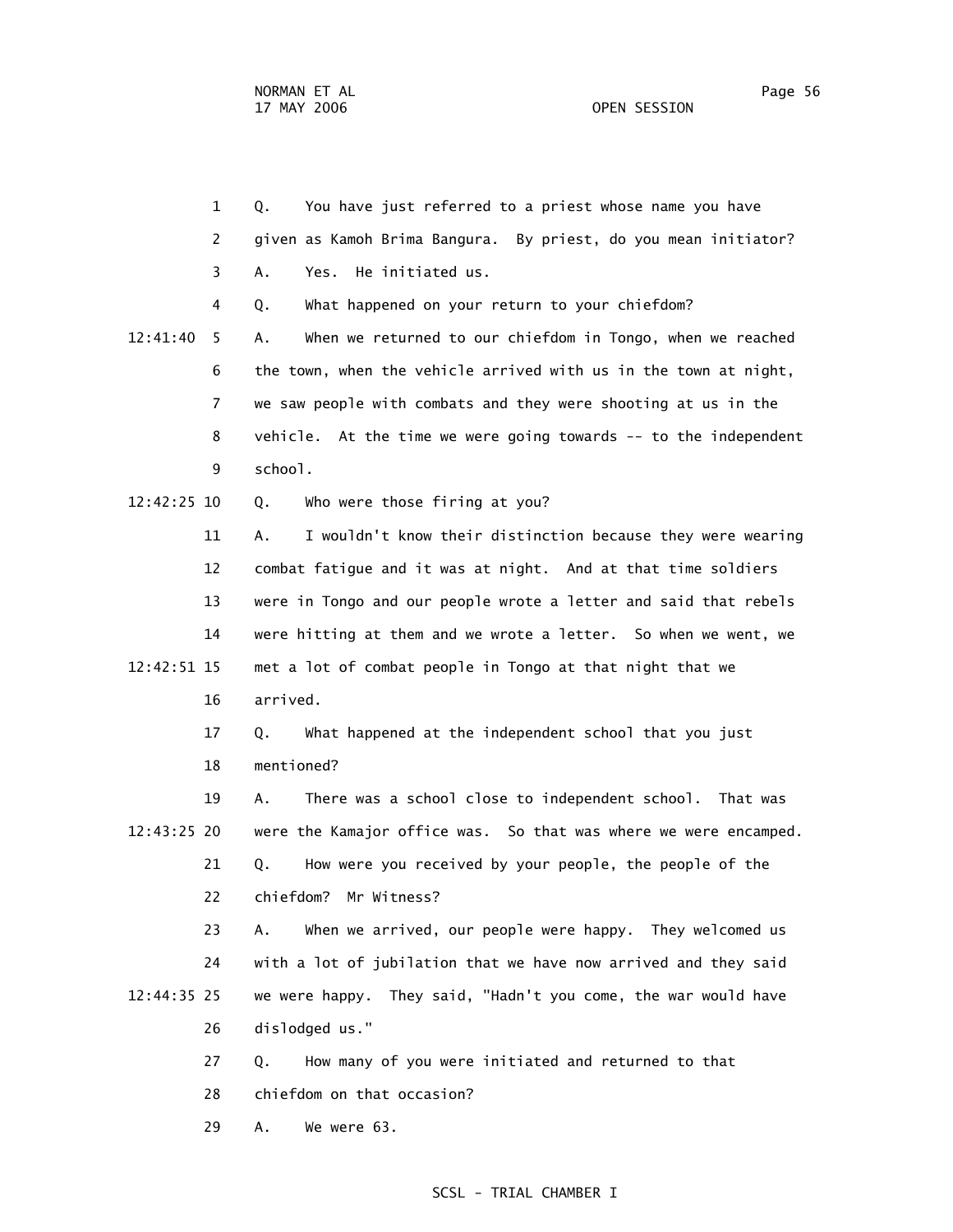1 Q. What was the state of the war in Tongo Field area by that 2 time? 3 A. It was intense in the surrounding areas around Tongo. All 4 our people were all gathered in Tongo. They couldn't move out to 12:46:11 5 do anything in their bushes. 6 Q. Please continue to talk slowly. 7 JUDGE ITOE: I think he is. 8 MR JABBI: That is why I was saying he should continue. 9 JUDGE ITOE: I think Mr Kamabotie is. 12:46:36 10 MR JABBI: 11 Q. Yes, do you want to explain anything more about the state 12 of war then? 13 A. Yes. 14 Q. Yes. 12:46:52 15 A. At that time our chiefs came together and they met 16 Kamoh Kowa and they said Kamoh Brima had represent -- had 17 selected you to bring the Kamajors. 18 THE INTERPRETER: Your Honours, he has moved very fast this 19 time. 12:47:13 20 PRESIDING JUDGE: Mr Witness -- 21 MR JABBI: 22 Q. Please go over what you have just said now and don't say it 23 too fast. Just go over what you said just know and continue. 24 A. Our chiefs, they went to Kamoh Kowa, appealing to go him, 12:47:42 25 that, "Please, please, your boys whom Kamoh Brima had said you 26 should bring, we want you to bring them out at the front at 27 Peyama." Because the war was intense there. 28 PRESIDING JUDGE: Yes, Dr Jabbi. 29 MR JABBI: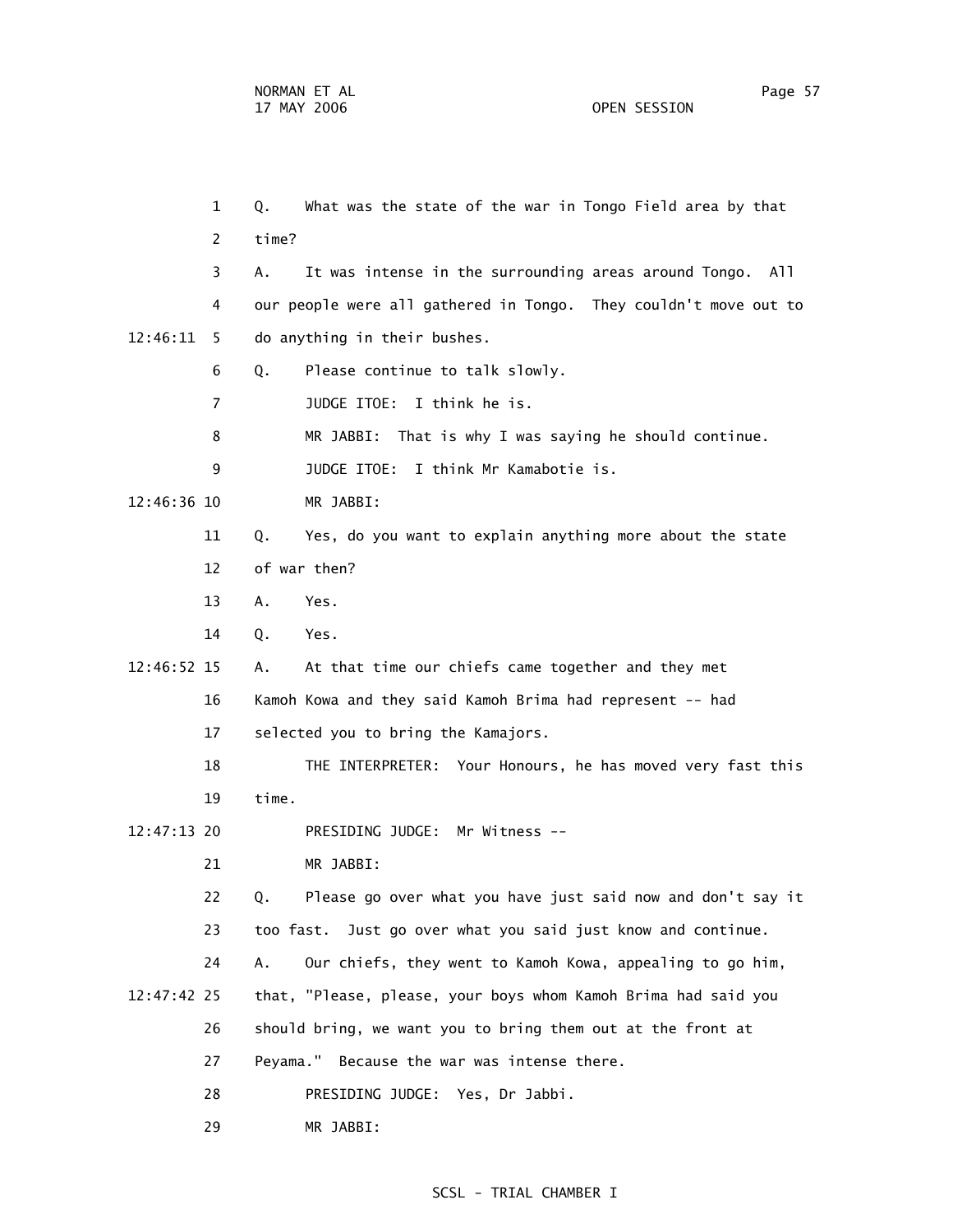- 1 Q. Yes, continue, please. 2 A. Kamoh Kowa presented that to one of our brothers, Daniel 3 Keifala. At that time he was a Kamajor chief in that chiefdom. 4 Q. Yes, anything more happen then? 12:49:00 5 A. Yes. Daniel Keifala said to me immediately when Kamoh Kowa 6 said that to him, relating to what our people had put to him, 7 that I should come to Tongo, because I was in Bumpeh. 8 Q. Did you go to Tongo? 9 A. Yes. 12:49:33 10 Q. What transpired? 11 A. The late Daniel explained to me that that was what our 12 people had told Kamoh and Kamoh had presented that to me, that we 13 should try and push the war. That, "It's up to you now. I want 14 you to fight this war so that we could push out these people 12:49:51 15 together with these boys," and I agreed. 16 Q. What did you do in response to what Daniel Keifala told 17 you? 18 A. On the morning I too told -- that evening I told the boys 19 and they were all very happy, because our people were very 12:50:36 20 worried. So the next morning we would have to move to go to 21 Peyama and they agreed. 22 Q. Where is Peyama? 23 A. Peyama, it's close to Wima. After Tongo, when you are 24 going to Wima, that is where Peyama is. 12:51:15 25 Q. What did your group do in Peyama? 26 A. We entered Peyama. About 12 rebel camps were shattered. 27 On that day Mosquito himself was there. His camp too was 28 shattered and it was Daniel who shattered his camp and his
	- 29 gun-proof was removed from him.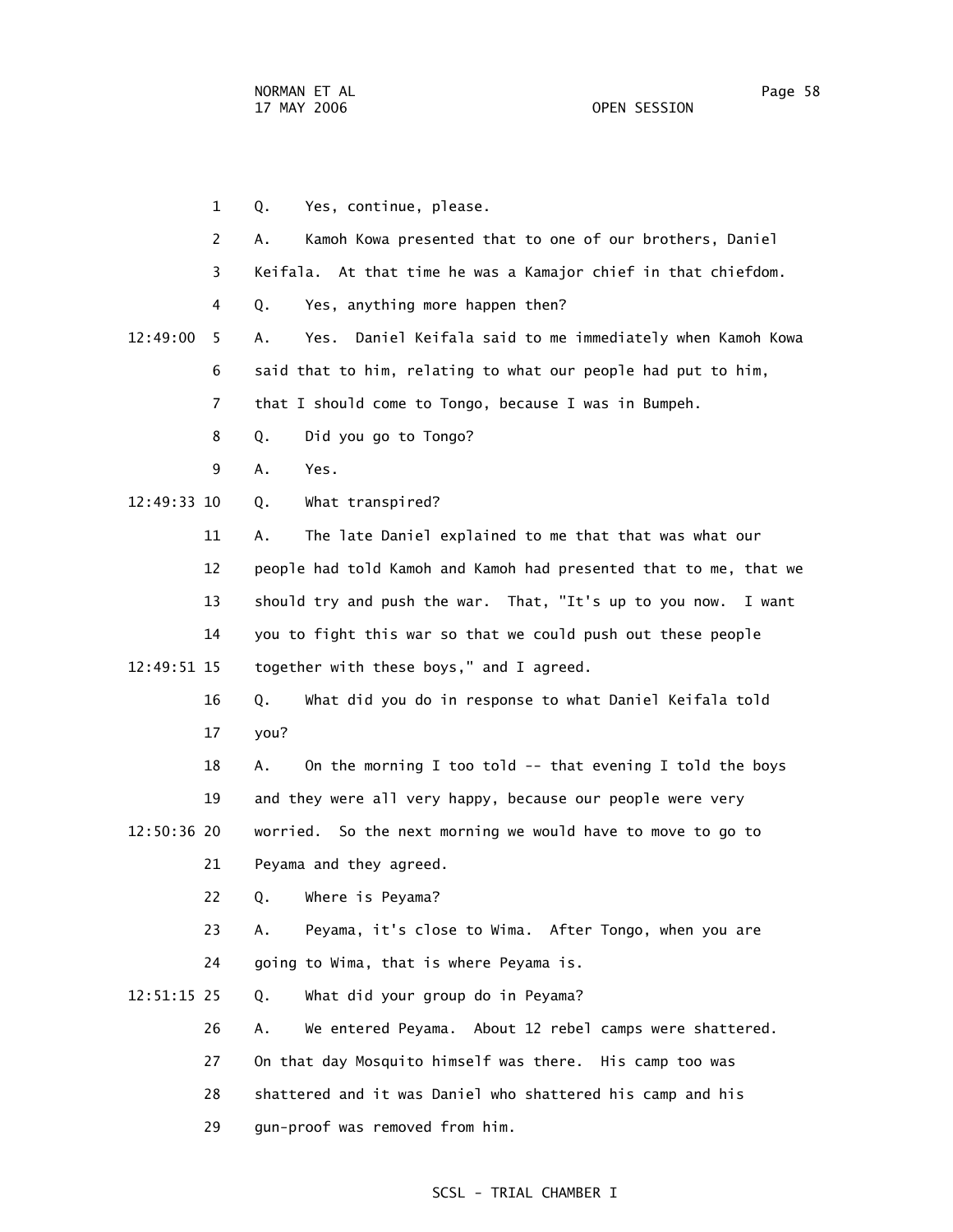|             | $\mathbf{1}$   | Where did you say Mosquito was during that encounter?<br>Q.       |
|-------------|----------------|-------------------------------------------------------------------|
|             | 2              | He was in that Peyama camp on that day when we went.<br>Α.        |
|             | 3              | And you also spoke of other camps, did you?<br>Q.                 |
|             | 4              | Α.<br>Those 12 camps which we shattered where his boys were, he   |
| 12:52:29    | 5.             | had his own camp where he was in the middle. That was where we    |
|             | 6              | got his paper, a white sheep, a white hen. They were all there.   |
|             | $\overline{7}$ | So after destroying these 12 camps, what did your group do?<br>Q. |
|             | 8              | Well, we went on -- we returned to Tongo. On our way, when<br>Α.  |
|             | 9              | we left Peyama and came to number 9, going down the hill we fell  |
| 12:53:49 10 |                | into an ambush.                                                   |
|             | 11             | Ambush by whom?<br>Q.                                             |
|             | 12             | The rebels.<br>Α.                                                 |
|             | 13             | What happened?<br>Q.                                              |
|             | 14             | Our leader was caught by a bullet. He was shot at,<br>Α.          |
| 12:54:08 15 |                | Daniel Keifala.                                                   |
|             | 16             | What happened to him?<br>Q.                                       |
|             | 17             | He died.<br>Α.                                                    |
|             | 18             | Were you able to recover his body?<br>Q.                          |
|             | 19             | We took his corpse.<br>Α.                                         |
| 12:54:49 20 |                | To?<br>Q.                                                         |
|             | 21             | Tongo.<br>Α.                                                      |
|             | 22             | Now, what was the general relationship with the soldiers at<br>Q. |
|             | 23             | that time?                                                        |
|             | 24             | At that time, we and the soldiers, there was no good<br>Α.        |
| 12:55:26 25 |                | relationship between us, because they were doing things to us     |
|             | 26             | that was not good for us. They were disturbing our siblings,      |
|             | 27             | sometimes they would beat some of them up.                        |
|             | 28             | But were you supposed to be working together with them at<br>Q.   |
|             | 29             | that time?                                                        |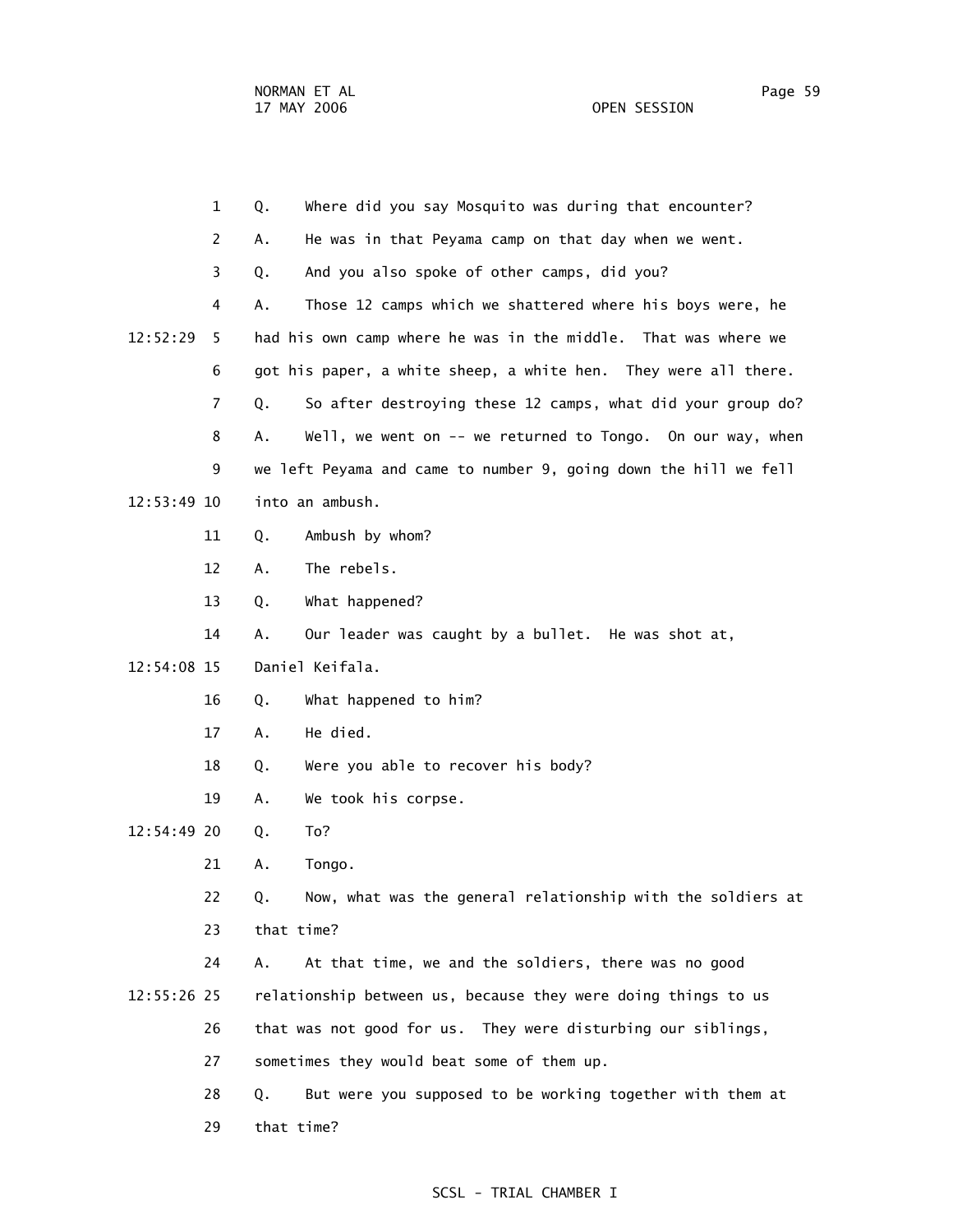1 A. Yes. At that the time we were working together. 2 Q. Where were you yourself based? 3 A. At that time when they started those disturbances, I was 4 based in Peyama. Because when we captured there, it was not long 12:56:53 5 we returned there and settled there. I was in Peyama. 6 Q. Did you used to visit Tongo from Peyama? 7 A. Yes. At one time I left Peyama, heading for Tongo, to find 8 food for my people. When I reached Tongo, the sooner that I 9 arrived in the Kamajor office, a mortar bomb was launched from 12:57:46 10 the headquarters and it dropped close to the office, towards the 11 soldiers. 12 Q. From? 13 A. On the soldiers. 14 Q. And what happened? 12:58:07 15 A. And shooting started. The firing was heavy coming from the 16 headquarter end towards the Kamajor office and there was a large 17 crowd in town and the market was close to the headquarters. 18 Q. What was the outcome of that incident? 19 A. All that crowd that was in that market, they all left the 12:58:54 20 market and came to us at the Kamajor office. And they were 21 chasing them with guns firing. 22 Q. Did you fight back on that occasion? 23 A. We were unable to fight back. 24 JUDGE ITOE: [Microphone not activated] 12:59:25 25 MR JABBI: 26 Q. Who were being chased by the soldiers, according to you? 27 A. The soldiers were chasing the civilians. They were 28 shooting as the civilians were coming towards our office, the 29 Kamajor office.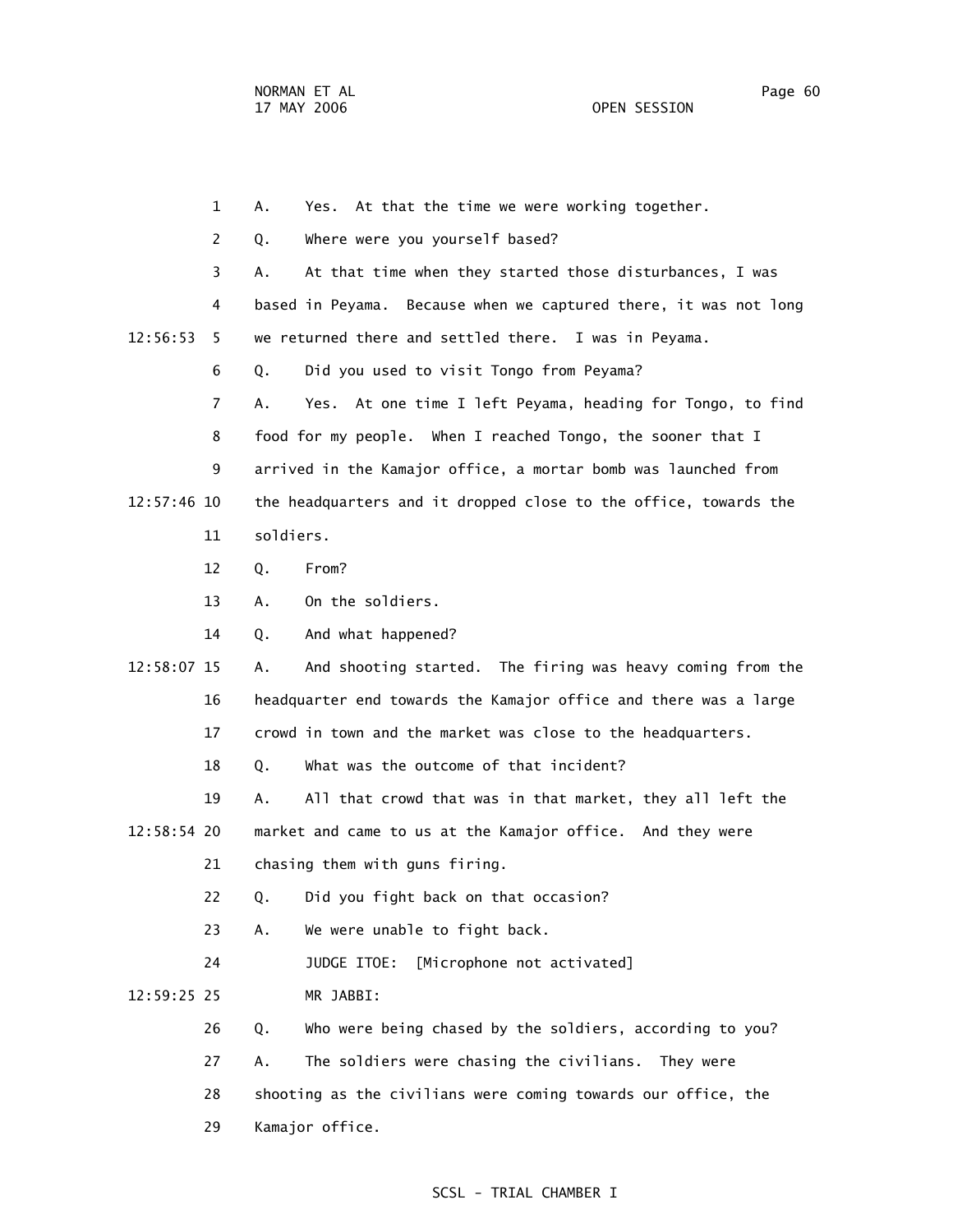1 Q. Did you fight back? 2 A. We were unable to fight against them. They killed so many 3 Kamajors. If we said we would fight on that day, on that day so 4 many people would have died, so we were unable to fight back. So 13:00:22 5 we withdrew. 6 PRESIDING JUDGE: Dr Jabbi, we will stop there. 7 MR JABBI: My Lord, may I just ask one more question? 8 PRESIDING JUDGE: Yes, fine. 9 MR JABBI: 13:00:38 10 Q. Now, what was the time frame, what time of year and what 11 year, can you tell the Court, for this particular incident? 12 A. It was in the same 1996 after we had graduated from the 13 Kamajor society and came to Tongo. It was in the same year that 14 this thing happened. 13:01:03 15 Q. Can you say whether late, middle or early 1996? 16 A. I cannot tell that now because I have not written it any 17 where on paper. I can't recall. 18 MR JABBI: Thank you, My Lord. 19 PRESIDING JUDGE: Thank you. So we will adjourn the 13:01:27 20 proceedings to tomorrow morning. Thank you. So the Court is 21 adjourned to 9.30 tomorrow morning. 22 [Whereupon the hearing adjourned at 1.03 p.m. 23 to be reconvened on Thursday, the 18th day of 24 May, 2006, at 9.30 a.m.] 25 26 27 28 29